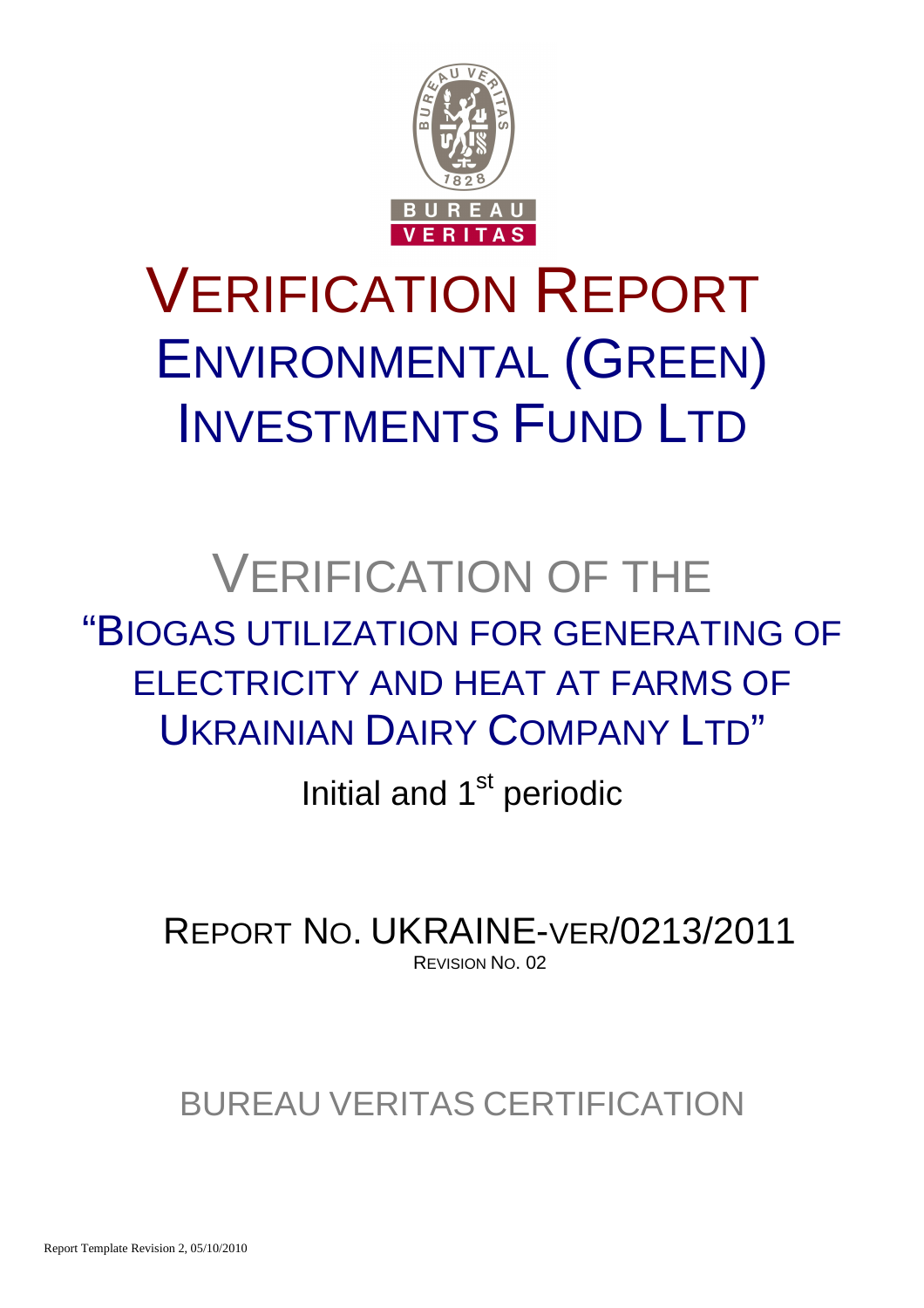

#### VERIFICATION REPORT

| Date of first issue:                                                                        | Organizational unit:                                                                                                                                                                                                           |
|---------------------------------------------------------------------------------------------|--------------------------------------------------------------------------------------------------------------------------------------------------------------------------------------------------------------------------------|
| 06/05/2011                                                                                  | <b>Bureau Veritas Certification Holding SAS</b>                                                                                                                                                                                |
|                                                                                             |                                                                                                                                                                                                                                |
| Client:<br>Environmental (Green) Investments Fund                                           | Client ref.:<br>Ms. Olena V. Koval                                                                                                                                                                                             |
| Ltd                                                                                         |                                                                                                                                                                                                                                |
| Summary:                                                                                    |                                                                                                                                                                                                                                |
|                                                                                             | Bureau Veritas Certification has made the initial and 1st periodic verification of the "Biogas utilization for                                                                                                                 |
|                                                                                             | generating of electricity and heat at the farms of Ukrainian Dairy Company Ltd", project of Environmental<br>(Green) Investments Fund Ltd located in Kyiv oblast, Zgurivsky region, v. Velyky Krupil as well as in Chernigiv   |
|                                                                                             | oblast, Borzniansky region, v. Komarivka, and applying the JI specific approach, on the basis of UNFCCC                                                                                                                        |
|                                                                                             | criteria for the JI, as well as criteria given to provide for consistent project operations, monitoring and reporting.                                                                                                         |
|                                                                                             | UNFCCC criteria refer to Article 6 of the Kyoto Protocol, the JI rules and modalities and the subsequent                                                                                                                       |
| decisions by the JI Supervisory Committee, as well as the host country criteria.            |                                                                                                                                                                                                                                |
|                                                                                             | The verification scope is defined as a periodic independent review and ex post determination by the Accredited                                                                                                                 |
|                                                                                             | Entity of the monitored reductions in GHG emissions during defined verification period, and consisted of the                                                                                                                   |
|                                                                                             | following three phases: i) desk review of the project design and the baseline and monitoring plan; ii) follow-up                                                                                                               |
|                                                                                             | interviews with project stakeholders; iii) resolution of outstanding issues and the issuance of the final<br>verification report and opinion. The overall verification, from Contract Review to Verification Report & Opinion, |
| was conducted using Bureau Veritas Certification internal procedures.                       |                                                                                                                                                                                                                                |
|                                                                                             |                                                                                                                                                                                                                                |
|                                                                                             | The first output of the verification process is a list of Clarification, Corrective Actions Requests, Forward                                                                                                                  |
| Actions Requests (CR, CAR and FAR), presented in Appendix A.                                |                                                                                                                                                                                                                                |
|                                                                                             | In summary, Bureau Veritas Certification confirms that the project is implemented as planned and described in                                                                                                                  |
|                                                                                             | approved project design documents. Installed equipment being essential for generating emission reduction                                                                                                                       |
|                                                                                             | runs reliably and is calibrated appropriately. The monitoring system is in place and the project generates GHG<br>emission reductions. The GHG emission reduction is calculated accurately and without material errors,        |
|                                                                                             | omissions, or misstatements, and the ERUs issued totalize19454 tons of CO2eq for the monitoring period that                                                                                                                    |
| covers the period from 01/11/2009 till 31/12/2010.                                          |                                                                                                                                                                                                                                |
|                                                                                             |                                                                                                                                                                                                                                |
|                                                                                             | Our opinion relates to the project's GHG emissions and resulting GHG emission reductions reported and<br>related to the approved project baseline and monitoring, and its associated documents.                                |
|                                                                                             |                                                                                                                                                                                                                                |
| Subject Group:<br>Report No.:                                                               |                                                                                                                                                                                                                                |
| UKRAINE-ver/0213/2011<br>JI                                                                 |                                                                                                                                                                                                                                |
| Project title:<br>"Biogas utilization for generating of electricity and                     |                                                                                                                                                                                                                                |
| heat at the farms of Ukrainian Dairy Company Ltd"                                           |                                                                                                                                                                                                                                |
| Work carried out by:                                                                        |                                                                                                                                                                                                                                |
| Kateryna Zinevych - Team Leader, Lead Verifier<br>Skoblyk Oleg - Team Member, Lead Verifier |                                                                                                                                                                                                                                |
|                                                                                             |                                                                                                                                                                                                                                |
|                                                                                             |                                                                                                                                                                                                                                |
| Svitlana Gariyenchyk - Team Member, Verifier<br>Olena Manziuk - Team Mamber, Verifier       |                                                                                                                                                                                                                                |
| Work reviewed by:                                                                           |                                                                                                                                                                                                                                |
| Ivan Sokolov - Technical Reviewer                                                           | $\times$<br>No distribution without permission from the                                                                                                                                                                        |
| <b>Bureau</b><br>Work approved by:                                                          | Client or responsible organizational unit<br>Certification                                                                                                                                                                     |
| Flavio Gomes - Operational Manager                                                          | <b>Holding SAS</b><br>Limited distribution                                                                                                                                                                                     |
|                                                                                             |                                                                                                                                                                                                                                |
| Date of this revision:<br>Rev. No.:<br>Number of pages:<br>30/05/2011<br>54<br>02           | Unrestricted distribution                                                                                                                                                                                                      |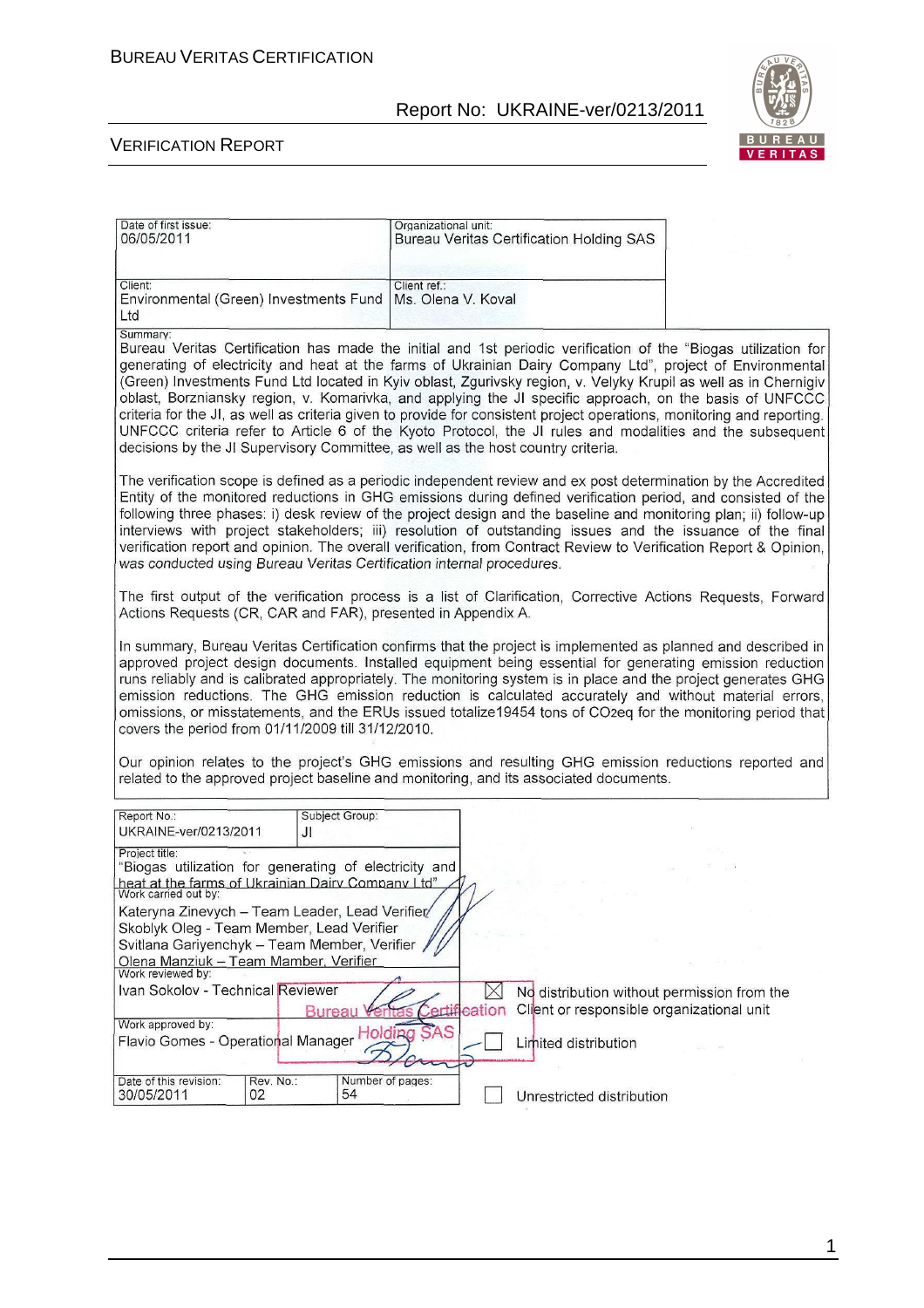

VERIFICATION REPORT

### **Table of Contents Page 2018**

| $\mathbf{1}$   |                                                                              |                |
|----------------|------------------------------------------------------------------------------|----------------|
| 1.1            | Objective                                                                    | 3              |
| 1.2            | Scope                                                                        | 3              |
| 1.3            | <b>Verification Team</b>                                                     | 3              |
| $\overline{2}$ |                                                                              |                |
| 2.1            | <b>Review of Documents</b>                                                   | $\overline{4}$ |
| 2.2            | Follow-up Interviews                                                         | 5              |
| 2.3            | Resolution of Clarification, Corrective and Forward Action<br>Requests       | 5              |
| 3              |                                                                              |                |
| 3.1            | Remaining issues and FARs from previous verifications                        | 6              |
| 3.2            | Project approval by Parties involved (90-91)                                 | 6              |
| 3.3            | Project implementation (92-93)                                               | 8              |
| 3.4            | Compliance of the monitoring plan with the monitoring<br>methodology (94-98) | 8              |
| 3.5            | Revision of monitoring plan (99-100)                                         | 9              |
| 3.6            | Data management (101)                                                        | 9              |
| 3.7            | Verification regarding programmes of activities (102-110)                    | 10             |
| 4              |                                                                              |                |
| 5              |                                                                              |                |
|                | APPENDIX A: COMPANY PROJECT VERIFICATION PROTOCOL 19                         |                |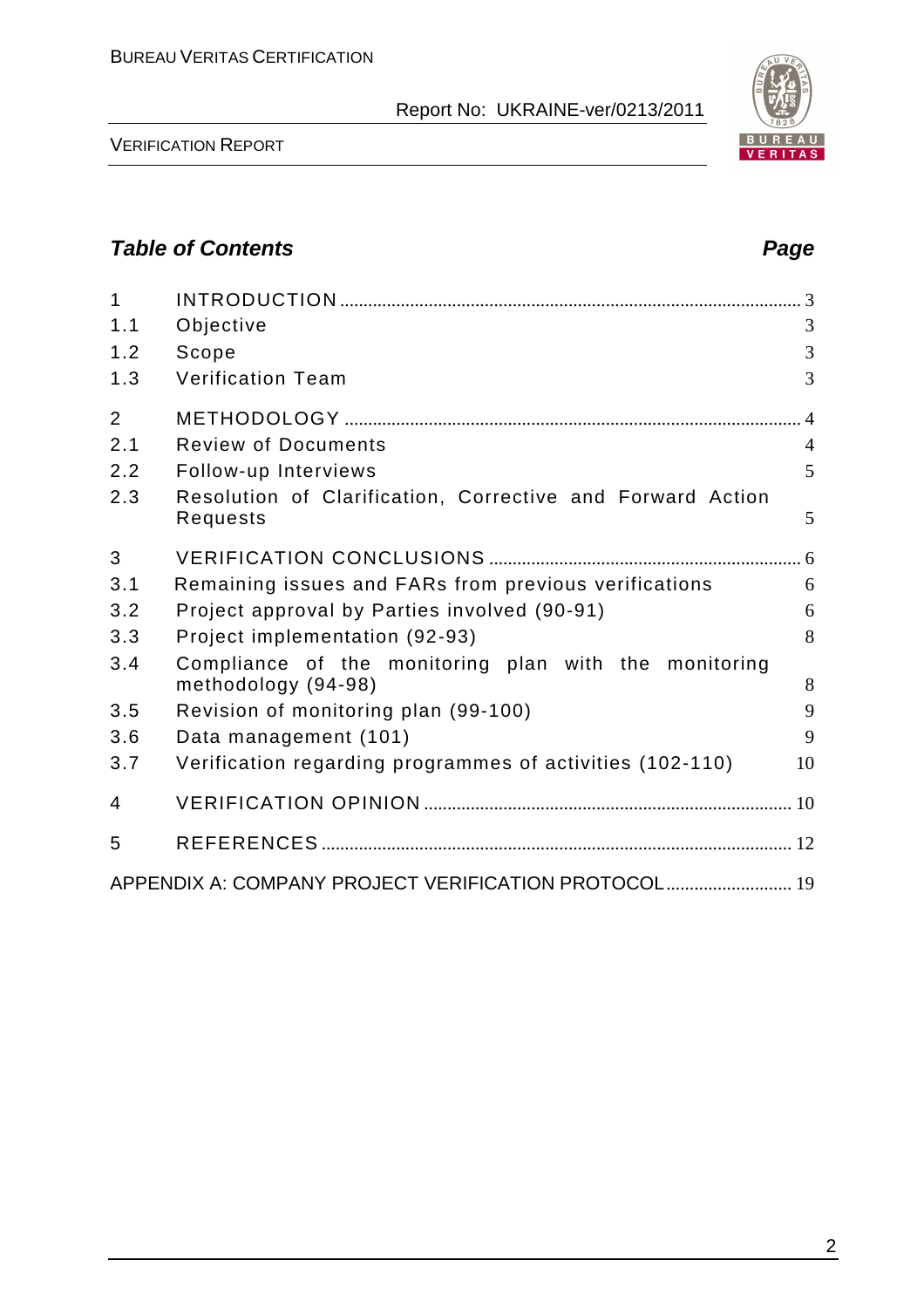

VERIFICATION REPORT

## **1 INTRODUCTION**

Environmental (Green) Investments Fund Ltd has commissioned Bureau Veritas Certification to verify the emissions reductions of its JI project "Biogas utilization for generating of electricity and heat at the farms of Ukrainian Dairy Company Ltd" (hereafter called "the project") in Kyiv oblast, Zgurivsky region, v. Velyky Krupil as well as in Chernigiv oblast, Borzniansky region, v. Komarivka.

This report summarizes the findings of the verification of the project, performed on the basis of UNFCCC criteria, as well as criteria given to provide for consistent project operations, monitoring and reporting.

The verification covers the period from  $1<sup>st</sup>$  November 2009 to 31 $<sup>st</sup>$ </sup> December 2010.

#### **1.1 Objective**

Verification is the periodic independent review and ex post determination by the Accredited Independent Entity of the monitored reductions in GHG emissions during defined verification period.

The objective of verification can be divided in Initial Verification and Periodic Verification.

UNFCCC criteria refer to Article 6 of the Kyoto Protocol, the JI rules and modalities and the subsequent decisions by the JI Supervisory Committee, as well as the host country criteria.

#### **1.2 Scope**

The verification scope is defined as an independent and objective review of the project design document, the project's baseline study and monitoring plan and other relevant documents. The information in these documents is reviewed against Kyoto Protocol requirements, UNFCCC rules and associated interpretations.

The verification is not meant to provide any consulting towards the Client. However, stated requests for clarifications and/or corrective actions may provide input for improvement of the project monitoring towards reductions in the GHG emissions.

#### **1.3 Verification Team**

The verification team consists of the following personnel:

#### Kateryna Zinevych

Bureau Veritas Certification Team Leader, Climate Change Lead Verifier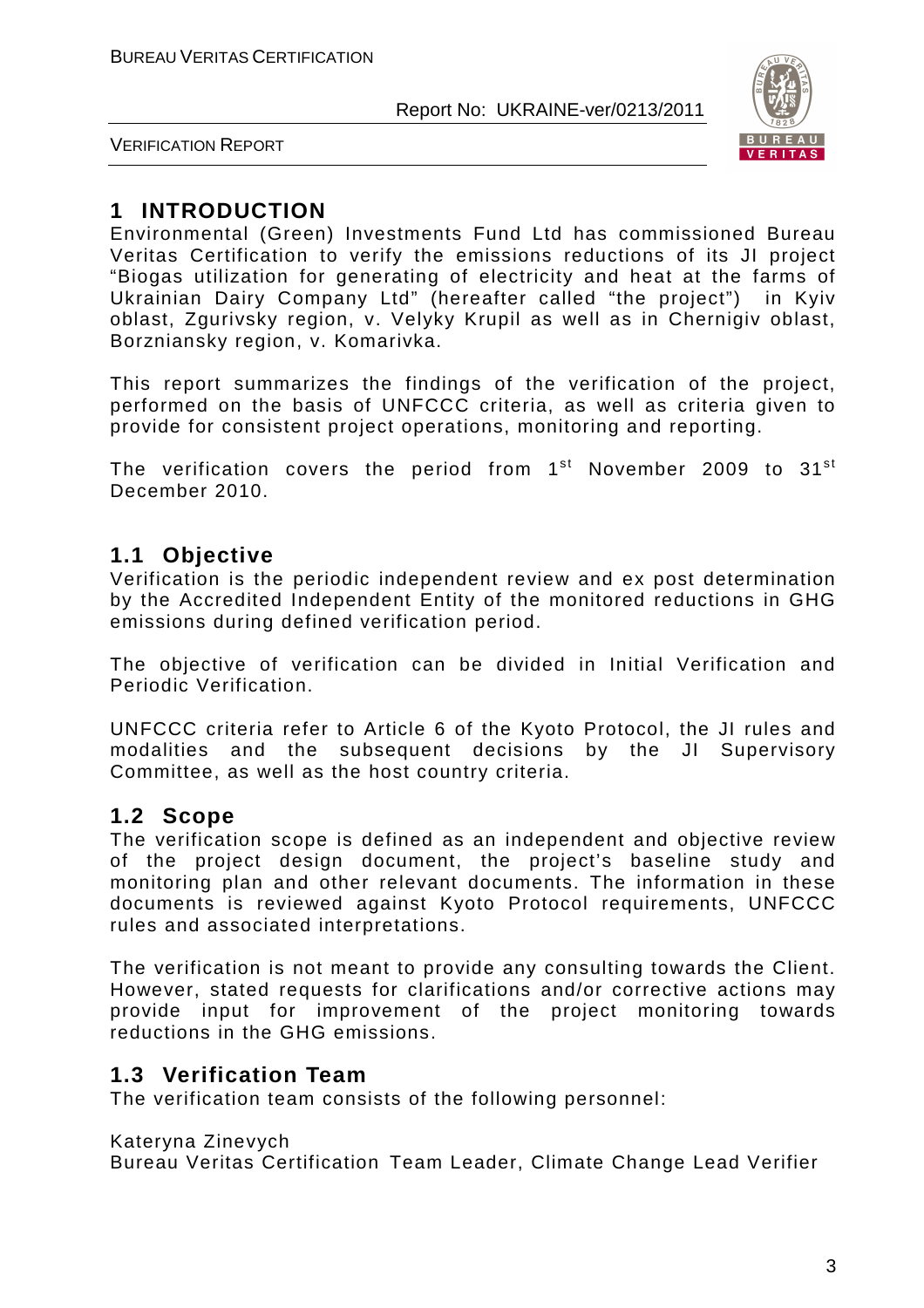

VERIFICATION REPORT

Skoblyk Oleg Bureau Veritas Certification Team Member, Climate Change Lead Verifier

Svitlana Gariyenchyk Bureau Veritas Certification Team Member, Climate Change Verifier

Olena Manziuk

Bureau Veritas Certification Team Member, Climate Change Verifier

This verification report was reviewed by:

Ivan Sokolov Bureau Veritas Certification, Internal Technical Reviewer

#### **2 METHODOLOGY**

The overall verification, from Contract Review to Verification Report & Opinion, was conducted using Bureau Veritas Certification internal procedures.

In order to ensure transparency, a verification protocol was customized for the project, according to the version 01 of the Joint Implementation Determination and Verification Manual, issued by the Joint Implementation Supervisory Committee at its 19 meeting on 04/12/2009. The protocol shows, in a transparent manner, criteria (requirements), means of verification and the results from verifying the identified criteria. The verification protocol serves the following purposes:

- It organizes, details and clarifies the requirements a JI project is expected to meet;
- It ensures a transparent verification process where the verifier will document how a particular requirement has been verified and the result of the verification.

The completed verification protocol is enclosed in Appendix A to this report.

#### **2.1 Review of Documents**

The Monitoring Report (MR) submitted by Environmental (Green) Investments Fund Ltd and additional background documents related to the project design and baseline, i.e. country Law, Project Design Document (PDD), Approved CDM methodology and Guidance on criteria for baseline setting and monitoring, Host party criteria, Kyoto Protocol, Clarifications on Verification Requirements to be Checked by an Accredited Independent Entity were reviewed.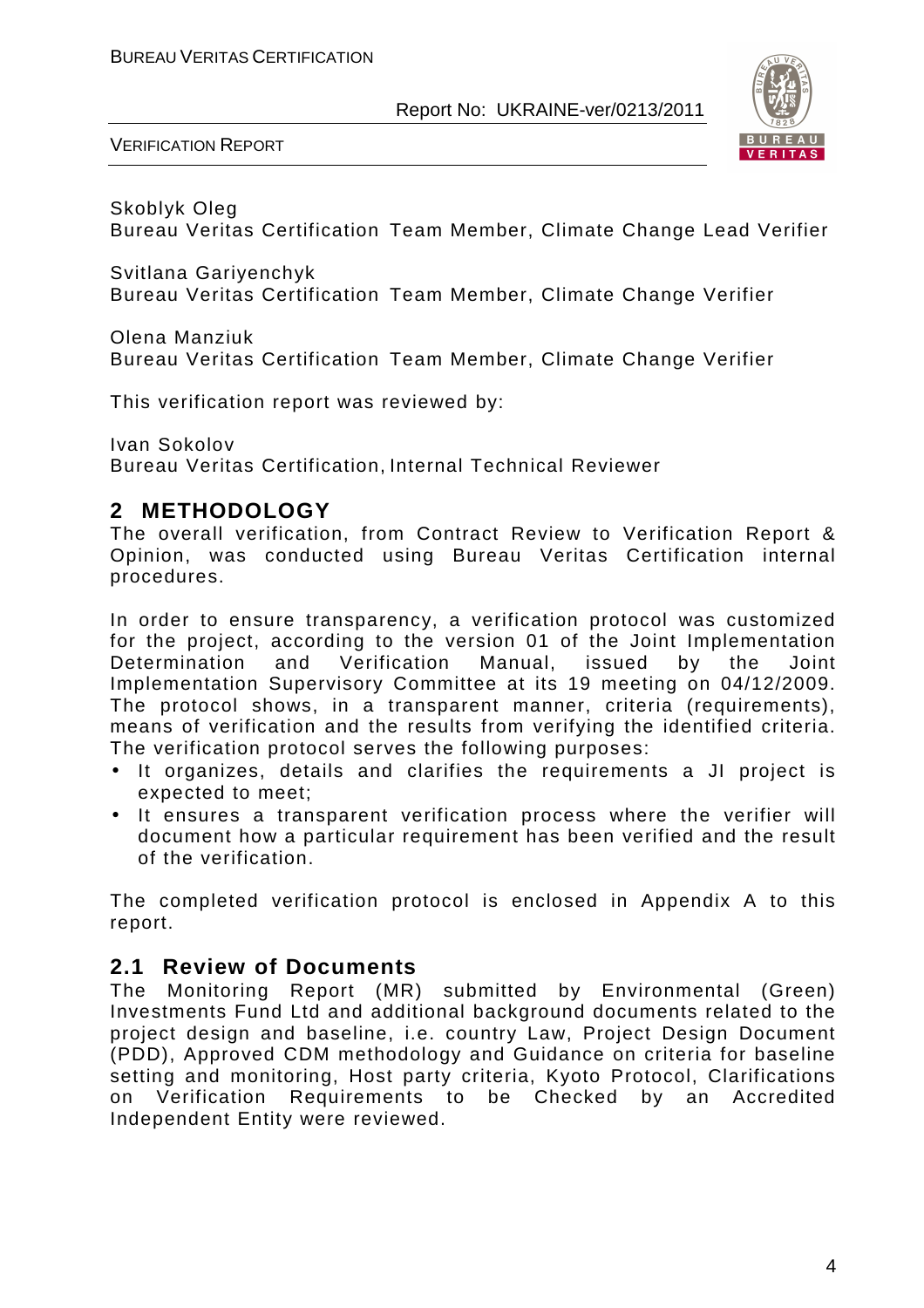

VERIFICATION REPORT

The verification findings presented in this report relate to the Monitoring Report versions 1.0, 3.0, 4.0 and project as described in the determined PDD.

#### **2.2 Follow-up Interviews**

On February 17-18, 2011 Bureau Veritas Certification performed on-site interviews with project stakeholders to confirm selected information and to resolve issues identified in the document review. Representatives of Environmental (Green) Investments Fund Ltd and Ukrainian Dairy Company Ltd were interviewed (see References). The main topics of the interviews are summarized in Table 1.

| Interviewed organization          | <b>Interview topics</b>                                                 |
|-----------------------------------|-------------------------------------------------------------------------|
| Ukrainian Dairy Company Ltd       | Project implementation status                                           |
|                                   | Organizational structure                                                |
|                                   | Responsibilities and authorities                                        |
|                                   | Personnel training                                                      |
|                                   | Quality management procedures and technology                            |
|                                   | Records of equipment installation                                       |
|                                   | Control of metering equipment                                           |
|                                   | Metering record keeping system, database<br>٠                           |
|                                   | Cross-check of the information provided in the MR with<br>other sources |
| Environmental (Green) Investments | Baseline methodology                                                    |
| <b>Fund Ltd</b>                   | Monitoring plan                                                         |
|                                   | Monitoring report                                                       |
|                                   | Deviations from PDD                                                     |

**Table 1 Interview topics** 

#### **2.3 Resolution of Clarification, Corrective and Forward Action Requests**

The objective of this phase of the verification is to raise the requests for corrective actions and clarification and any other outstanding issues that needed to be clarified for Bureau Veritas Certification positive conclusion on the GHG emission reduction calculation.

If the Verification Team, in assessing the monitoring report and supporting documents, identifies issues that need to be corrected, clarified or improved with regard to the monitoring requirements, it should raise these issues and inform the project participants of these issues in the form of:

(a) Corrective action request (CAR), requesting the project participants to correct a mistake that is not in accordance with the monitoring plan;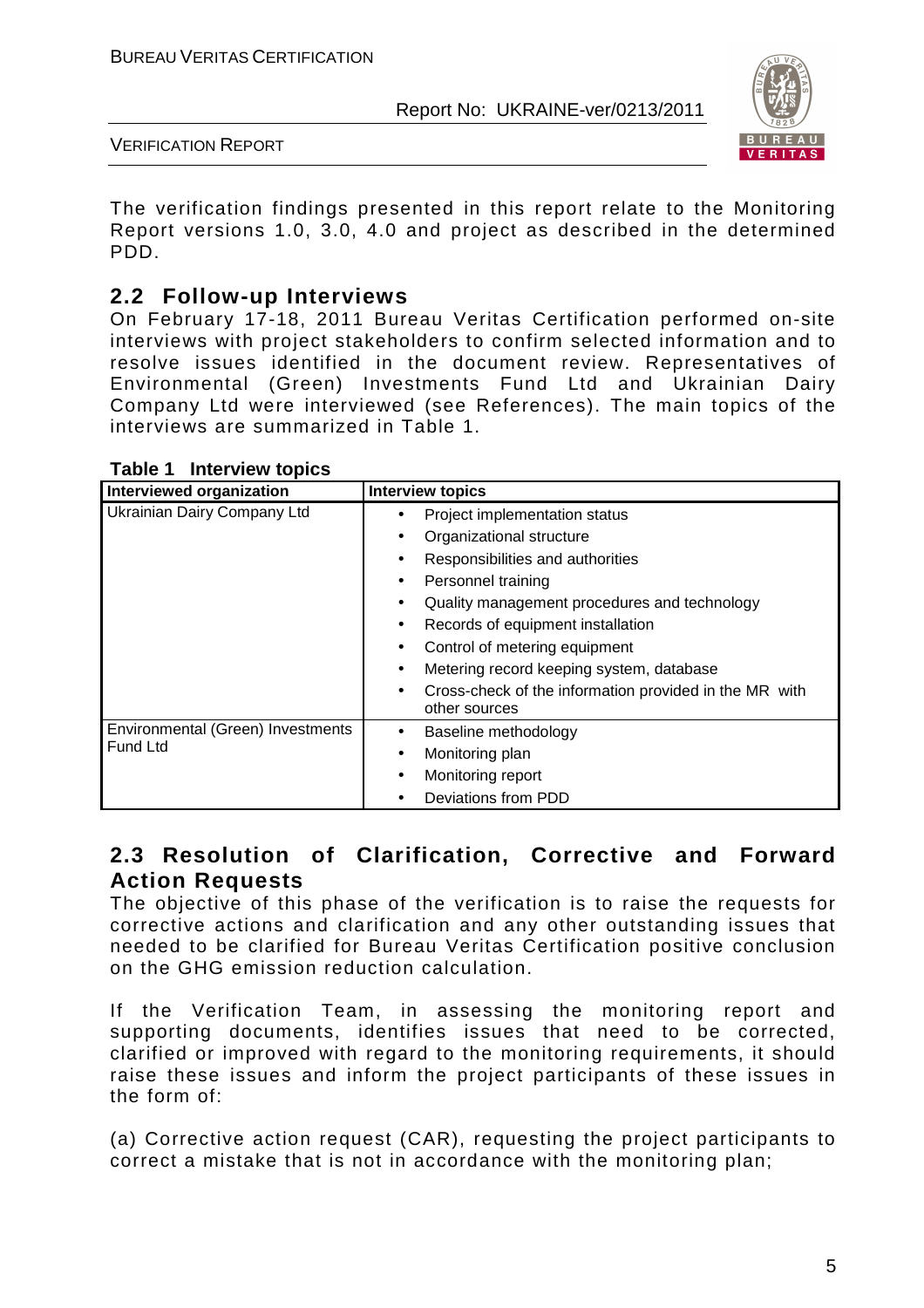

VERIFICATION REPORT

(b) Clarification request (CL), requesting the project participants to provide additional information for the AIE to assess compliance with the monitoring plan;

(c) Forward action request (FAR), informing the project participants of an issue, relating to the monitoring that needs to be reviewed during the next verification period.

To guarantee the transparency of the verification process, the concerns raised are documented in more detail in the verification protocol in Appendix A.

#### **3 VERIFICATION CONCLUSIONS**

In the following sections, the conclusions of the verification are stated.

The findings from the desk review of the original monitoring documents and the findings from interviews during the follow up visit are described in the Verification Protocol in Appendix A.

The Clarification, Corrective and Forward Action Requests are stated, where applicable, in the following sections and are further documented in the Verification Protocol in Appendix A. The verification of the Project resulted in 21 Corrective Action Requests and 29 Clarification Requests.

The number between brackets at the end of each section corresponds to the DVM paragraph.

#### **3.1 Remaining issues and FARs from previous verifications**

The following has been stated in the determination report issued by SGS United Kingdom Limited (CL 8, CL 20, CL 21 further transformed to FAR 26 and FAR 27) :

"Detailed monitoring procedure is not in place. Please, explain what national regulations and/or internal standards are used to ensure quality system. Draft of monitoring procedure was provided. Adequacy and adoption of Monitoring procedure shall be checked during the first verification".

Detailed monitoring procedure as for the requests determined in Sections 5.2.1. – 5.2.10 of the Determination protocol were revised by the verification team; PP's comments on the above mentioned outstanding issues were requested. The developed and adopted monitoring procedures were checked during the verification.

The Instruction on monitoring of GHG emission reduction within the framework of operational phase of Biogas Utilization for Heat and Power Production at the Farms of Ukrainian Dairy Company Ltd joint implementation project was designed and approved by the Order of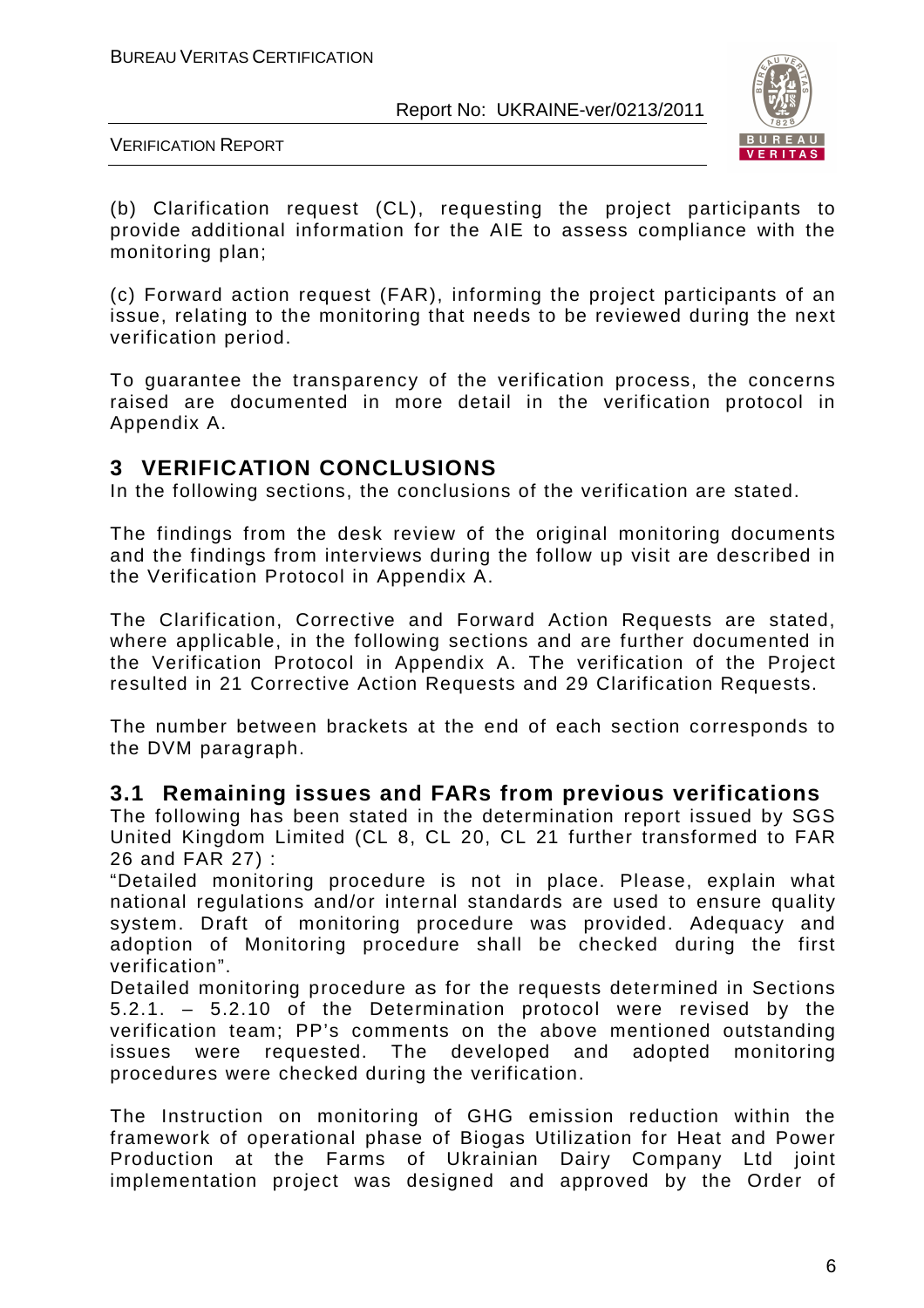

VERIFICATION REPORT

Chairman of the Board №232/2 dated 20.09.2009. The following sections were included:

• emergency preparedness (for cases where emergencies can cause unintended emissions)

- calibration of monitoring equipment
- maintenance of monitoring equipment and installations
- monitoring, measurements and reporting

• day-to-day records handling (including what records to keep, storage area of records and how to process performance documentation)

- dealing with possible monitoring data adjustments and uncertainties
- review of reported results/data

internal audits of GHG project compliance with operational requirements where applicable

• project performance reviews before data is submitted for verification, internally or externally

• corrective actions in order to provide for more accurate future monitoring and reporting.

In addition, an Educational program of training under the Instruction for employees involved in the maintenance of the project was elaborated. Instruction, Program of training and Protocols of trainings are enclosed.

- Annex #1. Order #№232/2 dated 20.09.2009. Instructions on monitoring of GHG emission reduction within the framework of operational phase of Biogas Utilization for Heat and Power Production at the Farms of Ukrainian Dairy Company Ltd joint implementation project of 20.09.2009.
- Educational program on GHG emission reduction monitoring within the framework of operational phase of Biogas Utilization for Generating of Electricity and Heat at the Farms of Ukrainian Dairy Company Ltd joint implementation project.
- Protocol #1 of committee meeting on examination of monitoring of GHG emission reduction within the framework of operational phase of Biogas Utilization for Generating of Electricity and Heat at the Farms of Ukrainian Dairy Company Ltd joint implementation project dated 01.10.2009.
- Protocol #2 of committee meeting on examination of monitoring of GHG emission reduction within the framework of operational phase of Biogas Utilization for Generating of Electricity and Heat at the Farms of Ukrainian Dairy Company Ltd joint implementation project dated 25.12.2010.

No other remaining outstanding issues were left from the determination.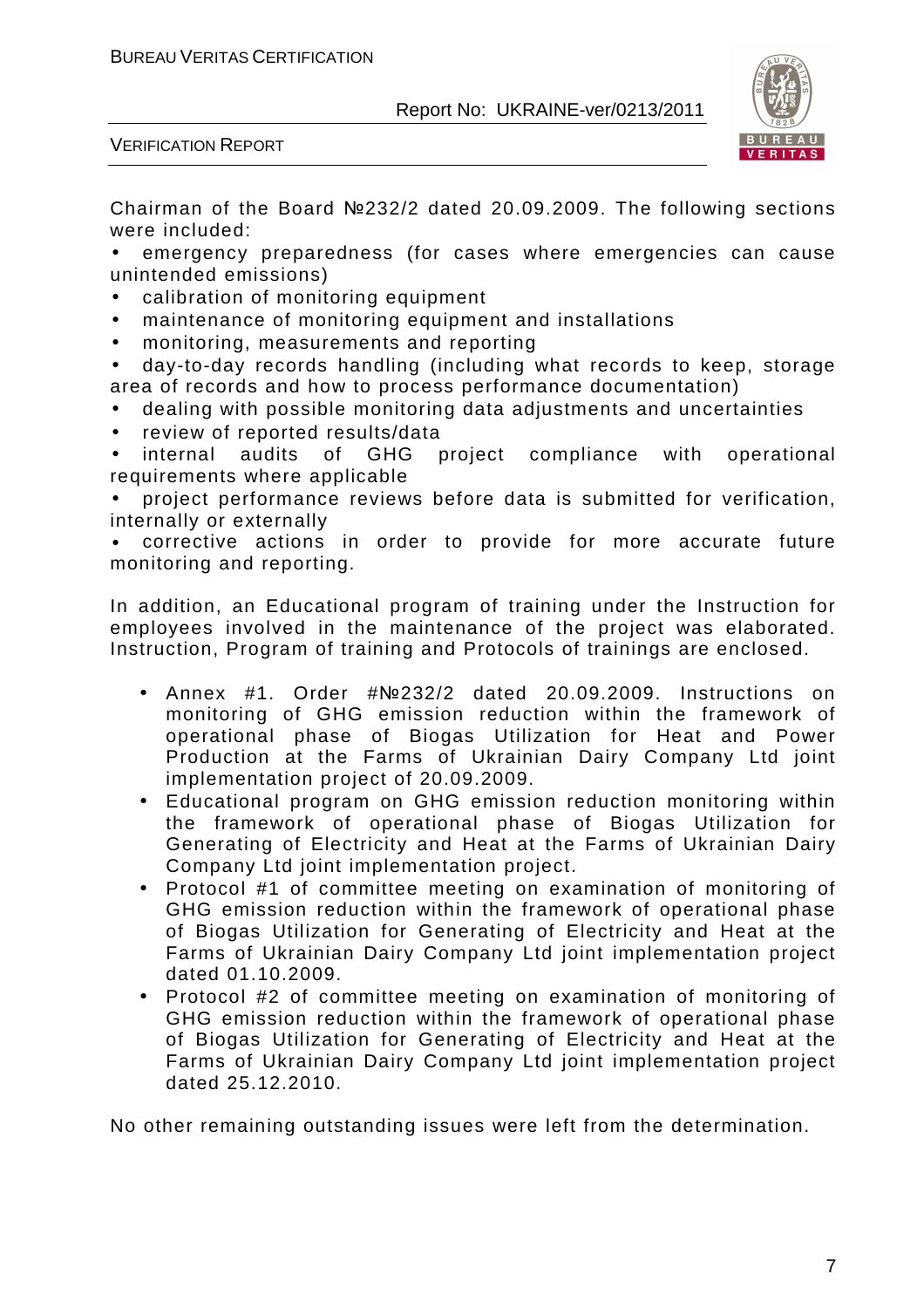

VERIFICATION REPORT

### **3.2 Project approval by Parties involved (90-91)**

Written project approvals by Switzerland and Ukraine have been issued by the DFPs of those Parties when submitting the first verification report for publication in accordance with paragraph 38 of the JI guidelines. (They are listed among Category 1 Documents in the Reference section of this report)

The abovementioned written approvals are unconditional.

Outstanding issue related to Project approval by Parties involved, PP's response and BVC's conclusion are described in Appendix A Table 2 (refer to CL 29).

#### **3.3 Project implementation (92-93)**

According to the PDD two cogeneration modules with total electric power and heating capacity of 955 kW and 1081 kW respectively were to be installed at Farm 1. As opposed to the PDD, only one co-generator JMC 312GS-B.L with the electric power capacity of 625 kW and heating capacity of 686 kW is currently operational. Due to the less amount of production capacity, only 75% of cattle manure enters the biogas plant. In compliance with PDD, it was envisaged to produce electrical energy and heat in co generators beginning from 01.11.2009. Actually, during the first month of exploitation generator was going through the setting operation and testing procedures and biogas was combusted at flare candle.

Thus, the actual starting date of the cogeneration module operation is 01/12/2009.

According to the PDD, biogas plant at Farm 2 was to be set into operation till the end of 2009. However, caused by the global financial crisis of 2008-2009 construction and assembly works at farm 2 were suspended and startup date of biogas plant was postponed for the year 2011.

Other deviations in comparison with determined PDD have not been detected.

Outstanding issue related to Project implementation, PP's response and BVC's conclusion are described in Appendix A Table 2 (refer to CL 01, CL 23, CAR 01, CAR 14).

#### **3.4 Compliance of the monitoring plan with the monitoring methodology (94-98)**

The monitoring occurred in accordance with the monitoring plan included in the PDD regarding which the determination has been deemed final.

For calculating the emission reductions, key factors, such as cattle livestock turnover, the manure physical-chemical content, concentration of the methane in biogas and others, influencing the baseline emissions and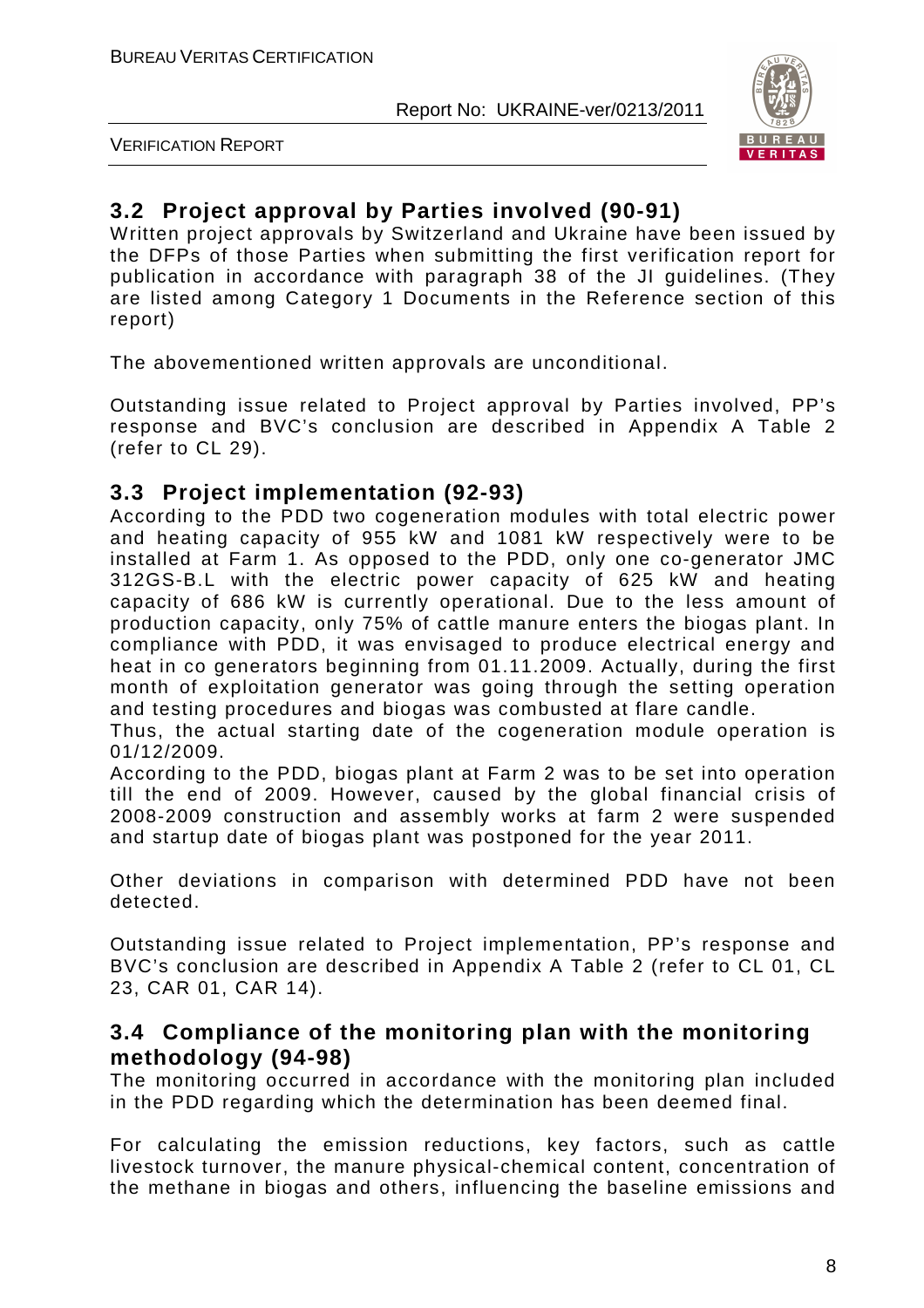

VERIFICATION REPORT

the activity level of the project and the emissions as well as risks associated with the project were taken into account, as appropriate.

Data sources used for calculating emission reductions, such as external data provided by

- Company Zorg-Ukraine Ltd;
- Ukrainian Centre for Standardization and Metrology;
- Laboratory of ecological and sanitary-epidemiological monitoring of AIC enterprises, chair of cattle hygiene and cattle ecology named after A.K. Skorohodko of the National University of Life and Environmental Sciences of Ukraine;
- Laboratory of the Institute of technical thermophysics of the NAS of Ukraine;
- Laboratory of the Gas Institute of the NAS of Ukraine;
- Central geophysical observatory;
- Ukrainian Hydrometeorological Center;
- Authorized affiliate of GE Jenbacher in Ukraine Company Sinaps;
- CJSC Kyivoblenergo and JSC Chernigivoblenergo,

as well as internal data of the farm, such as Monitoring Journal, documentation related to the environmental protection and other are clearly identified, reliable and transparent.

Emission factors, including default emission factors, are selected by carefully balancing accuracy and reasonableness, and appropriately justified of the choice.

The calculation of emission reductions is based on conservative assumptions and the most plausible scenarios in a transparent manner.

Outstanding issues related to Compliance of the monitoring plan with the monitoring methodology, PP's response and BVC's conclusion are described in Appendix A Table 2 (refer to CL 16, CL 03, CL 04, CL 19, CL 27, CL 28, CAR 01, CAR 02, CAR 04, CAR 05, CAR 06, CAR 10, CAR 11, CAR 15, CAR 16, CAR 17, CAR 20, CAR 21).

#### **3.5 Revision of monitoring plan (99-100) "Not applicable"**

#### **3.6 Data management (101)**

The data and their sources, provided in monitoring report, are clearly identified, reliable and transparent.

The implementation of data collection procedures is in accordance with the monitoring plan, including the quality control and quality assurance procedures.

The monitoring plan: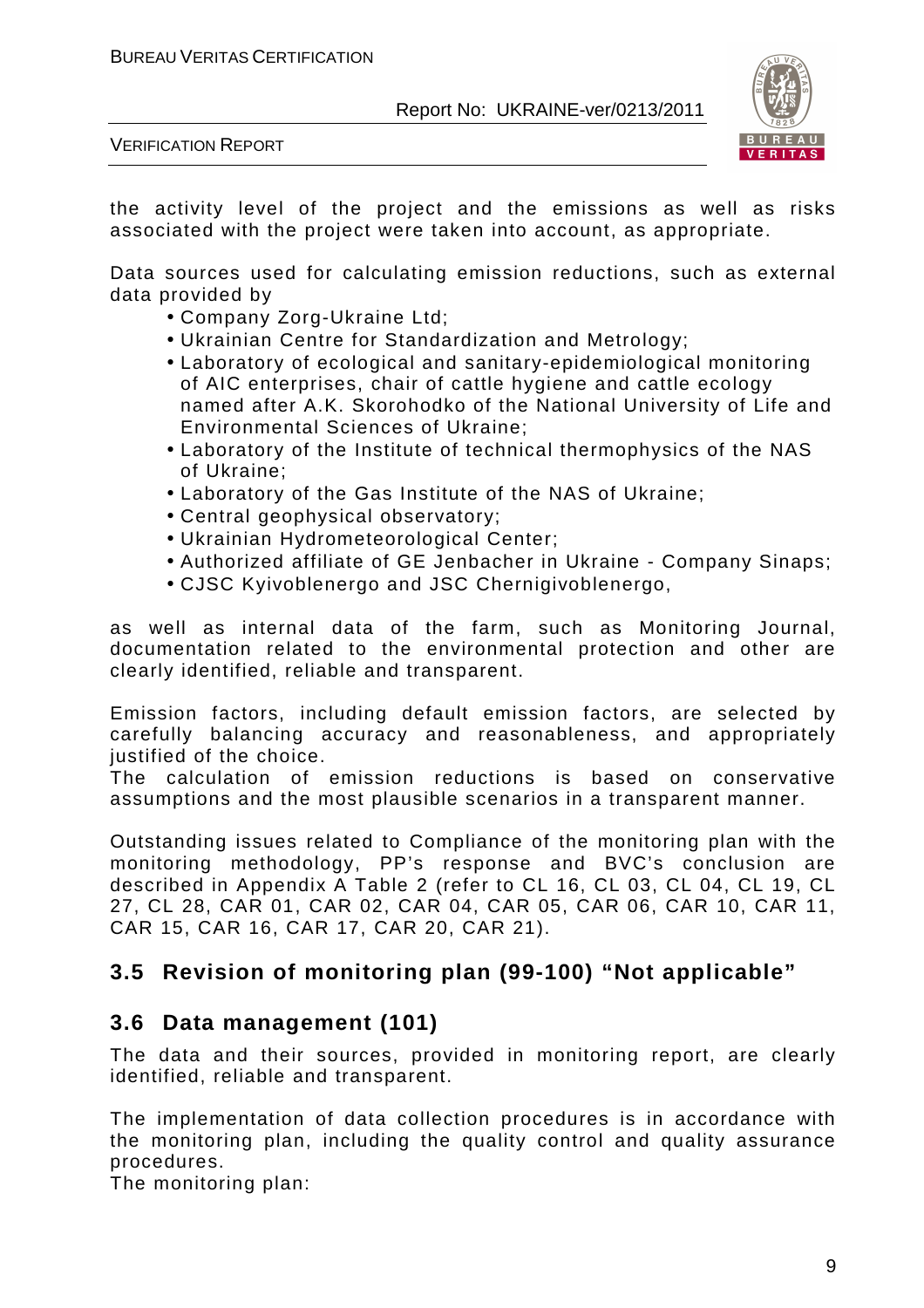

VERIFICATION REPORT

- Describes all key characteristics that are monitored, among them:
- accounting of energy production and consumption;
- accounting of dairy herd and manure physical-chemical analysis control;
- accounting of the biogas flow and properties;
- the procedure for storage and use of fermented mass in the fields as fertilizer monitoring;
- Specifies the indicators, constants and variables used (Sections B.2.1. and B.2.2.);
- Describes the methods employed for data monitoring and recording (Section B.3.);
- Presents the quality assurance and control procedures for the monitoring process. This includes information on manufacturer, type, serial number, date of installation, date of last calibration, information to specific uncertainty, need for changes and replacements (Sections B.1.2. – B.1.4.);
- Clearly identifies the responsibilities and authority regarding the monitoring activities (Section B.2.; C.1.1.);

On the whole, the procedures applied for monitoring process reflect good monitoring practices.

The data collection and management system for the project is in accordance with the monitoring plan.

Outstanding issues related to Data management, PP's response and BVC's conclusion are described in Appendix A Table 2 (refer to CL 02, CL 05 – CL 15, CL 17 – CL22, CL24 – CL 26, CAR 07- CAR 09, CAR 12, CAR 13, CAR 18, CAR 19).

#### **3.7 Verification regarding programmes of activities (102- 110) "Not applicable"**

#### **4 VERIFICATION OPINION**

Bureau Veritas Certification has performed the initial and 1<sup>st</sup> periodic verification of the "Biogas utilization for generating of electricity and heat at the farms of Ukrainian Dairy Company Ltd" Project in Ukraine, which applies the JI specific approach. The verification was performed on the basis of UNFCCC criteria and host country criteria and also on the criteria given to provide for consistent project operations, monitoring and reporting.

The verification consisted of the following three phases: i) desk review of the project design and the baseline and monitoring plan; ii) follow-up interviews with project stakeholders; iii) resolution of outstanding issues and the issuance of the final verification report and opinion.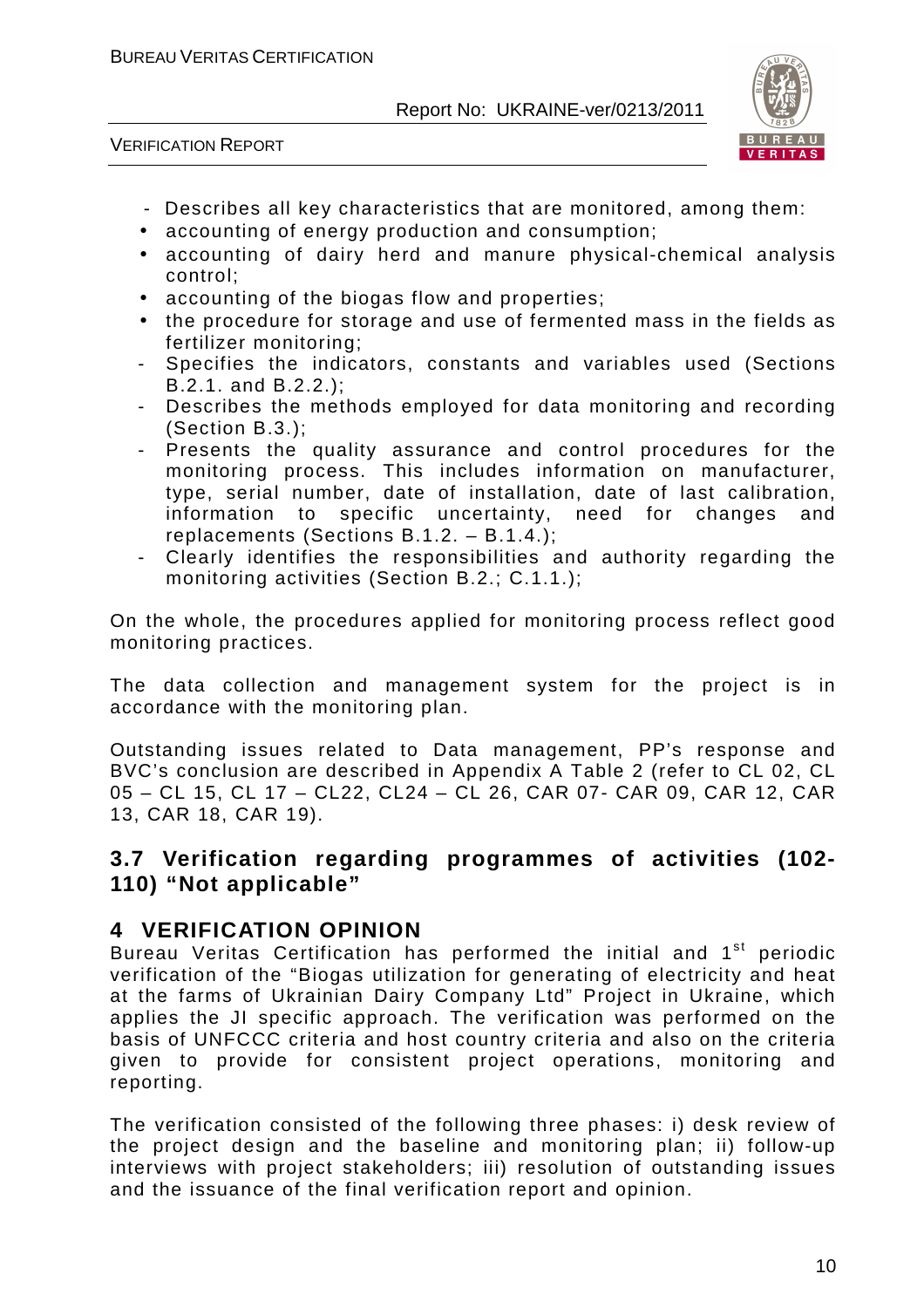

VERIFICATION REPORT

The management of Ukrainian Dairy Company Ltd is responsible for the preparation of the GHG emissions data and the reported GHG emissions reductions of the project on the basis set out within the project Monitoring and Verification Plan indicated in the final PDD version 07. The development and maintenance of records and reporting procedures in accordance with that plan, including the calculation and determination of GHG emission reductions from the project, is the responsibility of the management of the project.

Bureau Veritas Certification verified the Project Monitoring Report versions 1.0, 3.0, 4.0 for the reporting period as indicated below. Bureau Veritas Certification confirms that the project is implemented as planned and described in approved project design documents. Installed equipment being essential for generating emission reduction runs reliably and is calibrated appropriately. The monitoring system is in place and the project is generating GHG emission reductions.

Bureau Veritas Certification can confirm that the GHG emission reduction is accurately calculated and is free of material errors, omissions, or misstatements. Our opinion relates to the project's GHG emissions and resulting GHG emissions reductions reported and related to the approved project baseline and monitoring, and its associated documents. Based on the information we have seen and evaluated, we confirm, with a reasonable level of assurance, the following statement:

#### Reporting period: From 01/11/2009 to 31/12/2009

| Baseline emissions         | :2245 | t CO2 equivalents |
|----------------------------|-------|-------------------|
| Project emissions          | : 700 | t CO2 equivalents |
| <b>Emission Reductions</b> | :1545 | t CO2 equivalents |

Reporting period: From 01/01/2010 to 31/12/2010

| Baseline emissions         | :20518 | t CO2 equivalents |
|----------------------------|--------|-------------------|
| Project emissions          | : 2609 | t CO2 equivalents |
| <b>Emission Reductions</b> | :17909 | t CO2 equivalents |

Total for the period from 01/11/2009 to 31/12/2010:

| : 22763 | t CO2 equivalents |
|---------|-------------------|
| : 3309  | t CO2 equivalents |
| : 19454 | t CO2 equivalents |
|         |                   |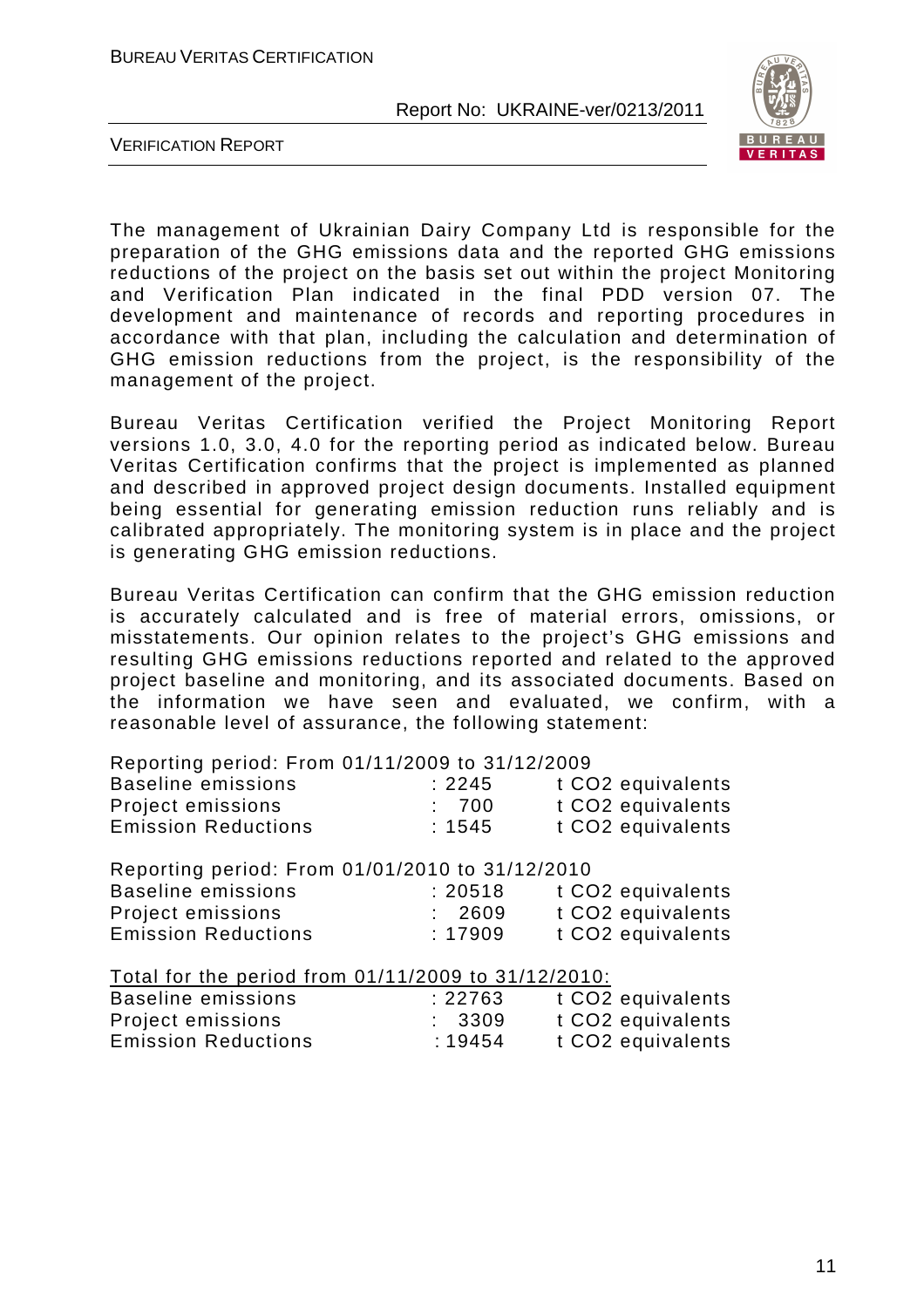

VERIFICATION REPORT

### **5 REFERENCES**

#### **Category 1 Documents:**

Documents provided by Environmental (Green) Investments Fund Ltd, represented that relate directly to the GHG components of the project.

- /1/ PDD "Biogas utilization for generating of electricity and heat at the farms of Ukrainian Dairy Company Ltd." , version 07 dated 30/06/2010
- /2/ Determination Report "Biogas utilization for generating of electricity and heat at the farms of Ukrainian Dairy Company Ltd" dated 14/07/2010 issued by SGS United Kingdom Limited
- /3/ MR "Biogas utilization for generating of electricity and heat at the farms of Ukrainian Dairy Company Ltd", version 1.0 dated 31/01/2011
- /4/ MR "Biogas utilization for generating of electricity and heat at the farms of Ukrainian Dairy Company Ltd", version 3.0 dated 18/04/2011
- /5/ MR "Biogas utilization for generating of electricity and heat at the farms of Ukrainian Dairy Company Ltd", version 4.0 dated 26/04/2011
- /6/ Calculation of Emission Reductions (Excel file), version 1.0 of 31/01/2011
- /7/ Calculation of Emission Reductions (Excel file), version 3.0 dated 18/04/2011
- /8/ Calculation of Emission Reductions (Excel file), version 4.0 dated 26/04/2011
- /9/ Letter of Approval # J294-0485 of 26.01.2011issued by the Federal Office for the Environment, acting as the Swiss Designated Focal Point (Switzerland)
- $/10/$  Letter of Approval # 690/23/7 of 30.03.2011 issued by the National Environmental Investment Agency of Ukraine

#### **Category 2 Documents:**

Background documents related to the design and/or methodologies employed in the design or other reference documents.

- /1/ AMS-III.D. "Methane recovery in agricultural and agro industrial activities", version 15
- /2/ AMS-I.C. "Thermal energy for the user with or without electricity", version 13.
- /3/ Methodological "Tool to determine project emissions from flaring gases containing methane"
- /4/ Energy accounting from 01.01.2011 till 31.01.2011
- /5/ Energy accounting from 01.12.2010 till 31.12.2010
- /6/ Energy accounting from 01.11.2010 till 30.11.2010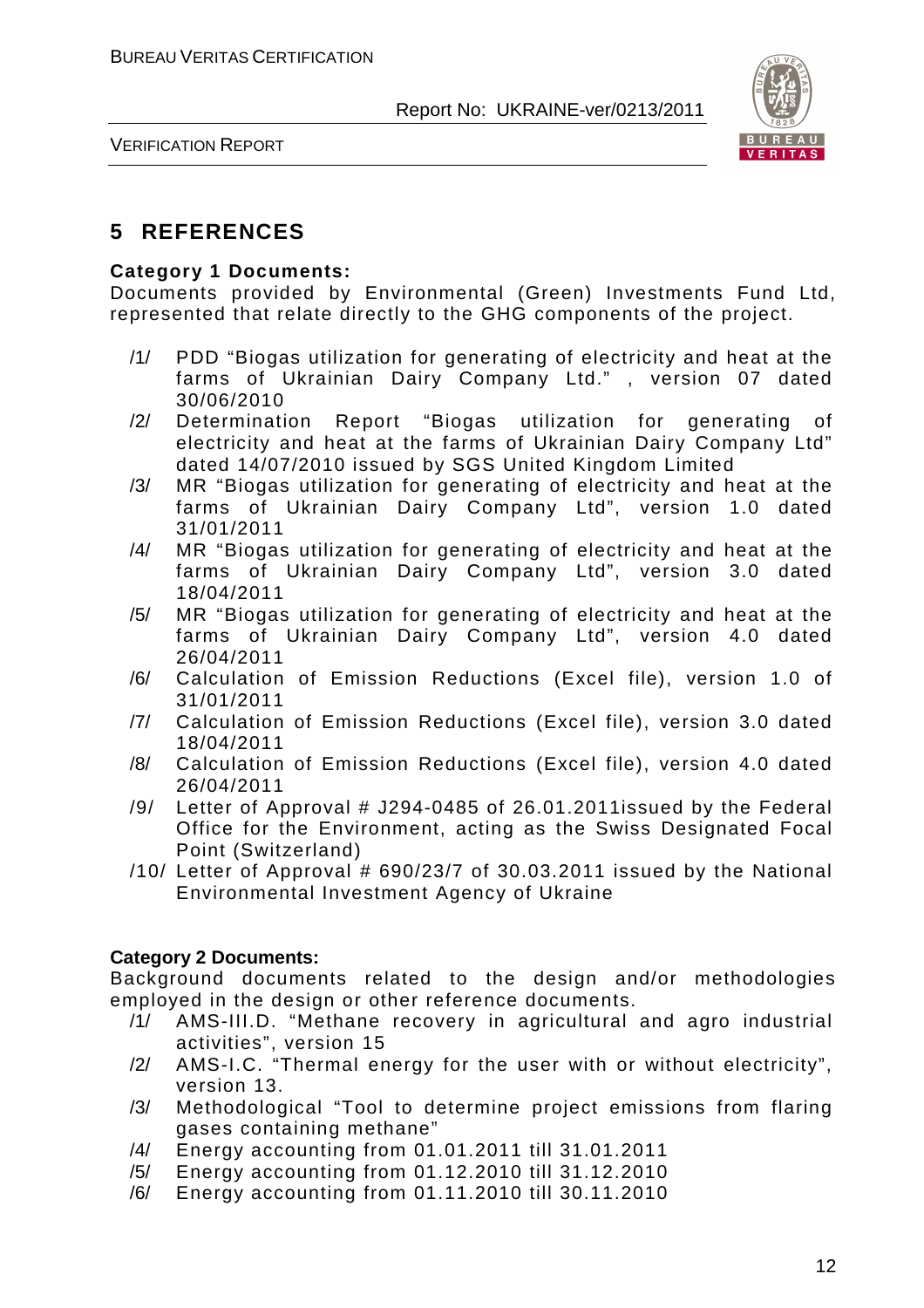

VERIFICATION REPORT

- /7/ Energy accounting from 01.10.2010 till 31.10.2010
- /8/ Energy accounting from 01.07.2010 till 31.07.2010 /9/ Energy accounting from 01.06.2010 till 30.06.2010
- /10/ Energy accounting from 01.05.2010 till 31.05.2010
- /11/ Energy accounting from 01.04.2010 till 30.04.2010
- /12/ Energy accounting from 01.03.2010 till 31.03.2010
- /13/ Energy accounting from 01.02.2010 till 28.02.2010
- /14/ Energy accounting from 01.01.2010 till 31.01.2010
- /15/ Temperature senses
- /16/ CHP flow-meter
- /17/ Electricity and heat meter production (generator 0630P)
- /18/ Komarivka village construction site
- /19/ Educational programme on GHG emission reduction monitoring within the framework of operational phase of Biogas Utilization for Generating of Electricity and Heat at the Farms of Ukrainian Dairy Company Ltd joint implementation project
- /20/ Protocol #1 of committee meeting on examination of monitoring of GHG emission reduction within the framework of operational phase of Biogas Utilization for Generating of Electricity and Heat at the Farms of Ukrainian Dairy Company Ltd joint implementation project dated 01.10.2009
- /21/ Protocol #2 of committee meeting on examination of monitoring of GHG emission reduction within the framework of operational phase of Biogas Utilization for Generating of Electricity and Heat at the Farms of Ukrainian Dairy Company Ltd joint implementation project dated 25.12.2010
- /22/ Instructions for labour safety in the operation and maintenance of processing organic waste into biogas complex
- /23/ Instructions regarding maintenance and operation of processing organic waste into biogas complex operator's actions in case of emergency
- /24/ Technological design standards: manure management systems VNTP APK-09.06.9.94
- /25/ Civil listening protocol of discussion on permit for works at the object of the Velykyi Krupil Dairy Farm Reconstruction with Extension, Zgurivskyi district of Kyiv Region dated 17.01.2008
- /26/ Protocol #23/07 of members meeting of Ukrainian Dairy Company Ltd dated 27.12.2007
- /27/ Resolution #13 of 07.02.2008 on consideration of statement from Ukrainian Dairy Company Ltd
- /28/ Conclusion #216-2008/181 of state expert commission on the Dairy Farm of 6000 Cows, Komarivka Village, Boroznianskiy District of Chernihiv Region project, issued by State Specialized Expert Organization - Central Office of Ukrainian State Building Expertise
- /29/ The Velykyi Krupil Dairy Farm Reconstruction with Extension, Zgurivskyi district of Kyiv Region Working Project 81-07 ПЗ
- /30/ Annex #1 dated 12.06.2008 to the Contract 08022 dated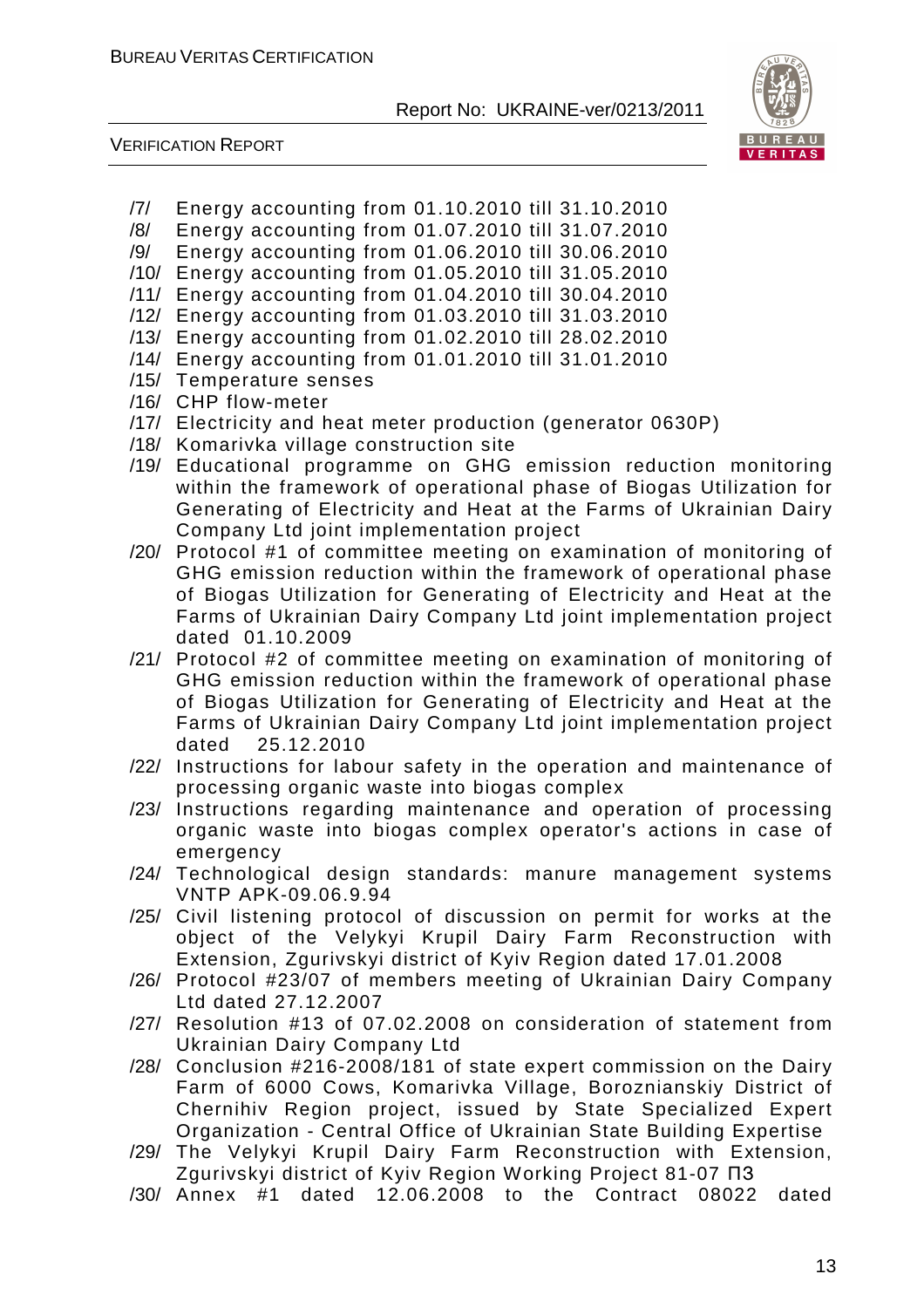

VERIFICATION REPORT

12.06.2008, Specification of cogeneration module JMC-312 GS-B,L.

- /31/ Contract #08022 for cogeneration equipment delivery dated 12.06.2008
- /32/ Conclusion of the expert commission 09B #04-2120-14185 dated 13.04.2009 on design documentation conformity to normative acts of labour safety and industrial policy. The Velykyi Krupil Dairy Farm Reconstruction with Extension, Zgurivskyi district of Kyiv Region Working Project. Issued by Kyiv Expert Technical Centre of National Science and Research Institute of Industry and Labour Safety State Enterprise
- /33/ The Velykyi Krupil Dairy Farm Reconstruction with Extension, Zgurivskyi district of Kyiv Region Working Project 81-07 ПЗ, Explanatory Note, Volume 1, Environmental Impact Assessment, Statement of Ecological Consequences
- /34/ Annex 10, Summary of Climatic Characteristics of Iagotyn city dated 12.01.2006 № 1-121-1302/05-180, issued by Central Geophysical Observatory (CGO)
- /35/ Letter from Kyiv Region State Department of Ecology and Natural Resources № 05-09/6970 dated 25.07.2006 on delivery of background concentration numbers.
- /36/ Conclusion of State Sanitary and Epidemiological Expert Commission № 05.03.02-07 50581 of 20.10.2006. Project development on reconstruction of existent cowsheds with completion to build dairy farm in Velykyi Krupil village of Zgurivskiy district of Kyiv region. Issued by State Sanitary and Epidemiological Office
- /37/ Technical and economical proposal dated 07.11.2007 on 270t/day, Biogas unit
- /38/ Tax levy of environment pollution fee dated 24.01.2011
- /39/ License, Series AB #407869 on economical activity, connected with creation of architectural objects, ZORG Ukraine LLC, valid from 22.07.2008 till 22.07.2011
- /40/ Order #232/2 dated 20.09.2009 on the biogas unit monitoring.
- /41/ Working project, Biogas unit, Volume 1, Explanatory note 3-022- 08-ПЗ, License for the object №3-022-08
- /42/ Annex #1. Order #№232/2 dated 20.09.2009. Instructions on monitoring of GHG emission reduction within the framework of operational phase of Biogas Utilization for Heat and Power Production at the Farms of Ukrainian Dairy Company Ltd joint implementation project of 20.09.2009
- /43/ Passport #002118, Gas meter G 400 RHK-1/30-0,1-4 Ех, serial number №0457.
- /44/ Passport #0002043, Gas meter G 250 RHK-1/30-0,1-4 Ех, serial number №0956.
- /45/ Operational manual of measuring pressure transducers №45675
- /46/ Act of installation of gas-flow meter RHK-Ех, serial number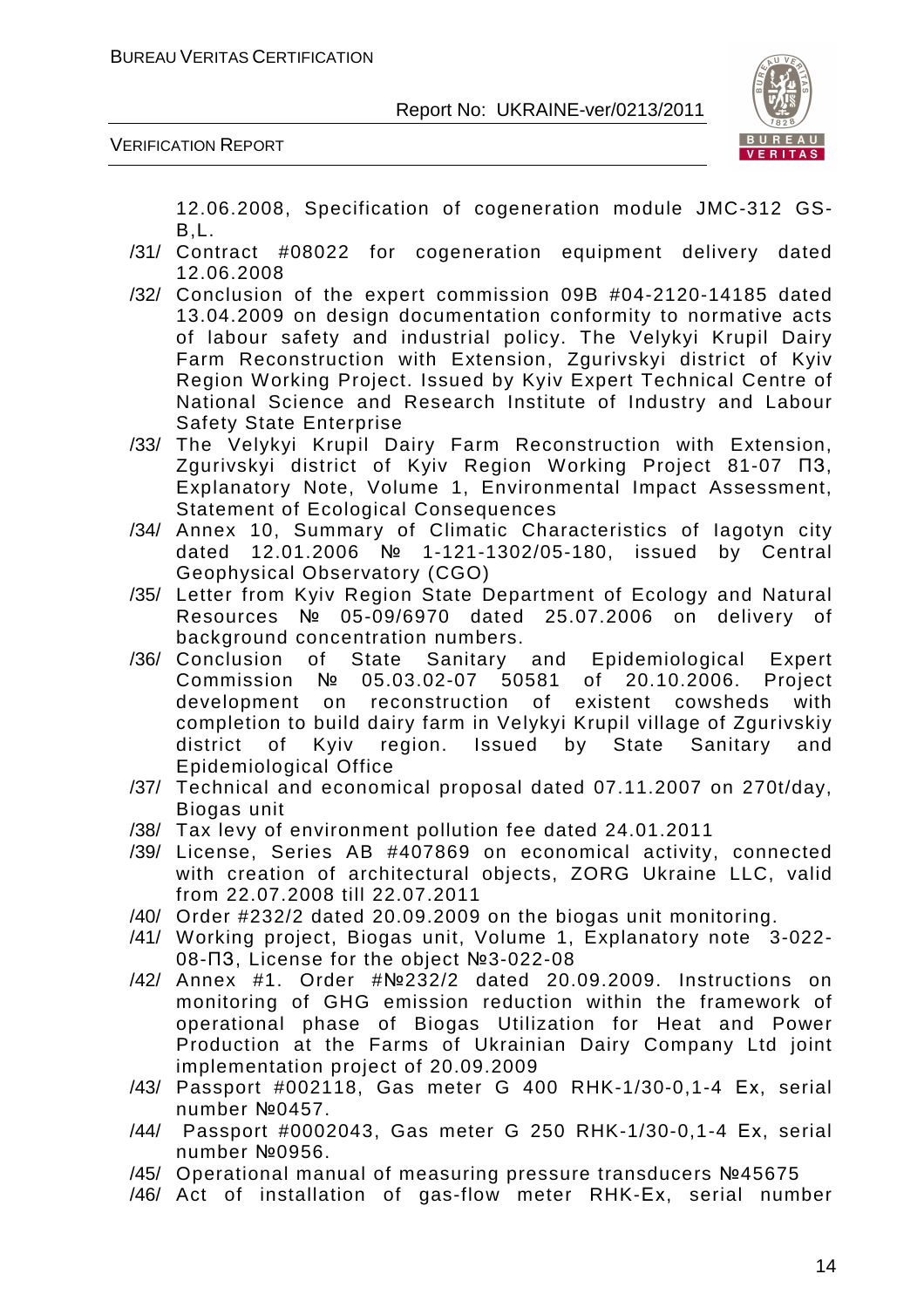



№0002118 dated 01.10.2009

- /47/ Project of initial requirements of biogas analyzer design
- /48/ System of gas control SHK-1, log-book 5ВС1.550.004 FO
- /49/ Act of gas analyzer installation SHK-1 5 ВС.550.004, plant number № of 01.10.2009
- /50/ Operational manual for resistance thermometers and thermal elements of modifications TR/TC
- /51/ Act of installation of electricity meter Siemens XPS, serial number GD 939997414 WW of 10.10.2009
- /52/ Certificate on estate property, non-residential premises of 11.12.2007, issued by executive committee of Velykyi Krupil village council
- /53/ Statute of Ukrainian Dairy Company Ltd (new edition) dated 30.05.2008.
- /54/ Certificate of state registration of legal entity, series A00 #2603251, Ukrainian Dairy Company Ltd, dated 13.04.2006
- /55/ Information note #00069/2006 Ukrainian Dairy Company Ltd issued by EDRPOU
- /56/ Contract #208 of 03.09.2007 on project, repair, preparation and research works
- /57/ Contract #022 of 06.02.2008 on biogas installation manufacture, mounting, calibration, commissioning and delivery
- /58/ Contract #08022 dated 12.06.2008 on cogeneration equipment delivery dated 12.06.2008
- /59/ Agreement #212 dated 16.07.2008 of general contract on project, repair, preparation and research works
- /60/ Termination agreement dated 15.07.2008 of Contract #208 dated 03.09.2007
- /61/ Exclusive license and technical assistant agreement between Planet Biogastechnik GMBH and ZORG Ukraine LLC of 11.08.2007
- /62/ Contract #2010/2009 of 18.08.2009 between Ukrainian Dairy Company Ltd, SYNAPS PSME and ZORG Ukraine LLC on scheduled service maintenance of gas-piston module GE Jenbacher JMC-312 GS B.L. Ukrainian Dairy Company Ltd
- /63/ Letter from Gas Institute #97/40-496 of 14.09.2009
- /64/ Report on work ''Execution of biogas burning system implementation services conducted on Flare with 3,5 MW capacity
- /65/ Annex to Letter №142т/25-7 of 28.09.09. List of basic and laboratory equipment, which is applied for research of organic materials during processing them into biogas and biofertilizers.
- /66/ Boigas analysis for 02.06.2009 based on order of ZORG Ukraine LLC
- /67/ Central Geophysical Observatory, Reply on the request #1188/10/10-11 of 20.01.2011 regarding information for greenhouse gases inventory, average annual air temperature for 2009
- /68/ Letter from UNAS #168т/25-7 of 20.12.10 concerning determination of physical and chemical properties of raw materials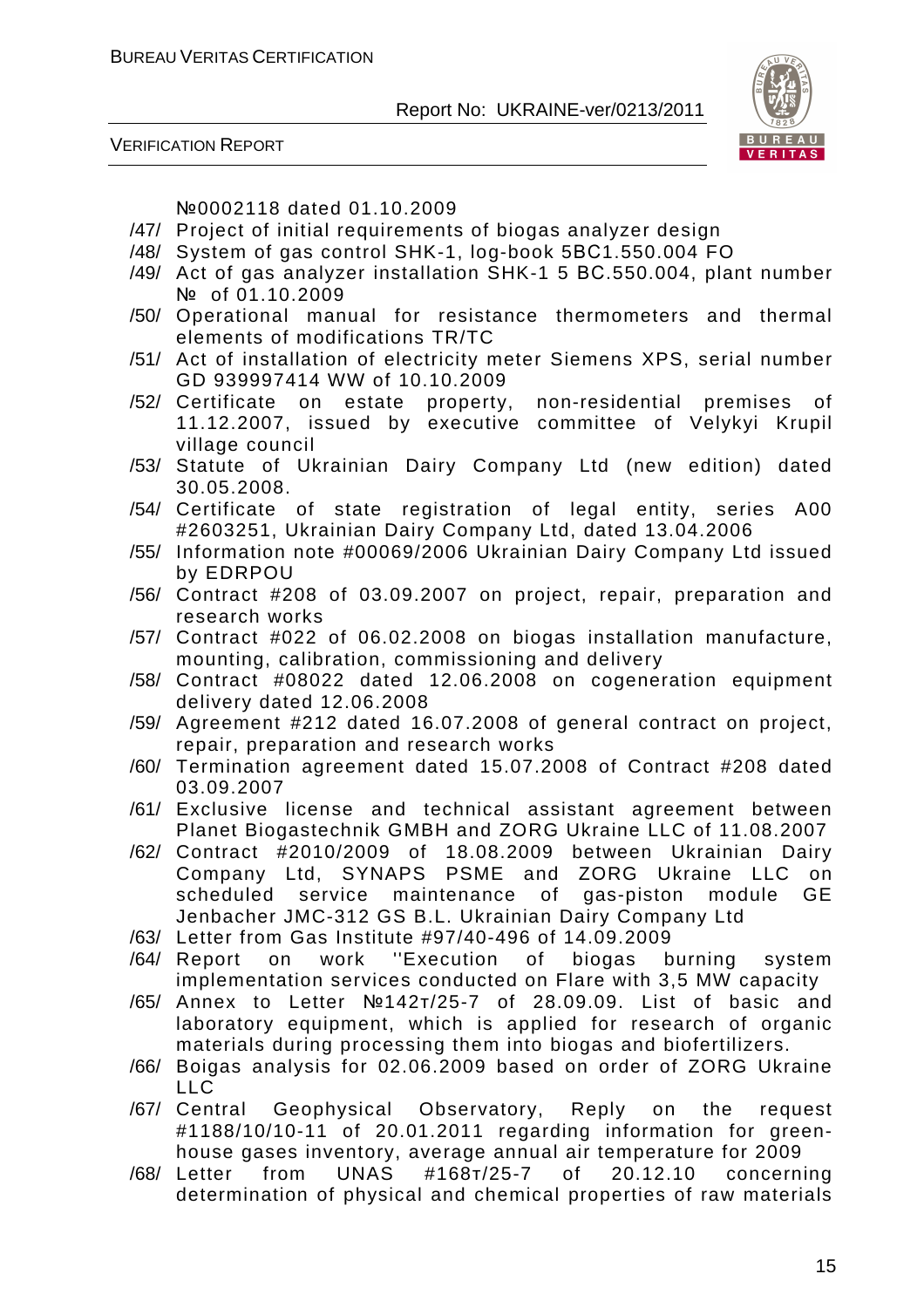VERIFICATION REPORT



and fermented solutions from the biogas installation in the Velykyi Krupil village.

- /69/ Gas sample analysis from the biogas installation dated 27.04.2010 conducted by UNAS Gas Institute Gas Analyzing Laboratory
- /70/ Gas sample analysis from the biogas installation dated 17.02.2010 conducted by UNAS Gas Institute Gas Analyzing Laboratory
- /71/ Gas sample analysis from the biogas installation dated 03.12.2009 conducted by UNAS Gas Institute Gas Analyzing Laboratory
- /72/ Gas sample analysis from the biogas installation dated 06.11.2009 conducted by UNAS Gas Institute Gas Analyzing Laboratory
- /73/ Animal balance sheet for 2009.
- /74/ Animal balance sheet for 2010.
- /75/ Cattle breeding balance sheet for 01.11.2009
- /76/ Cattle breeding balance sheet for 01.12.2009
- /77/ Cattle breeding balance sheet for 01.01.2010
- /78/ Cattle breeding balance sheet for 01.02.2010
- /79/ Cattle breeding balance sheet for 01.03.2010
- /80/ Cattle breeding balance sheet for 01.04.2010
- /81/ Cattle breeding balance sheet for 01.05.2010
- /82/ Cattle breeding balance sheet for 01.06.2010
- /83/ Cattle breeding balance sheet for 01.07.2010
- /84/ Cattle breeding balance sheet for 01.08.2010
- /85/ Cattle breeding balance sheet for 01.09.2010
- /86/ Cattle breeding balance sheet for 01.10.2010
- /87/ Cattle breeding balance sheet for 01.11.2010
- /88/ Cattle breeding balance sheet for 01.12.2010
- /89/ Cattle breeding balance sheet for 01.01.2011
- /90/ Note #28 of 17.01.2011 from Ukrainian Dairy Company Ltd to Ukrainian National Ecology Investments Agency
- /91/ Order #217/2 of 01.09.2009 on biogas installation operation
- /92/ Note #35 of 17.01.2011 from Ukrainian Dairy Company Ltd
- /93/ Protocol #13/10 dated 03.12.2010 of participants Ukrainian Dairy Company participants general meeting
- /94/ Order #232/1 of 19.09.2009 on assignment of responsible person for biogas installation operation.
- /95/ Letter # 38 of 26.01.2011 from Ukrainian Dairy Company Ltd concerning electric and heat energy production
- /96/ Letter #168т/25-7 of 20.12.2010 concerning performed tests on determination of physical and chemical characteristics of raw materials and fermented solutions from the biogas installation in the Velykyi Krupil village
- /97/ Certificate of Quality Management System SIC.02.008.220 dated 26.12.2008, issued by the Certification Body "Bureau of International Certification" to Zgurivska branch of Ukrainian Milk Company Ltd
- /98/ Abstract from the resolution #07 of 27.02.2008 concerning building on the territory of Local Council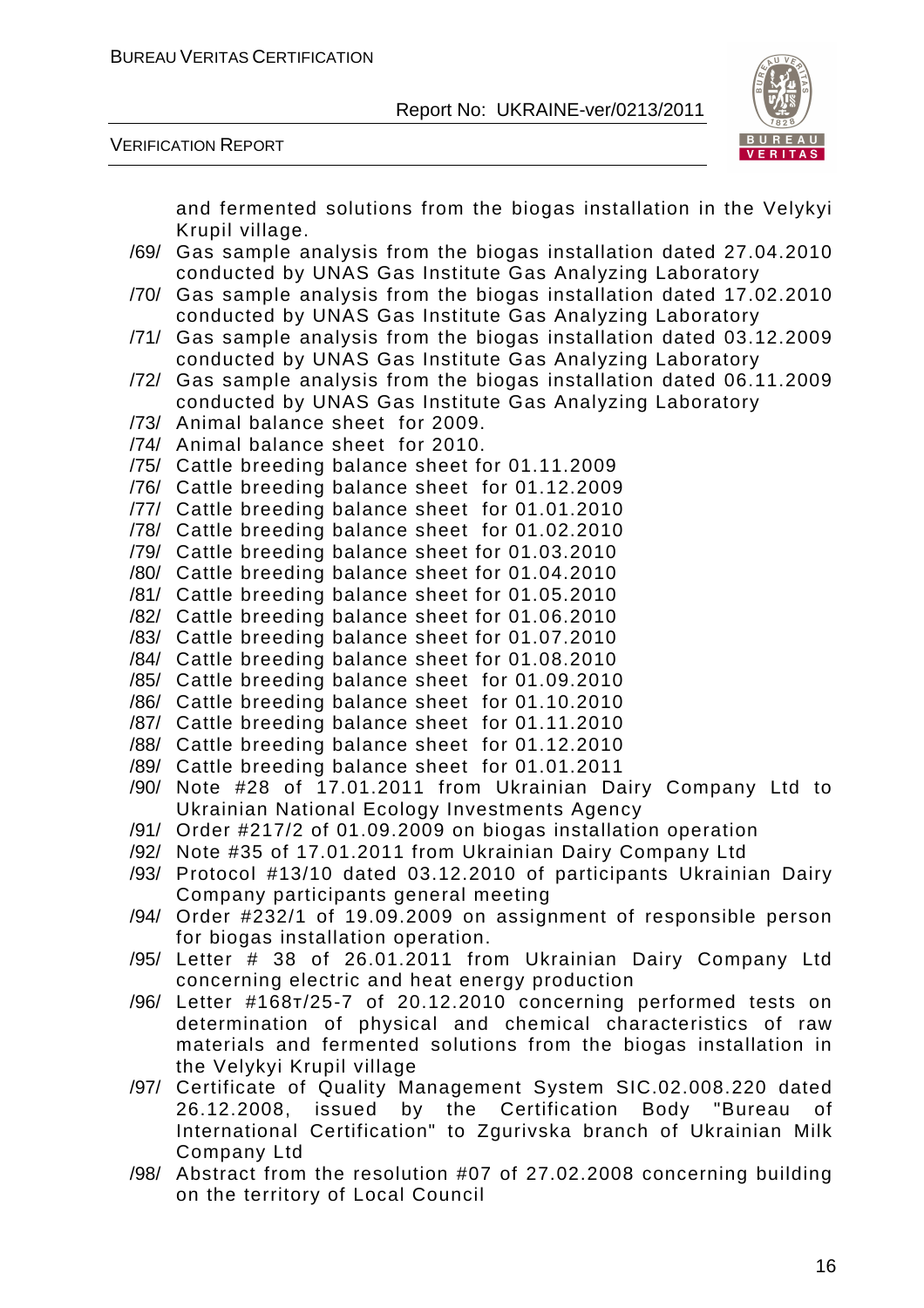

VERIFICATION REPORT

- /99/ Permit №324-п on execution of building works of 26.05.2009
- /100/ Conclusion №216-2008/181 of complex state expert commission on the project ''Dairy farm of 6000 cows, Komarivka village, Boroznianskiy district of Chernihiv region''. Dated 22.05.2009
- /101/ Contract #06/03 on invention (transfer) of scientific and technical production of 06.03.2008
- /102/ Ukrainian Dairy Company Ltd, Project ''Dairy farm of 6000 cows, Komarivka village, Boroznianskiy district of Chernihiv region'', Volume 2, Part 3 - Environmental impact assessment, Object №06/03 - МФ-П.ОВОС.ПЗ
- /103/ Magnum G 400 VSA generator Technical Passport
- /104/ Gas content(a) and manure/ fermented mass(b) lab analyses for the monitoring period
- /105/ Letters from research laboratories with list of equipment and methods used for analyses: gas(a),manure(b)
- /106/ Letter from UDC with explanations on Milk Herd
- /107/ Monitoring journal 2009
- /108/ Ecological expertise extract with the list of pollutants and the Expertise conclusion
- /109/ Permit on special water use
- /110/ UDC order #33 (order on information saving and environmental protection person)
- /111/ Safety training Program
- /112/ Monitoring training Protocol
- /113/ Monitoring Instruction
- /114/ Cross checking protocol
- /115/ Letter from Ukrainian Hydrometeorological Center
- /116/ Supercom 01-SK-S-3 Passport
- /117/ Instruction for operator in case of Emergency situation
- /118/ Statement on the biogas composition comparison testing results of 18/02/2010
- /119/ Letter #127 of 24/03/2011 issued by UDC Ltd to confirm the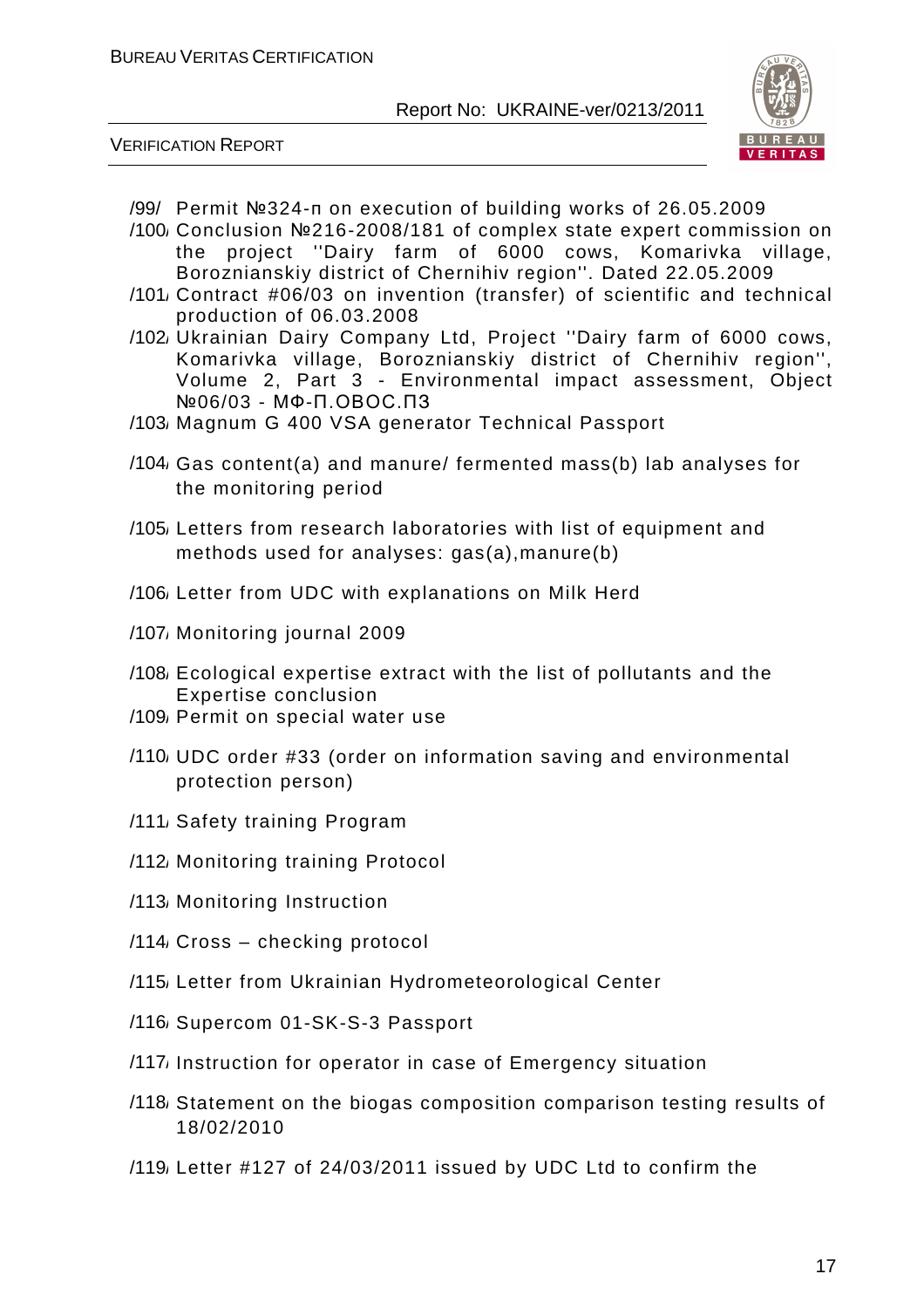

VERIFICATION REPORT

company's electricity consumption class

#### **Persons interviewed:**

List persons interviewed during the verification or persons that contributed with other information that are not included in the documents listed above.

- /1/ Sergiy Dmytriev, chief of heat and power sector, Ukrainian Dairy Company Ltd
- /2/ Vyctor Dudnyk, Biogas plant operator on duty, Ukrainian Dairy Company Ltd
- /3/ Andrij Glotov, Chief Engineer,responsible for the environmental issues, Ukrainian Dairy Company Ltd
- /4/ Maryna Bereznytska, Inventory and project expert (Waste sector), Environmental (Green) Investments Fund Ltd
- /5/ Yuriy Pyrozhenko, Inventory and project expert (Agriculture sector), Environmental (Green) Investments Fund Ltd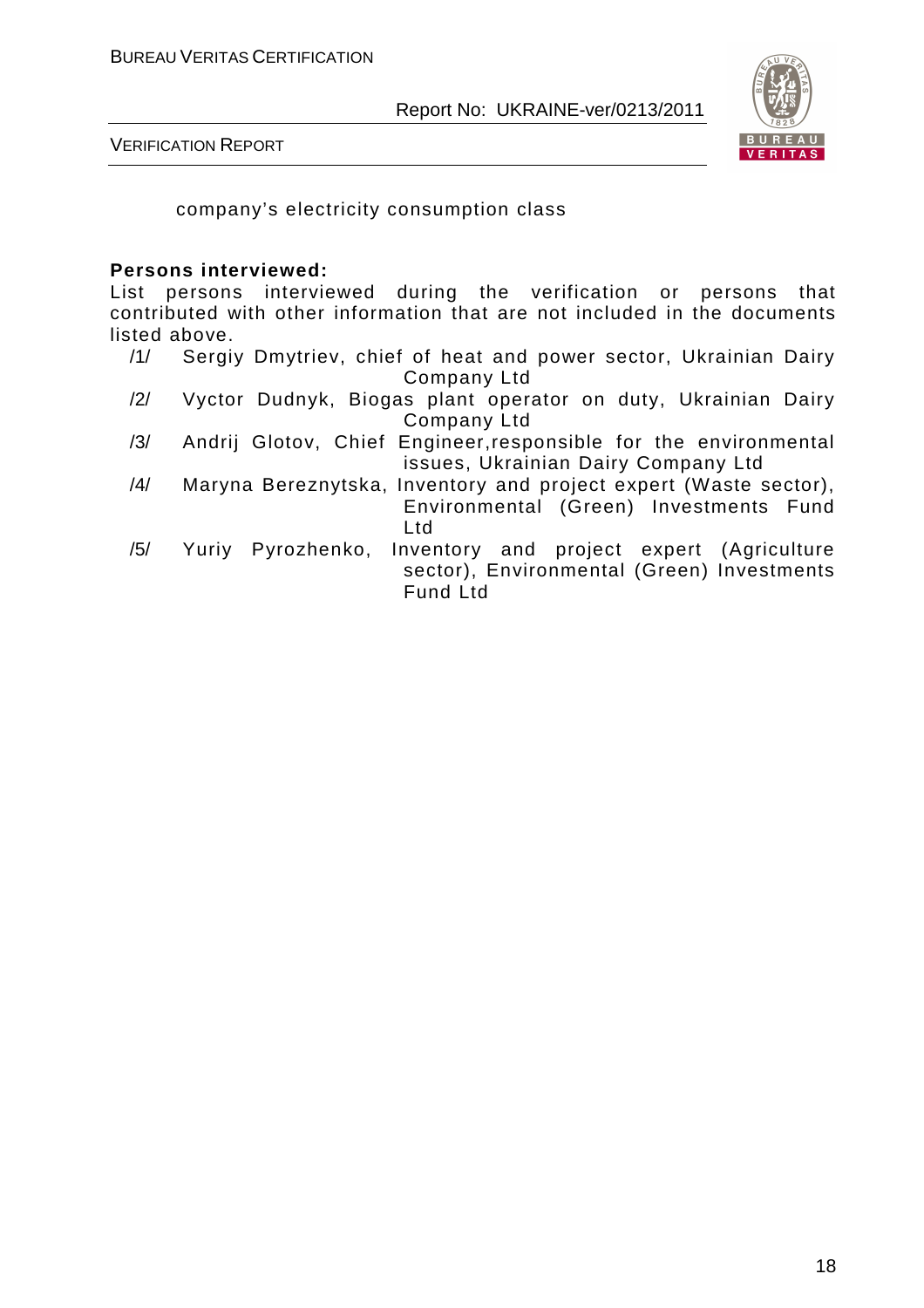

#### VERIFICATION REPORT

#### APPENDIX A: COMPANY PROJECT VERIFICATION PROTOCOL **BUREAU VERITAS CERTIFICATION HOLDING SAS**

#### **Check list for verification, according to the JOINT IMPLEMENTATION DETERMINATION AND VERIFICATION MANUAL (Version 01)**

| <b>DVM</b>                  | <b>Check Item</b>                                                                                                                                                                                                                                                                             | <b>Initial finding</b>                                                                                                                                                                                                                                                                                                                                                                                                                                                                                                  | <b>Draft</b>                                           | <b>Final</b>                              |
|-----------------------------|-----------------------------------------------------------------------------------------------------------------------------------------------------------------------------------------------------------------------------------------------------------------------------------------------|-------------------------------------------------------------------------------------------------------------------------------------------------------------------------------------------------------------------------------------------------------------------------------------------------------------------------------------------------------------------------------------------------------------------------------------------------------------------------------------------------------------------------|--------------------------------------------------------|-------------------------------------------|
| <b>Paragrap</b><br><b>h</b> |                                                                                                                                                                                                                                                                                               |                                                                                                                                                                                                                                                                                                                                                                                                                                                                                                                         | <b>Conclusion</b>                                      | <b>Conclusion</b>                         |
|                             | <b>Project approvals by Parties involved</b>                                                                                                                                                                                                                                                  |                                                                                                                                                                                                                                                                                                                                                                                                                                                                                                                         |                                                        |                                           |
| 90                          | Has the DFPs of at least one Party<br>involved, other than the host Party,<br>issued a written project approval<br>when<br>submitting<br>the<br>first<br>verification report to the secretariat<br>for publication in accordance with<br>paragraph 38 of the JI guidelines,<br>at the latest? | The project has been approved by both Host   CL29<br>Party (Ukraine) and<br>sponsor<br>party<br>(Switzerland). The written project approvals<br>were issued by NFPs of both Parties involved<br>(see chapter 7 References in the verification<br>report).<br><b>CL29.</b> Please, provide the LoAs from the<br>Parties involved in the project.                                                                                                                                                                         |                                                        | OK                                        |
| 91                          | Are all the written project approvals<br>by Parties involved unconditional?                                                                                                                                                                                                                   | Yes, all the written project approvals by<br>Parties involved are unconditional.                                                                                                                                                                                                                                                                                                                                                                                                                                        | OK.                                                    | OK                                        |
|                             | <b>Project implementation</b>                                                                                                                                                                                                                                                                 |                                                                                                                                                                                                                                                                                                                                                                                                                                                                                                                         |                                                        |                                           |
| 92                          | Has the project been implemented<br><b>PDD</b><br>with the<br>accordance<br>in.<br>regarding which the determination<br>has been deemed final and is so<br>listed on the UNFCCC JI website?                                                                                                   | <b>CAR 01.</b> The starting date of the monitoring<br>period 24/09/2010 indicated in the MR differs<br>from the starting date of the crediting period<br>15/09/2010 indicated in the PDD. Please<br>explicitly indicate this deviation in the MR.<br><b>CL 01.</b> Please indicate sectoral scope(s) the<br>project refers to<br>CL 23. According to the document on<br>electrical and thermal energy produced from<br>the project start till the end of the year 2010<br>presented to the verifiers during the on-site | CL <sub>01</sub><br>CL <sub>23</sub><br>CAR01<br>CAR14 | OK<br><b>OK</b><br><b>OK</b><br><b>OK</b> |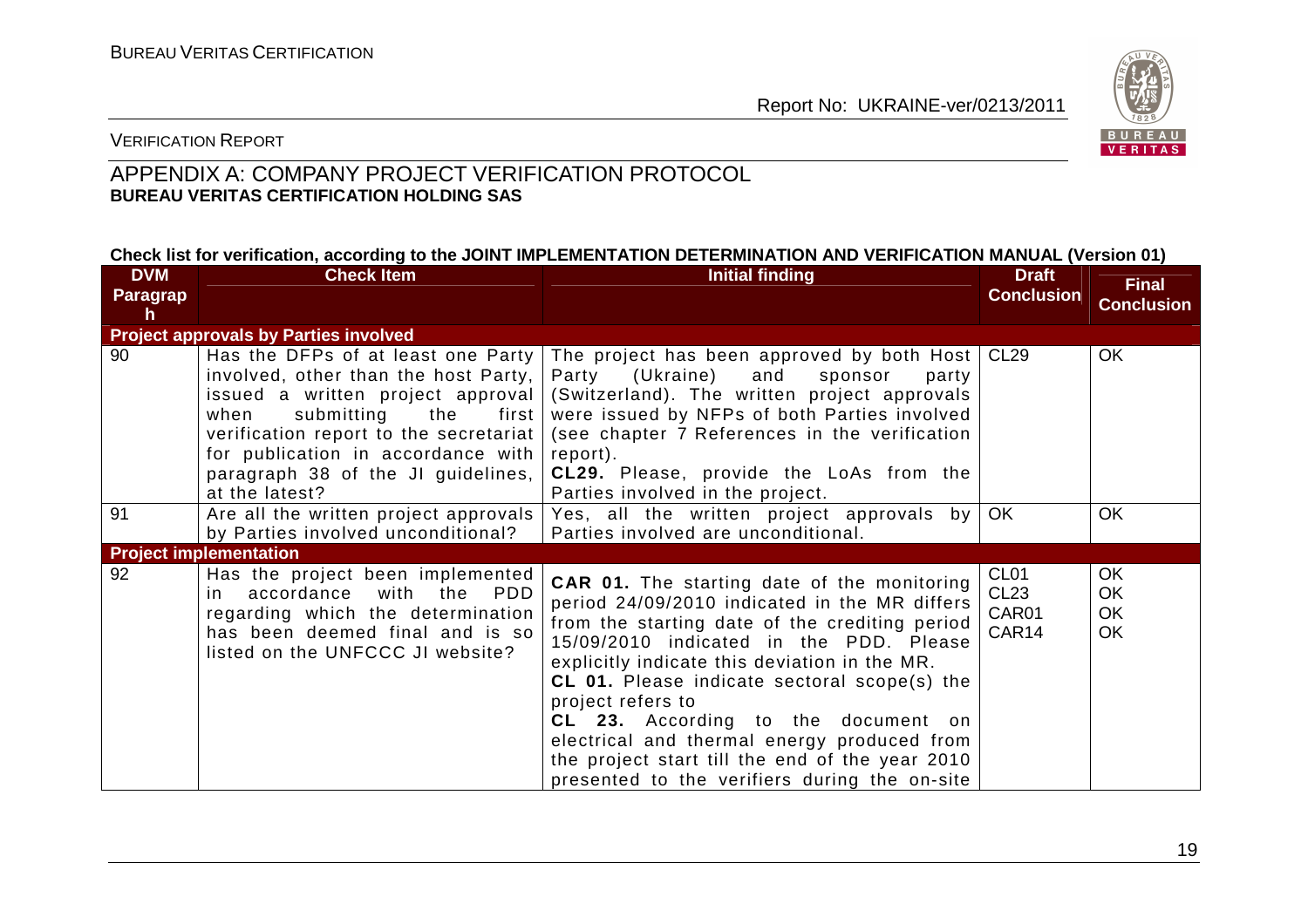

#### VERIFICATION REPORT

| <b>DVM</b><br>Paragrap<br>h | <b>Check Item</b>                                                                                                                                                                                                          | <b>Initial finding</b>                                                                                                                                                                                                                                                                                                                                                                                                                                                                                                                                                                                                                            | <b>Draft</b><br><b>Conclusion</b> | <b>Final</b><br><b>Conclusion</b> |
|-----------------------------|----------------------------------------------------------------------------------------------------------------------------------------------------------------------------------------------------------------------------|---------------------------------------------------------------------------------------------------------------------------------------------------------------------------------------------------------------------------------------------------------------------------------------------------------------------------------------------------------------------------------------------------------------------------------------------------------------------------------------------------------------------------------------------------------------------------------------------------------------------------------------------------|-----------------------------------|-----------------------------------|
|                             |                                                                                                                                                                                                                            | visit, there was no electrical and thermal<br>energy generation in November 2009. Please,<br>explain why the crediting period starts in<br>November<br>CAR 14. The date and of version of the MR<br>refer to its first submission. Please, correct<br>these issues respectively                                                                                                                                                                                                                                                                                                                                                                   |                                   |                                   |
| 93                          | What is the status of operation of<br>the project during the monitoring<br>period?                                                                                                                                         | The status of project activity implementation<br>compared to the PDD is presented in the<br>Monitoring Report Section A.6. Appropriate<br>justification of the deviations from the<br>implementation schedule in the determined<br>PDD are also provided.                                                                                                                                                                                                                                                                                                                                                                                         | <b>OK</b>                         | <b>OK</b>                         |
|                             | <b>Compliance with monitoring plan</b>                                                                                                                                                                                     |                                                                                                                                                                                                                                                                                                                                                                                                                                                                                                                                                                                                                                                   |                                   |                                   |
| 94                          | Did<br>the<br>monitoring<br>in I<br>occur<br>accordance with the monitoring<br>plan included in the PDD regarding<br>which the determination has been<br>deemed final and is so listed on the<br><b>UNFCCC JI website?</b> | The Monitoring System is in place and CL16<br>operational. Monitoring of GHG emission<br>reductions occurred basically in accordance<br>with the determined Monitoring Plan included<br>in the PDD regarding which the determination<br>has been deemed final.<br>CL 16. It was stated in the determined PDD<br>that cogeneration installation is to work 24<br>hours 365 days in year. At the same time it<br>was stated that annual amount of electricity<br>which would be displaced by the electrical<br>and thermal energy produced in cogenerator<br>was calculated based on its operation for<br>8000 hours per year. Please, explain what |                                   | OK                                |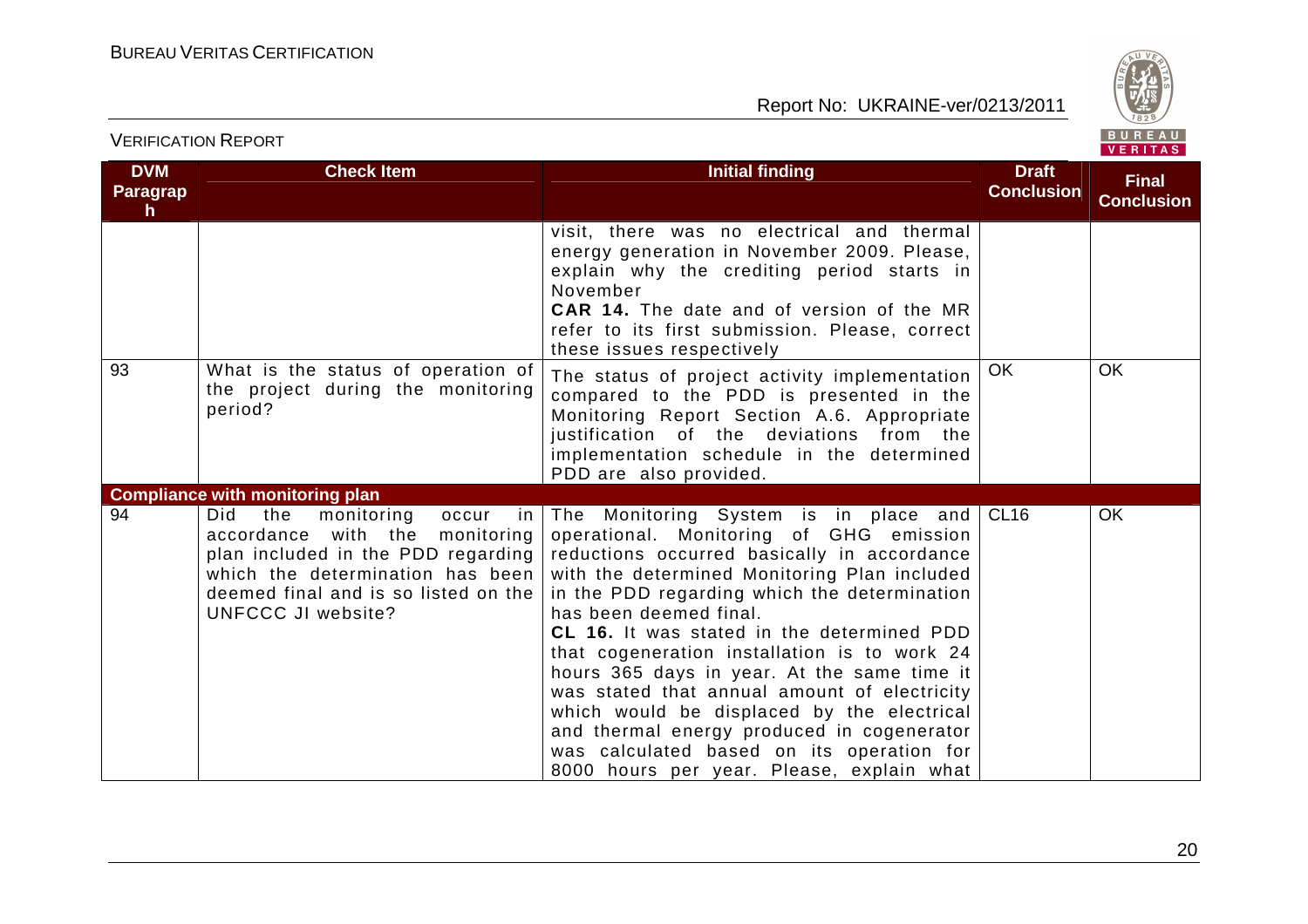VERIFICATION REPORT

Report No: UKRAINE-ver/0213/2011



#### **DVM Paragraph Check Item Initial finding Check Item Initial finding Check Item Initial finding Check Item Initial finding Check Item Initial finding Check Item Initial finding Check Item Initial finding Check Item Initial finding Check Conclusion Final Conclusion**operational time was taken for ERs calculation for the monitoring period, as 24hoursx365 days make 8760, not 8000 hours For calculating the emission reductions, key 95 (a) For calculating the emission reductions or enhancements of net factors, such as cattle livestock turnover, the removals, were key factors, e.g. those listed in 23 (b) (i)-(vii) of the DVM, influencing the baseline emissions or net removals and the activity level of the project and the emissions or removals as well as risks associated with the project taken into account, as appropriate? content. manure physical-chemical concentration of the methane in biogas and others, influencing the baseline emissions and the activity level of the project and the emissions as well as risks associated with the project were taken into account, as appropriate. OK OK 95 (b) Are data sources used for calculating emission reductions or enhancements of net removals clearly identified, reliable and transparent? All the data sources used for calculating emission reductions are clearly identified, reliable and transparent. They are listed and classified in the MR Sections B.2.1- B.2.4. These include: - direct measurements of gas consumption and electric energy generation by, and electrical own needs of CCGT; - estimation of Net Caloric Value of natural gas by supplier's certificates; - calculation of grid emission factor for the URES "Center" as per Annex 2 of the PDD; - IPCC data for natural gas emission factor. **CL 03.**Please explain what abbreviations AIC (p.5 of the MR) and RZHT (p.6 of the MR) CL03 CL04 CL27 CAR01 CAR02 CAR15 **OK**  OK OK OK OK OK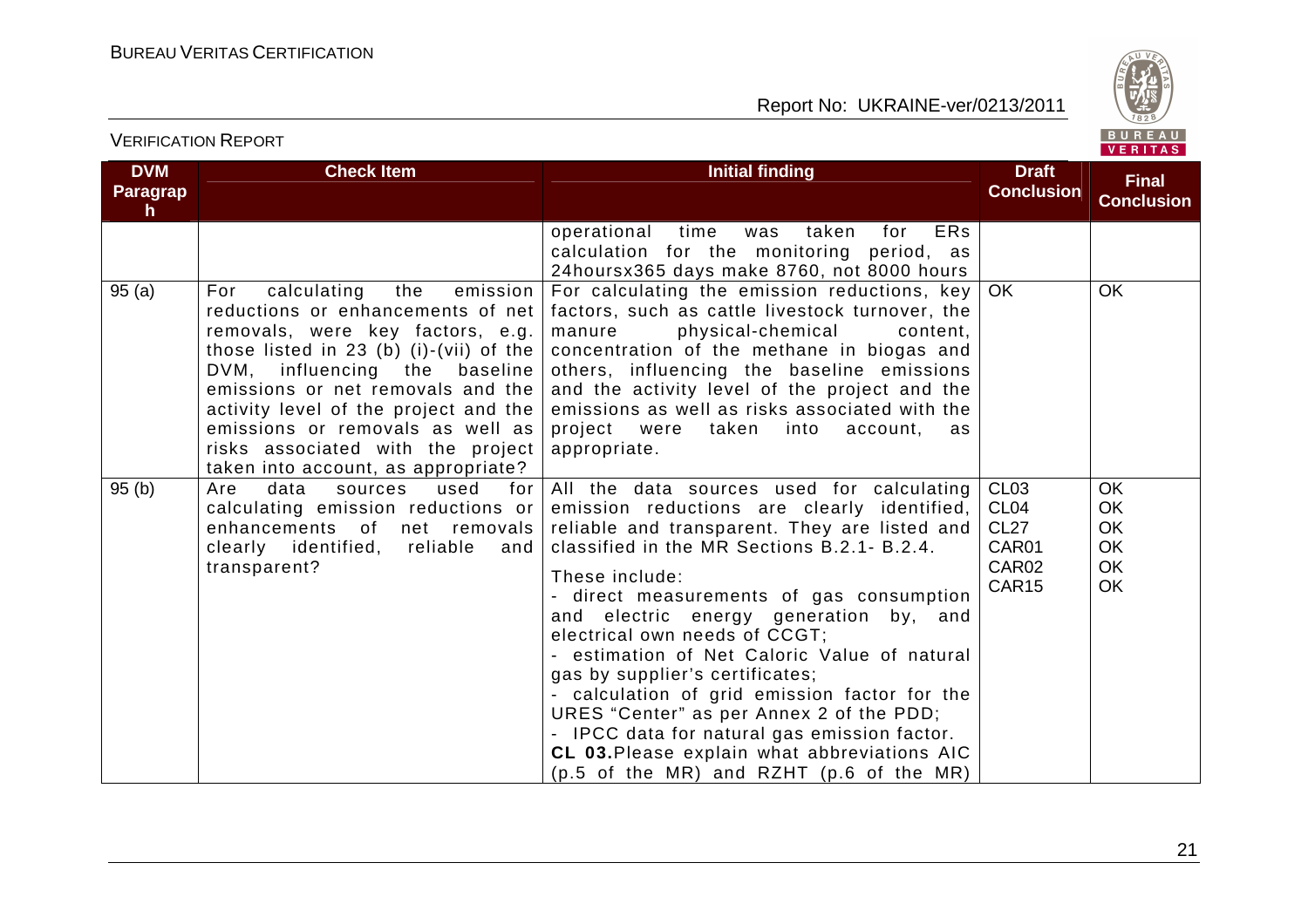

| <b>DVM</b><br><b>Paragrap</b> | <b>Check Item</b>                                                                                                                                                                                                                                                                         | <b>Initial finding</b>                                                                                                                                                                                                                                                                                                                                                                                                                                                                                                                                                                                                                                                                                                                                                                                    | <b>Draft</b><br><b>Conclusion</b>                                                              | <b>Final</b><br><b>Conclusion</b>                                  |
|-------------------------------|-------------------------------------------------------------------------------------------------------------------------------------------------------------------------------------------------------------------------------------------------------------------------------------------|-----------------------------------------------------------------------------------------------------------------------------------------------------------------------------------------------------------------------------------------------------------------------------------------------------------------------------------------------------------------------------------------------------------------------------------------------------------------------------------------------------------------------------------------------------------------------------------------------------------------------------------------------------------------------------------------------------------------------------------------------------------------------------------------------------------|------------------------------------------------------------------------------------------------|--------------------------------------------------------------------|
| h                             |                                                                                                                                                                                                                                                                                           | stand for<br>CAR 01. Please provide reference for the<br>technology<br>agricultural<br>specifying<br>the<br>optimum terms for storage time of the<br>biomass to be used as a fertilizer (p.6 of the<br>MR)<br>CAR 02. Please, provide reference for the<br>nitrogen content in fermented mass defined<br>on p.6 of the MR<br>CL 04. Please, specify the units for the Grade<br>of accuracy values presented in Table 5 of<br>the MR<br>CL 27. Please, give reference for the<br>following statement from the MR p.6 "the<br>optimum terms of agricultural technology"<br><b>CAR 15.</b> "The annual input of organic<br>calculation<br>fertilizers<br>norm<br>should be<br>based" (p.6 of the MR). Are must be or is<br>to be meant here? The same concerns the<br>footnote on p.10. Please, correct this |                                                                                                |                                                                    |
| 95(c)                         | emission<br>including<br>factors,<br>Are<br>default emission factors, if used for<br>calculating the emission reductions<br>or enhancements of net removals,<br>selected by carefully balancing<br>accuracy and reasonableness, and<br>appropriately<br>justified<br>of<br>the<br>choice? | <b>CAR 04. Please, make corrections for the P14</b><br>and P15 variables presented in Table 9 of the<br><b>MR</b><br><b>CAR</b><br>05.<br>Emission<br>factor<br>for<br>displacement/consumption of energy from the<br>grid presented in MR differs from the one<br>used in PDD. Please check this and make<br>appropriate corrections.                                                                                                                                                                                                                                                                                                                                                                                                                                                                    | CAR04<br>CAR05<br>CAR06<br>CAR <sub>16</sub><br>CAR <sub>20</sub><br>CAR21<br>CL <sub>28</sub> | <b>OK</b><br><b>OK</b><br><b>OK</b><br><b>OK</b><br>OK<br>OK<br>OK |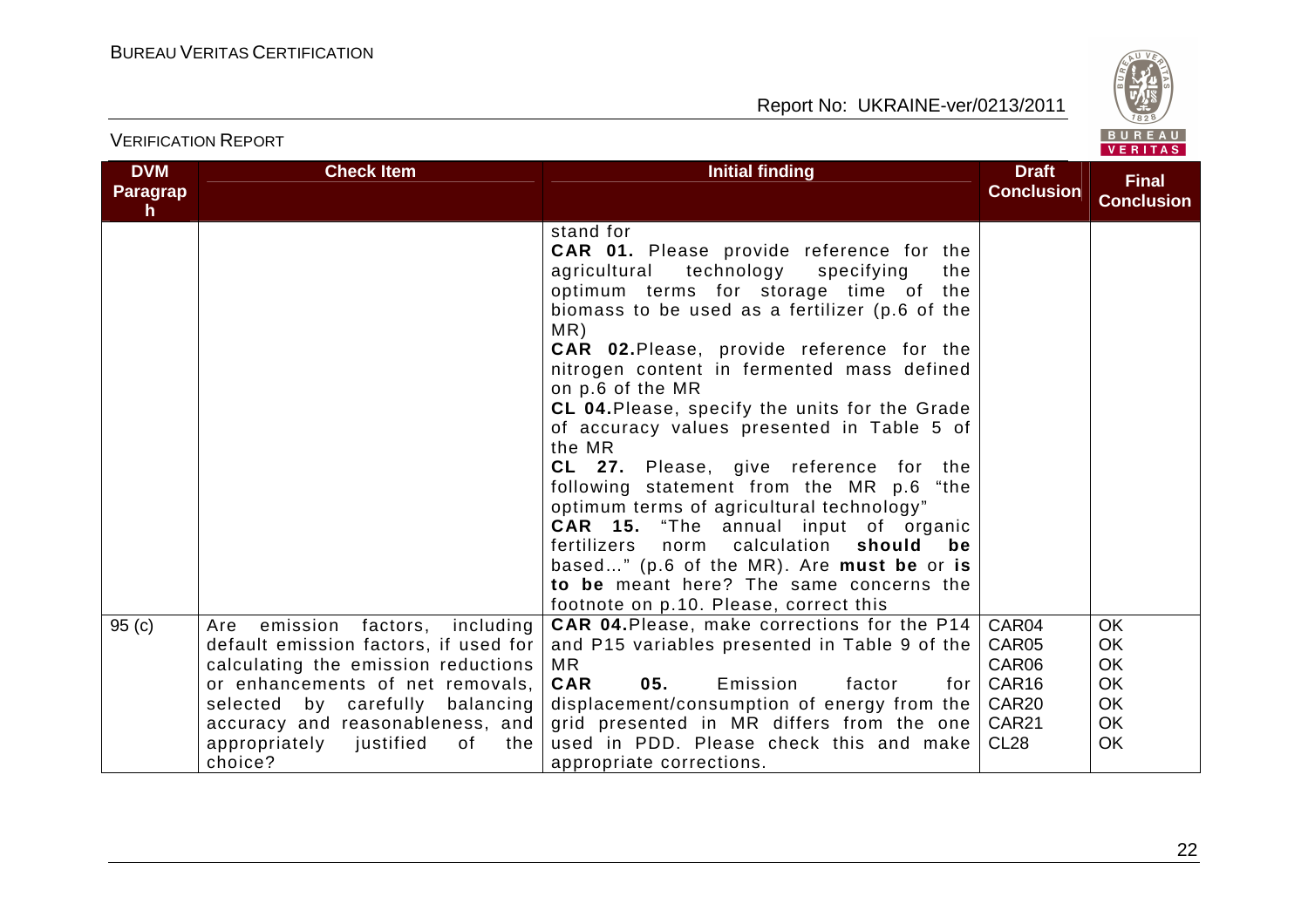VERIFICATION REPORT



| <b>DVM</b><br><b>Paragrap</b><br>h. | <b>Check Item</b>                                                                                            | <b>Initial finding</b>                                                                                                                                                                                                                                                                                                                                                                                                                                                                                                                                                                                                                                                                                                                                                                                                                                                                                                                                                                                                                              | <b>Draft</b><br><b>Conclusion</b>   | <b>Final</b><br><b>Conclusion</b> |
|-------------------------------------|--------------------------------------------------------------------------------------------------------------|-----------------------------------------------------------------------------------------------------------------------------------------------------------------------------------------------------------------------------------------------------------------------------------------------------------------------------------------------------------------------------------------------------------------------------------------------------------------------------------------------------------------------------------------------------------------------------------------------------------------------------------------------------------------------------------------------------------------------------------------------------------------------------------------------------------------------------------------------------------------------------------------------------------------------------------------------------------------------------------------------------------------------------------------------------|-------------------------------------|-----------------------------------|
|                                     |                                                                                                              | <b>CAR 06.</b> Tables of variables used<br>for<br>monitoring must comprise information on the<br>frequency of monitoring. Please complement<br>the tables with this information<br><b>CAR 16. There is inconsistency between the</b><br>average annual temperatures for the years<br>2009 and 2010 indicated in the calculation<br>spreadsheet and the ones submitted by the<br>Observatory and UHC.<br>CAR 20. Please, justify your choice of<br>emission factor for producing electricity from<br>the grid. Provide the supporting documents<br>with the indication to which class of<br>consumers UDC belongs to or another<br>relating documents.<br><b>CAR 21.</b> The calculation of ERs for the year<br>2009 should be made taking into account the<br>Order N 63 dated 15/04/2011 issued by the<br>State Environmental Investment Agency of<br>Ukraine on the approval of the national<br>electricity grid emission factors for the year<br>2009<br>CL 28. Please, indicate in the calculation<br>spreadsheet the GWP for CH <sub>4</sub> . |                                     |                                   |
| 95(d)                               | calculation of emission<br>the<br>Is.<br>reductions or enhancements of net<br>removals based on conservative | CAR 10. In the excel spreadsheet it is stated<br>that the project activity ERs were calculated<br>for the period of 121 days in 2009. At the                                                                                                                                                                                                                                                                                                                                                                                                                                                                                                                                                                                                                                                                                                                                                                                                                                                                                                        | CAR <sub>10</sub><br>CAR11<br>CAR17 | <b>OK</b><br><b>OK</b><br>OK      |
|                                     | assumptions and the most plausible                                                                           | same time the crediting period start is defined                                                                                                                                                                                                                                                                                                                                                                                                                                                                                                                                                                                                                                                                                                                                                                                                                                                                                                                                                                                                     | <b>CL19</b>                         | <b>OK</b>                         |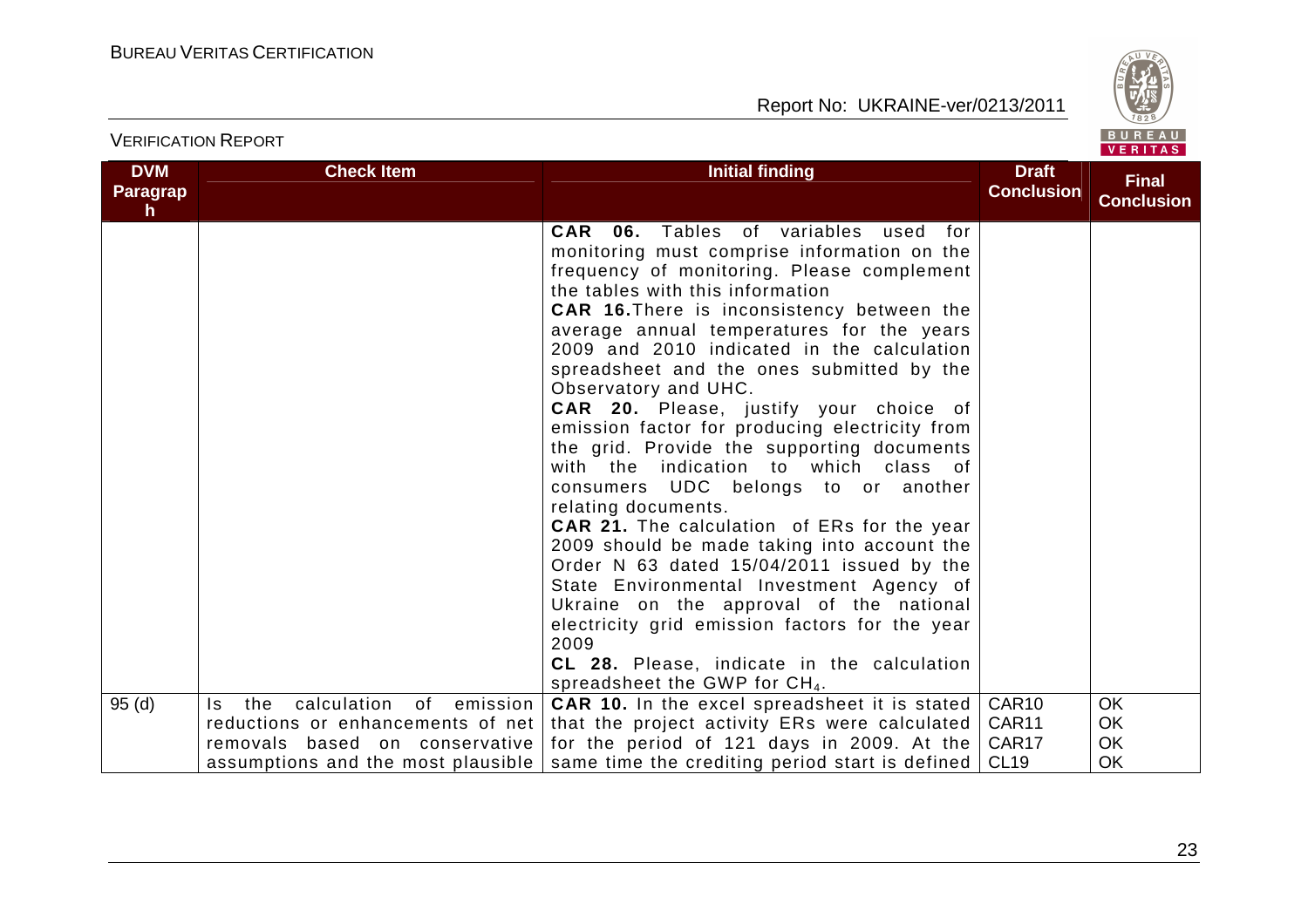

|                                     |                                                                                                                                                                             |                                                                                                                                                                                                                                                                                                                                                                                                                                                                                                                                                                                                                                                                                                                |                                   | $V = I1 I R J$                    |
|-------------------------------------|-----------------------------------------------------------------------------------------------------------------------------------------------------------------------------|----------------------------------------------------------------------------------------------------------------------------------------------------------------------------------------------------------------------------------------------------------------------------------------------------------------------------------------------------------------------------------------------------------------------------------------------------------------------------------------------------------------------------------------------------------------------------------------------------------------------------------------------------------------------------------------------------------------|-----------------------------------|-----------------------------------|
| <b>DVM</b><br><b>Paragrap</b><br>h. | <b>Check Item</b>                                                                                                                                                           | <b>Initial finding</b>                                                                                                                                                                                                                                                                                                                                                                                                                                                                                                                                                                                                                                                                                         | <b>Draft</b><br><b>Conclusion</b> | <b>Final</b><br><b>Conclusion</b> |
|                                     | scenarios in a transparent manner?                                                                                                                                          | as 01/11/2009 which makes 61 days in 2009.<br>Please bring in line those figures and make<br>respective corrections in the ERs calculation.<br><b>CAR</b> 11. Recalculation of the<br>baseline<br>emissions made by the verifiers shows that<br>the total baseline emissions equal 4032 and<br>13860 tons of CO2 eq. for 2009 and 2010<br>years respectively. Please, check this out and<br>correct appropriately.<br>CAR 17. There is a mistake in the baseline<br>emissions reduction for the year 2010 (MR<br>p.25). Please check this and make further<br>corrections respectively.<br>CL 19. Please, explain whether the actual<br>value of biogas flared was calculated based<br>on the candle capacity? |                                   |                                   |
|                                     | Applicable to JI SSC projects only_Paragraph 96_Not applicable                                                                                                              |                                                                                                                                                                                                                                                                                                                                                                                                                                                                                                                                                                                                                                                                                                                |                                   |                                   |
|                                     | Applicable to bundled JI SSC projects only_Paragraphs 97(a) - 98_Not applicable                                                                                             |                                                                                                                                                                                                                                                                                                                                                                                                                                                                                                                                                                                                                                                                                                                |                                   |                                   |
|                                     | <b>Revision of monitoring plan</b>                                                                                                                                          |                                                                                                                                                                                                                                                                                                                                                                                                                                                                                                                                                                                                                                                                                                                |                                   |                                   |
|                                     |                                                                                                                                                                             | Applicable only if monitoring plan is revised by project participant_Paragraphs 99(a) - 99(b)_Not applicable                                                                                                                                                                                                                                                                                                                                                                                                                                                                                                                                                                                                   |                                   |                                   |
| <b>Data management</b>              |                                                                                                                                                                             |                                                                                                                                                                                                                                                                                                                                                                                                                                                                                                                                                                                                                                                                                                                |                                   |                                   |
| 101 $(a)$                           | Is the implementation of data<br>collection procedures in accordance<br>with the monitoring plan, including $ $<br>the quality control and quality<br>assurance procedures? | The<br>collection   CL07<br>implementation<br>of<br>data<br>procedures is in accordance<br>with the<br>determined monitoring plan<br>CL 07. It has been evidenced by<br>BV<br>verification team during the site visit that<br>information concerning the cattle population                                                                                                                                                                                                                                                                                                                                                                                                                                     | CAR12                             | <b>OK</b><br>OK                   |

VERIFICATION REPORT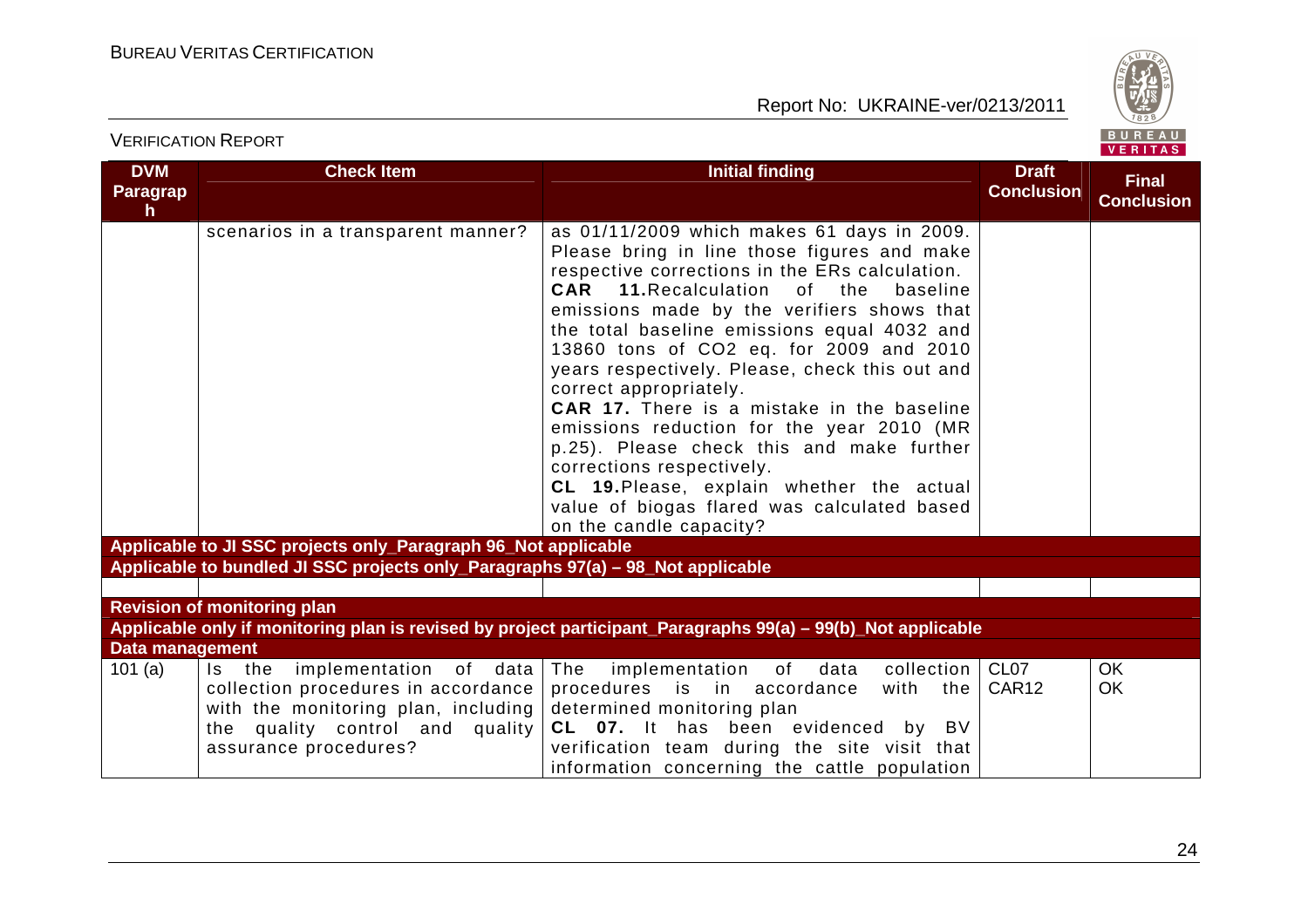

#### VERIFICATION REPORT

| <b>DVM</b>               | <b>Check Item</b>                                                                                 | <b>Initial finding</b>                                                                                                                                                                                                                                                                                                                                                                        | <b>Draft</b>               | <b>Final</b>      |
|--------------------------|---------------------------------------------------------------------------------------------------|-----------------------------------------------------------------------------------------------------------------------------------------------------------------------------------------------------------------------------------------------------------------------------------------------------------------------------------------------------------------------------------------------|----------------------------|-------------------|
| Paragrap<br>$\mathsf{h}$ |                                                                                                   |                                                                                                                                                                                                                                                                                                                                                                                               | <b>Conclusion</b>          | <b>Conclusion</b> |
|                          |                                                                                                   | at the farm for the monitoring period differs<br>from that presented in the MR. Please,<br>provide explanation for this issue or make due<br>corrections to the ER calculation.<br><b>CAR 12.</b> Monitoring Instruction issued by<br>Order #232/2 dated 20/09/2009 prescribes<br>saving and archiving of project data for the<br>period 2009-2012, that doesn't meet the JISC<br>requirement |                            |                   |
| 101(b)                   | Is the function of the monitoring<br>equipment, including its calibration<br>status, is in order? | Please<br><b>CL</b><br>Provide<br>technical<br>02.<br>characteristics of Magnum G<br>400 VSA<br>generator                                                                                                                                                                                                                                                                                     | CL <sub>02</sub>           | <b>OK</b>         |
| 101 (c)                  | Are the evidence and records used                                                                 | CL 05. Please, provide results of lab analyses                                                                                                                                                                                                                                                                                                                                                | CL <sub>05</sub>           | <b>OK</b>         |
|                          | for the monitoring maintained in a                                                                | for the monitoring period.                                                                                                                                                                                                                                                                                                                                                                    | CL <sub>06</sub>           | OK                |
|                          | traceable manner?                                                                                 | CL.<br>06.<br>Please,<br>provide Accreditation                                                                                                                                                                                                                                                                                                                                                | CL <sub>08</sub>           | OK                |
|                          |                                                                                                   | Certificates, as well as the list of accredited                                                                                                                                                                                                                                                                                                                                               | CL <sub>09</sub>           | <b>OK</b>         |
|                          |                                                                                                   | for the laboratories conducting<br>areas                                                                                                                                                                                                                                                                                                                                                      | <b>CL10</b><br><b>CL11</b> | OK<br>OK          |
|                          |                                                                                                   | laboratory analyses and calibration of the<br>project equipment.                                                                                                                                                                                                                                                                                                                              | <b>CL17</b>                | OK                |
|                          |                                                                                                   | CL 08. Please, provide documents that state                                                                                                                                                                                                                                                                                                                                                   | <b>CL18</b>                | <b>OK</b>         |
|                          |                                                                                                   | the quantity of the diesel fuel combusted in                                                                                                                                                                                                                                                                                                                                                  | <b>CL19</b>                | <b>OK</b>         |
|                          |                                                                                                   | cogenerator and tractor during the monitoring                                                                                                                                                                                                                                                                                                                                                 | <b>CL20</b>                | OK                |
|                          |                                                                                                   | period                                                                                                                                                                                                                                                                                                                                                                                        | <b>CL21</b>                | OK                |
|                          |                                                                                                   | CL 09. Please provide documents of the farm                                                                                                                                                                                                                                                                                                                                                   | <b>CL25</b>                | OK                |
|                          |                                                                                                   | as for specific fossil fuel consumption (P18                                                                                                                                                                                                                                                                                                                                                  | CAR07                      | OK                |
|                          |                                                                                                   | variable in Table 9 of the MR)                                                                                                                                                                                                                                                                                                                                                                | CAR08                      | OK                |
|                          |                                                                                                   | <b>CAR 07.</b> Section B.2.6. of the MR does not                                                                                                                                                                                                                                                                                                                                              | CAR09                      | OK                |
|                          |                                                                                                   | contain sufficient information for the verifiers                                                                                                                                                                                                                                                                                                                                              |                            |                   |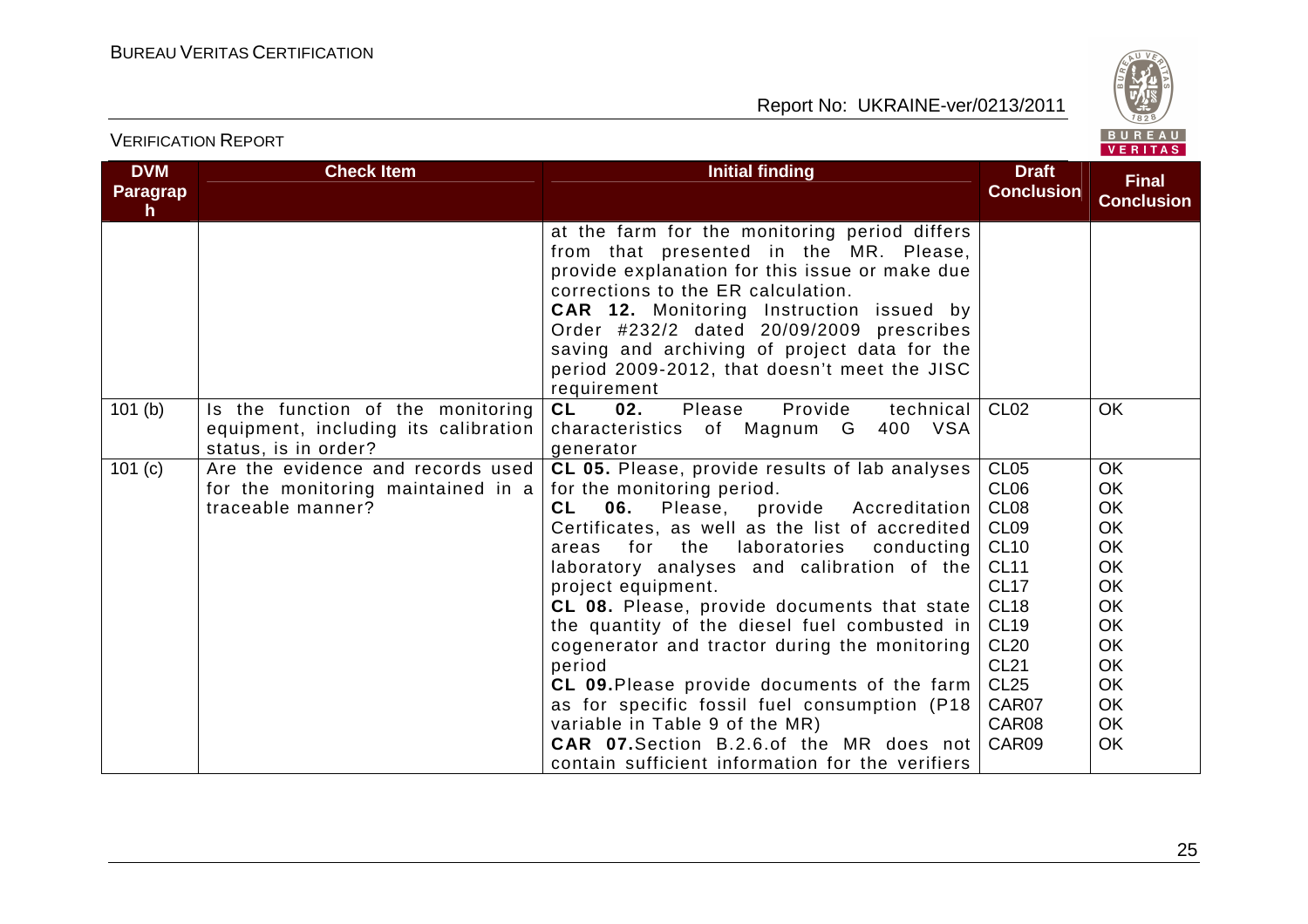

| <b>VERIFICATION REPORT</b>   |                   |                                                                                                                                                                                                                                                                                                                                                                                                                                                                                                                                                                                                                                                                                                                                                                                                                                                                                                                                                                                                                                                                                                                                                                                                                                                                                                    |                                   |                                   |  |
|------------------------------|-------------------|----------------------------------------------------------------------------------------------------------------------------------------------------------------------------------------------------------------------------------------------------------------------------------------------------------------------------------------------------------------------------------------------------------------------------------------------------------------------------------------------------------------------------------------------------------------------------------------------------------------------------------------------------------------------------------------------------------------------------------------------------------------------------------------------------------------------------------------------------------------------------------------------------------------------------------------------------------------------------------------------------------------------------------------------------------------------------------------------------------------------------------------------------------------------------------------------------------------------------------------------------------------------------------------------------|-----------------------------------|-----------------------------------|--|
| <b>DVM</b><br>Paragrap<br>h. | <b>Check Item</b> | <b>Initial finding</b>                                                                                                                                                                                                                                                                                                                                                                                                                                                                                                                                                                                                                                                                                                                                                                                                                                                                                                                                                                                                                                                                                                                                                                                                                                                                             | <b>Draft</b><br><b>Conclusion</b> | <b>Final</b><br><b>Conclusion</b> |  |
|                              |                   | to be able to estimate the project impact on<br>the environment. Please provide statistic and<br>reporting documentation as far as the project<br>environmental impacts is concerned, to the<br>verifiers<br><b>CAR 08.</b> It is not clear from the organizational<br>chart presented in Figure 1 of the MR nor<br>from the Monitoring Journal who is in charge<br>of the monitoring of the environmental issues<br>at the farm.<br>Please, make due amendments to the MR, as<br>well as to the Monitoring Journal<br>CL 10. Please, explain what data protection<br>measures for databases are envisaged. Who<br>is in charge of this procedure? Have the<br>specific orders on information saving been<br>issued and communicated to the personnel<br>responsible for monitoring?<br>CL 11. Please, provide documented evidence<br>for the trainings conducted to the personnel<br>involved in the project activities.<br>CAR 09. Please amend the list of the Third<br>Parties involved in the project activities<br>including electricity and diesel fuel suppliers,<br>Centre for Standardization and Metrology and<br>other organizations, as appropriate.(E.g.<br>"Sinaps"<br>for<br>carrying<br>out<br>planned<br>maintenance of equipment)<br>CL 17. It was stated in the determined PDD |                                   |                                   |  |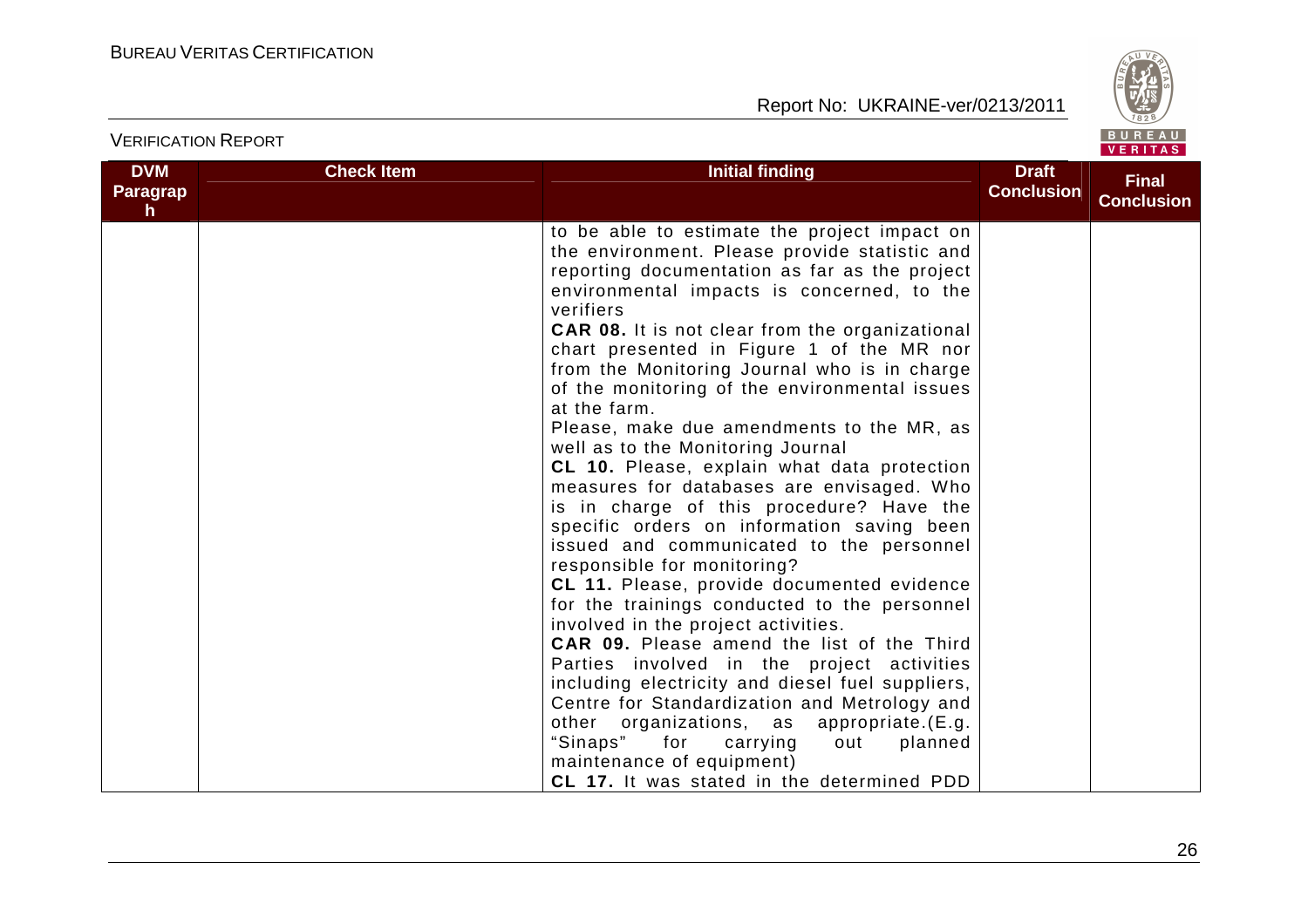VERIFICATION REPORT



| <b>DVM</b><br><b>Paragrap</b><br>h | <b>Check Item</b> | <b>Initial finding</b>                                                                                                                                                                                                                                                                                                                                                                                                                                                                                                                                                                                                                                                                                                                                                                                                                                                                                                                                                                                                                                                                                                                                                                                                                     | <b>Draft</b><br><b>Conclusion</b> | <b>Final</b><br><b>Conclusion</b> |
|------------------------------------|-------------------|--------------------------------------------------------------------------------------------------------------------------------------------------------------------------------------------------------------------------------------------------------------------------------------------------------------------------------------------------------------------------------------------------------------------------------------------------------------------------------------------------------------------------------------------------------------------------------------------------------------------------------------------------------------------------------------------------------------------------------------------------------------------------------------------------------------------------------------------------------------------------------------------------------------------------------------------------------------------------------------------------------------------------------------------------------------------------------------------------------------------------------------------------------------------------------------------------------------------------------------------|-----------------------------------|-----------------------------------|
|                                    |                   | that emergency preparedness is based on<br>general requirements defined by national<br>standard regulating manure management.<br>Nothing<br>said<br>about<br>is.<br>emergency/troubleshooting procedure in the<br>MR.<br>Please, provide information<br>those<br>on<br>MR<br>into<br>procedures<br>in the<br>taking<br>consideration the biogas<br>plant specific<br>character.<br>CL 18. It was seen on site that gas flow meter<br># 0002118 measuring the volume of gas going<br>to flare was uninstalled for the winter period.<br>Please, explain what measures are envisaged<br>in the MP for the case of emergency at the<br>biogas plant. How would the volume of gas<br>flared be measured in the emergency<br>situation?<br>CL 19. Please, provide explanation for the<br>fluctuation of electric and heat power<br>generated during the monitoring period as is<br>presented in supporting document No 38<br>dated 26/01/2011.<br>CL 20. There is an inconsistency between<br>CH4 content taken for calculations and the<br>one in the laboratory reports. (Please, refer to<br>the lab analysis as for 03/12/2009 and for the<br>data for the respective date in the Monitoring<br>journal: 25,99-33,6% and 53% respectively). |                                   |                                   |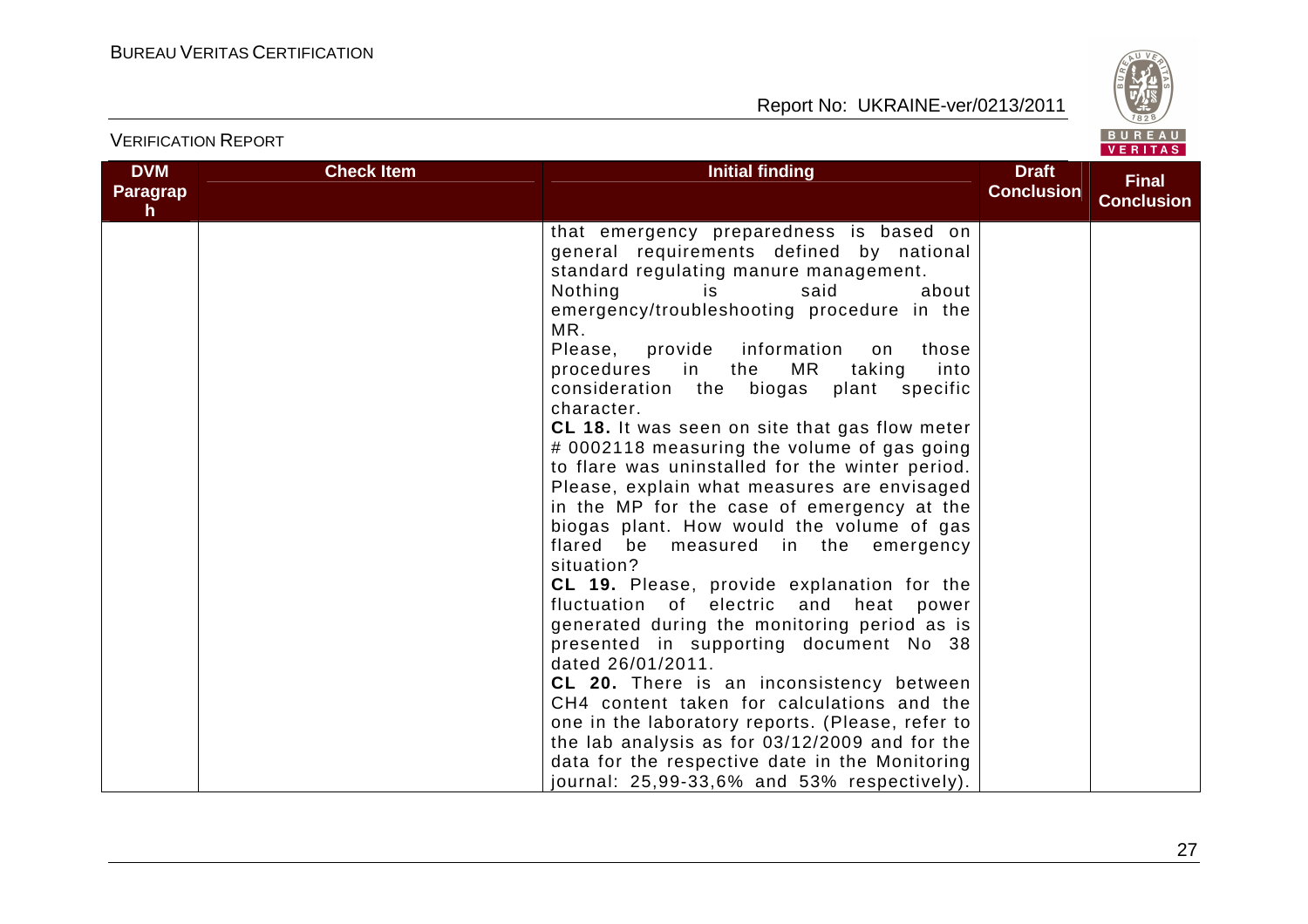

#### VERIFICATION REPORT

| <b>DVM</b>                      | <b>Check Item</b>                                                                                                          | <b>Initial finding</b>                                                                                                                                                                                                                                                                                                                                                                                                                                                                                                                                                                                                                                                                                                                                                                                                                     | <b>Draft</b>                                                                                                                                                               | <b>Final</b>                                                                                                          |
|---------------------------------|----------------------------------------------------------------------------------------------------------------------------|--------------------------------------------------------------------------------------------------------------------------------------------------------------------------------------------------------------------------------------------------------------------------------------------------------------------------------------------------------------------------------------------------------------------------------------------------------------------------------------------------------------------------------------------------------------------------------------------------------------------------------------------------------------------------------------------------------------------------------------------------------------------------------------------------------------------------------------------|----------------------------------------------------------------------------------------------------------------------------------------------------------------------------|-----------------------------------------------------------------------------------------------------------------------|
| <b>Paragrap</b><br>$\mathsf{h}$ |                                                                                                                            |                                                                                                                                                                                                                                                                                                                                                                                                                                                                                                                                                                                                                                                                                                                                                                                                                                            | <b>Conclusion</b>                                                                                                                                                          | <b>Conclusion</b>                                                                                                     |
|                                 |                                                                                                                            | Please, explain what it could be accounted for<br>and make appropriate corrections, if needed.<br><b>CL21.</b><br>Recently<br>provided<br>supporting<br>documents filed in Att_9 and Att_12 are<br>empty.<br>CL 25. Please provide justification for the<br>data uncertainly level presented in the<br>Monitoring Instruction, Table 8 of Section 6.                                                                                                                                                                                                                                                                                                                                                                                                                                                                                       |                                                                                                                                                                            |                                                                                                                       |
| $101$ (d)                       | collection<br>data<br>the<br>Is.<br>and<br>management system for the project<br>in accordance with the<br>monitoring plan? | CL 12. It is stated in the MR that<br>Identification of biogas composition is carried<br>out by Laboratory of the Gas Institute every<br>two weeks. Please, provide documented<br>evidence for the analyses results for the<br>monitoring period.<br>CL 13. Please, provide documented evidence<br>on the approved internal auditing procedure<br>as a part of the monitoring plan<br>CL 14. Please, describe in more details the<br>cross-checking<br>method<br>used<br>for<br>ERs  <br>calculation<br>CL 15. Please, explain which level of<br>uncertainty was taken into account while<br>taking the readings of the meters, the one<br>presented in Tables 5 and 6 of the MR or the<br>one prescribed by the Article 10 of "Law of<br>Ukraine on Metrology and Metrological<br>Activity" as it is stated in Section D.2. of the<br>MR. | <b>CL12</b><br><b>CL13</b><br><b>CL14</b><br><b>CL15</b><br><b>CL20</b><br><b>CL21</b><br><b>CL22</b><br><b>CL24</b><br><b>CL26</b><br>CAR <sub>13</sub><br>CAR18<br>CAR19 | <b>OK</b><br><b>OK</b><br><b>OK</b><br><b>OK</b><br>OK<br>OK<br>OK<br>OK<br>OK<br><b>OK</b><br><b>OK</b><br><b>OK</b> |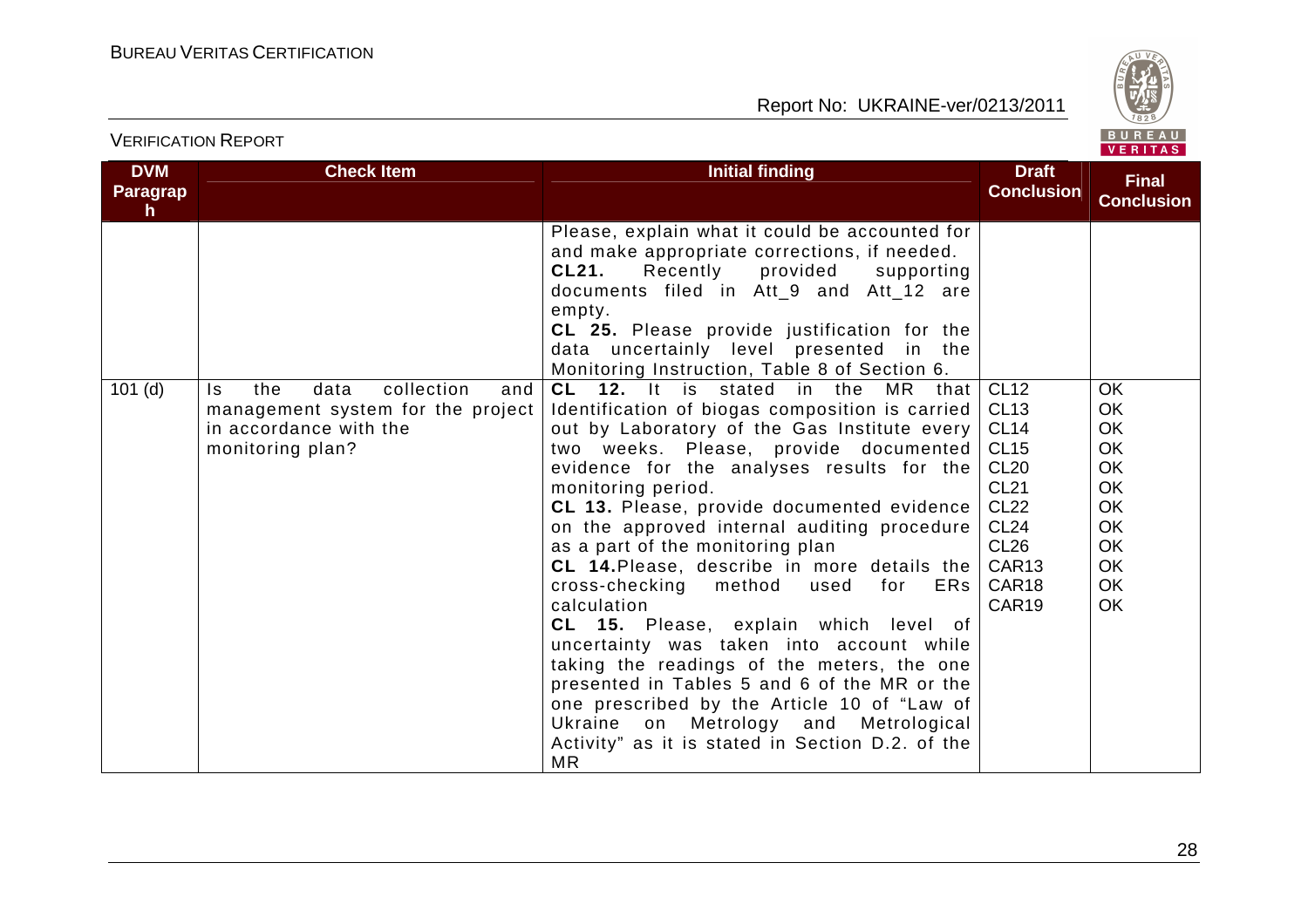

| <b>DVM</b><br><b>Paragrap</b><br>h | <b>Check Item</b> | <b>Initial finding</b>                                                                                                                                                                                                                                                                                                                                                                                                                                                                                                                                                                                                                                                                                                                                                                                                                                                                                                                                                                                                                                                                                                                                                                                                                                                                                      | <b>Draft</b><br><b>Conclusion</b> | <b>Final</b><br><b>Conclusion</b> |
|------------------------------------|-------------------|-------------------------------------------------------------------------------------------------------------------------------------------------------------------------------------------------------------------------------------------------------------------------------------------------------------------------------------------------------------------------------------------------------------------------------------------------------------------------------------------------------------------------------------------------------------------------------------------------------------------------------------------------------------------------------------------------------------------------------------------------------------------------------------------------------------------------------------------------------------------------------------------------------------------------------------------------------------------------------------------------------------------------------------------------------------------------------------------------------------------------------------------------------------------------------------------------------------------------------------------------------------------------------------------------------------|-----------------------------------|-----------------------------------|
|                                    |                   | CL 20. Please provide the documents of the<br>farm on daily manure quantity delivered to the<br>manure management system to confirm P2<br>and B3 variables from the Monitoring plan<br>CL 21. Please provide information on the<br>average temperature for the year 2010<br>CL 22. Please, provide monthly reports on the<br>electricity and thermal energy produced in<br>2009<br>CL 24. It is stated in paragraph 5.4 of the<br>Monitoring Instruction that the results of<br>QA/QC activities are to be documented.<br>Please provide the documented evidence of<br>the QA/QC activities undertaken in the<br>monitoring period<br>CL 26. Please, provide passport for thermal<br>Supercom<br>$01-SK-S-3$<br>meter<br>energy<br>("Techprylad")<br><b>CAR</b><br>13. Documents on the<br>project's<br>environmental impacts defined in the EIA for<br>the monitoring period have not be presented<br><b>CAR 18.</b> According to the PDD, the methane<br>fraction in biogas $w_3$ is to be analyzed once<br>every two weeks. There are 5 reports of the<br>biogas chemical analyses for the monitoring<br>period provided by the PPs to the verification<br>team. Please, present the rest of the reports.<br>In either case, please, explain the origin of<br>the data concerning the methane content in |                                   |                                   |

#### VERIFICATION REPORT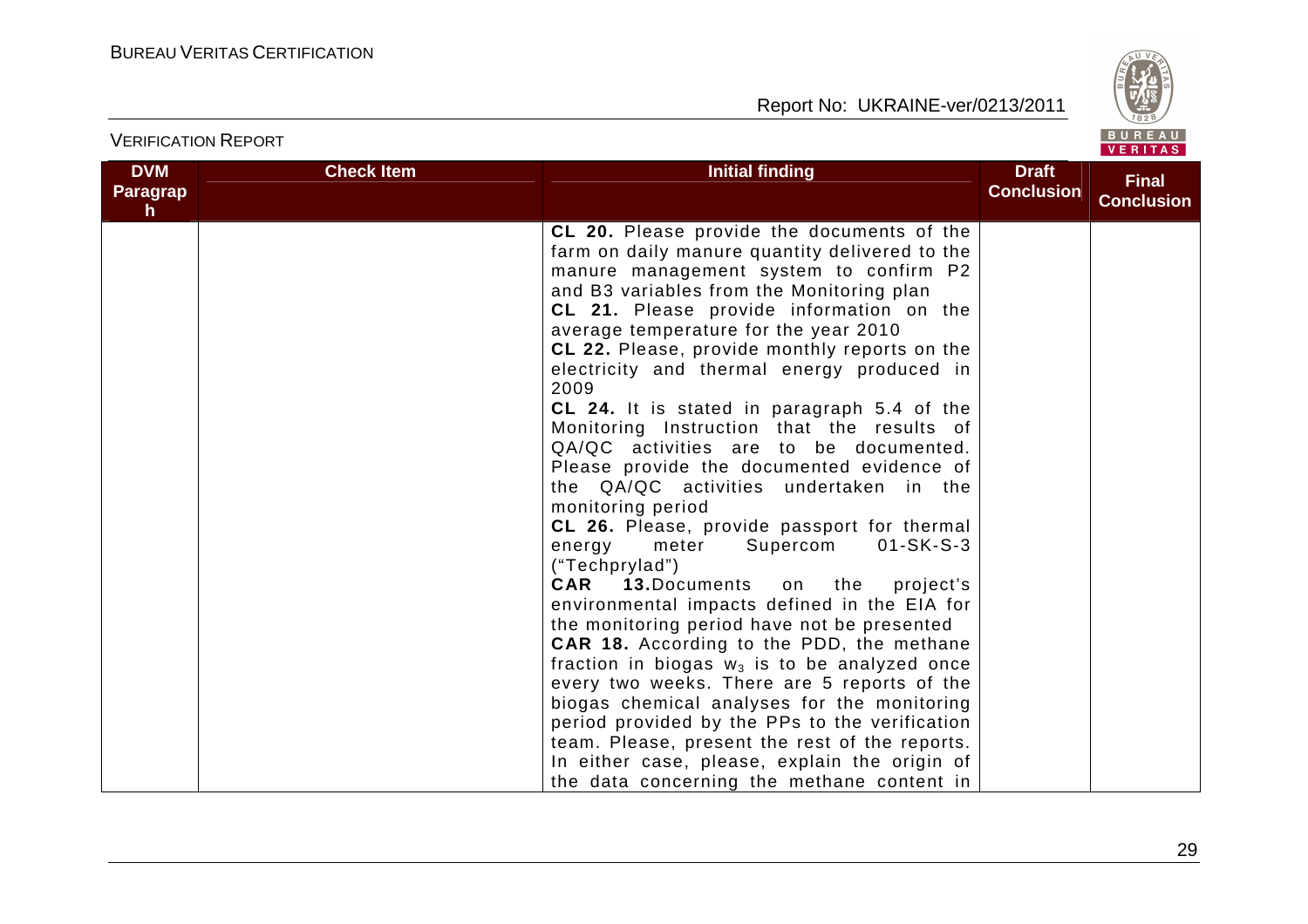VERIFICATION REPORT

Report No: UKRAINE-ver/0213/2011



#### **DVM Paragraph Check Item Check Item Initial finding Check Item Initial finding Check Item Initial finding Check Item Initial finding Conclusion Final Conclusion**biogas used for calculations. **CAR 19.** According to the determined PDD the biogas plant at Farm 2 was to be set into operation till the end of 2009. Please, make due corrections in table 2 of the MR. **Verification regarding programs of activities (additional elements for assessment) \_Paragraphs 102 – 105\_Not applicable Applicable to sample-based approach only\_Paragraphs 106 – 110\_Not applicable**

#### **Table 2 Resolution of Corrective Action and Clarification Requests**

| Draft report clarifications and corrective<br>action requests by validation team                             | Ref. to<br>checklist<br>question<br>in table 1 | participant<br><b>Verification team conclusion</b><br>project<br><b>Summary</b><br><b>of</b><br>response                                                                                                                                |
|--------------------------------------------------------------------------------------------------------------|------------------------------------------------|-----------------------------------------------------------------------------------------------------------------------------------------------------------------------------------------------------------------------------------------|
| <b>CL 01.</b> Please indicate sectoral scope(s)<br>the project refers to                                     | 92                                             | Project refers to sectoral scope 15<br>(Agriculture) and 1<br>(Energy<br>Issue is closed.<br>industries/renewable                                                                                                                       |
| CL 02. Please<br>Provide<br>technical<br>characteristics of Magnum G 400 VSA<br>generator                    | 101(b)                                         | Please see attachment 1(p.23),<br>CL 02 is closed based on the<br>technical characteristics of<br>information provided<br>Magnum G 400 VSA generator                                                                                    |
| <b>CL 03. Please explain what abbreviations</b><br>AIC (p.5 of the MR) and RZHT (p.6 of the<br>MR) stand for | 95(b)                                          | Abbreviation "AIC" means Agro-<br>Industrial Complex and RZHT   CL03 is closed, based on the<br>explanations and corrections<br>(Russian abbreviation<br>$PKT$ –<br>organic   made to the MR<br>liquid<br>spreader<br>of<br>fertilizers |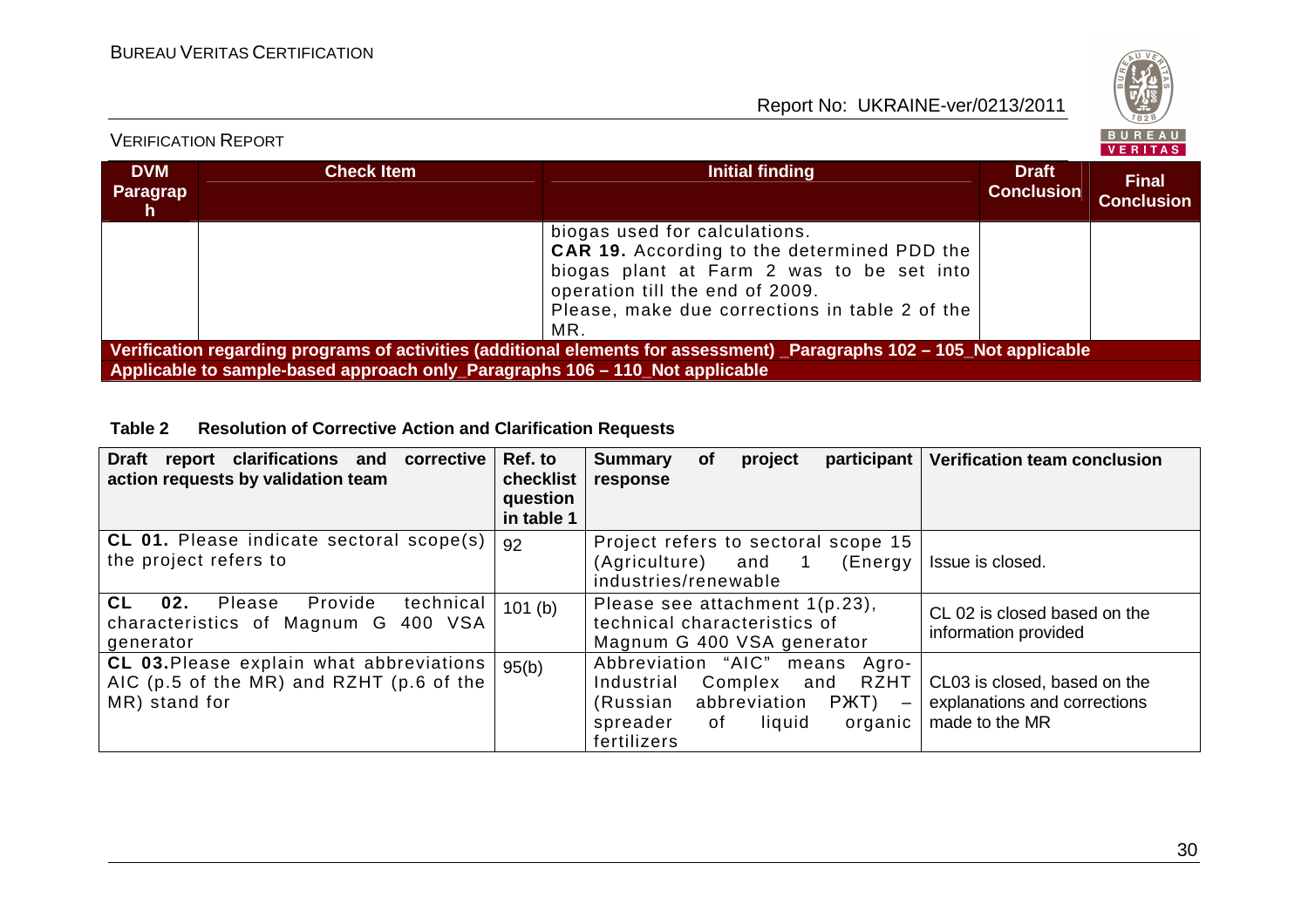

| <b>VERIFICATION REPORT</b>                                                                                                                                                                  |       |                                                                                                                                                                                                                                                                                                                                                                                                                                                                     | BUREAU<br>VERITAS                                     |
|---------------------------------------------------------------------------------------------------------------------------------------------------------------------------------------------|-------|---------------------------------------------------------------------------------------------------------------------------------------------------------------------------------------------------------------------------------------------------------------------------------------------------------------------------------------------------------------------------------------------------------------------------------------------------------------------|-------------------------------------------------------|
| <b>CAR 01.</b> Please provide reference for the<br>agricultural technology specifying the<br>optimum terms for storage time of the<br>biomass to be used as a fertilizer (p.6 of<br>the MR) | 95(b) | "Instructions<br>laboratory<br>on<br>monitoring of waste<br>disposal<br>plants<br>complexes", M., "Kolos", Part $I -$ information provided<br>1982, Part II - 1983 and Part III -<br>1984                                                                                                                                                                                                                                                                           | at cattle-breeding   CAR 01 is closed based on the    |
| CAR 02. Please, provide reference for the<br>nitrogen content in fermented mass<br>defined on p.6 of the MR                                                                                 | 95(b) | Values of nitrogen content in<br>fermented mass were calculated<br>using physical-chemical analysis<br>data based on methodology<br>Ukraine's<br>presented in the<br>National Inventory Report on GHG<br>emissions<br>and<br>absorption<br><b>UNFCCC</b><br>the<br>submitted<br>to to<br>secretariat and approved by IPCC<br>expert review team (Report of the<br>individual review of the annual<br>submission of Ukraine submitted in<br>2009, FCCC/ARR/2009/UKR) | CAR 02 is closed based on the<br>information provided |
| <b>CL 04. Please, specify the units for the</b><br>Grade of accuracy values presented in<br>Table 5 of the MR                                                                               | 95(b) | $It -$<br>in<br>is<br>an<br>accuracy class<br>accordance with DSTU 3339-96                                                                                                                                                                                                                                                                                                                                                                                          | Issue is closed based on the<br>information provided  |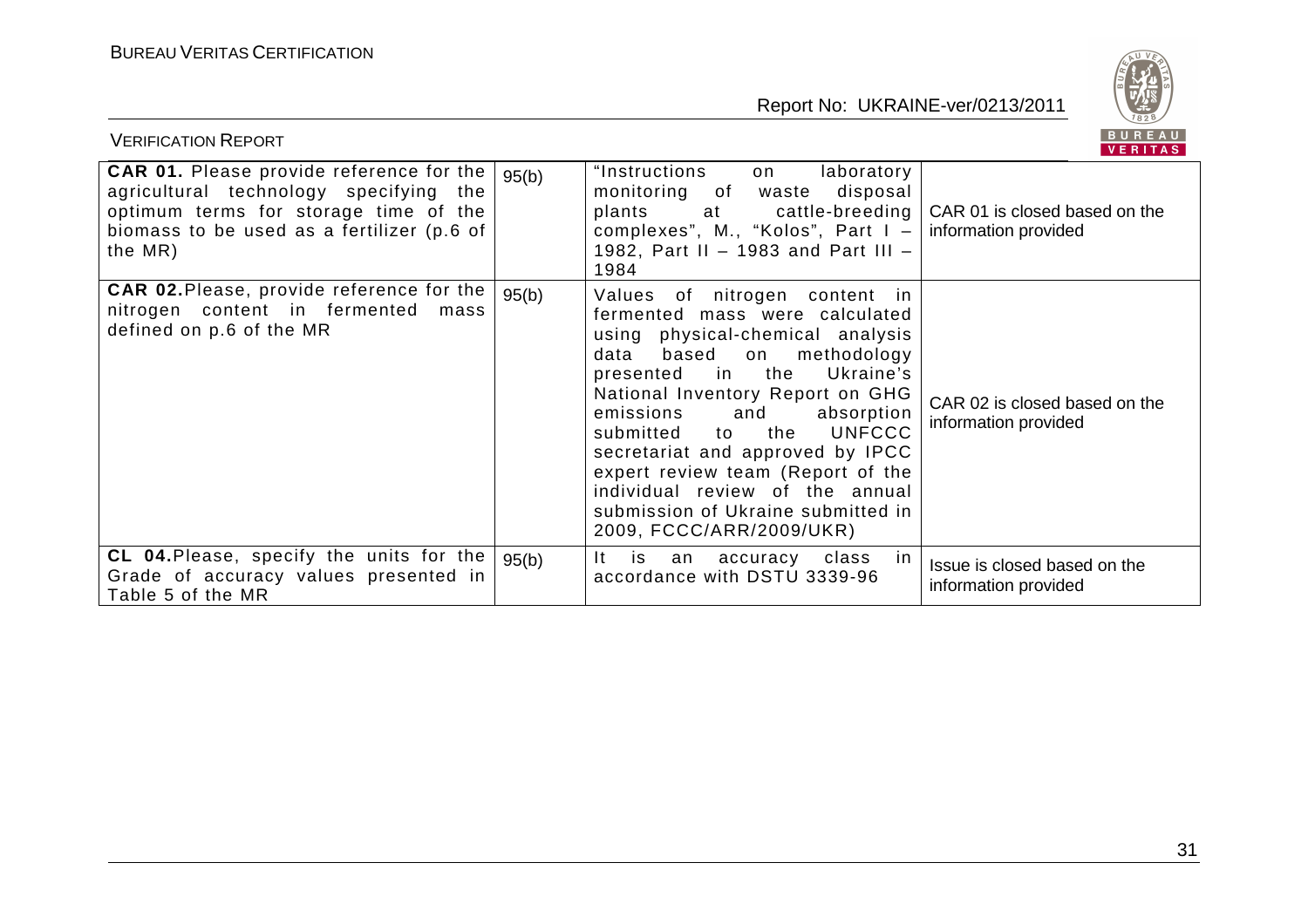

| BUREAU<br><b>VERIFICATION REPORT</b><br><b>VERITAS</b>                                                                                                                                                                                                                       |  |                                                                                                                                                                                                                                                                                                                                                                                                                                                                                                                                                                                                                                                                                                                                                                                                                                                                                                                                                                 |                                                                  |  |  |  |  |
|------------------------------------------------------------------------------------------------------------------------------------------------------------------------------------------------------------------------------------------------------------------------------|--|-----------------------------------------------------------------------------------------------------------------------------------------------------------------------------------------------------------------------------------------------------------------------------------------------------------------------------------------------------------------------------------------------------------------------------------------------------------------------------------------------------------------------------------------------------------------------------------------------------------------------------------------------------------------------------------------------------------------------------------------------------------------------------------------------------------------------------------------------------------------------------------------------------------------------------------------------------------------|------------------------------------------------------------------|--|--|--|--|
| CAR 03. Please, provide more detailed<br>description of the manure management<br>control procedure as well as the<br>procedure for storage and use of<br>fermented mass in the fields as fertilizer.<br>Are they duly documented? If yes,<br>provide the documented evidence |  | Manure<br>control<br>management<br>procedure and procedure<br>for<br>storage and use of fermented<br>mass in the fields as fertilizer are<br>based on the following sources:<br>1. Technological<br>Designing<br>Departmental Regulations of Agro-<br>Industrial Complex 09.06 "Systems<br>of manure removal, treatment,<br>preparation and usage", Kiev<br>2006, Ukraine AIC<br>2. "Instructions<br>laboratory<br>on<br>monitoring of waste disposal<br>plants<br>cattle-breeding<br>at<br>complexes", M., "Kolos", Part $I -$<br>1982, Part II - 1983 and Part III -<br>1984<br>Results of monitoring that was<br>carried out in accordance with<br>above<br>mentioned<br>procedures<br>following "Instruction<br>on<br>monitoring of emission reductions<br>within the operational stage of JI<br>Project "Biogas utilization for<br>generating of electricity and heat<br>at the farms of Ukrainian Dairy<br>Ltd.<br>(#35<br>from<br>Company<br>17.01.2011) | CAR 03 is closed based on the<br>additional information provided |  |  |  |  |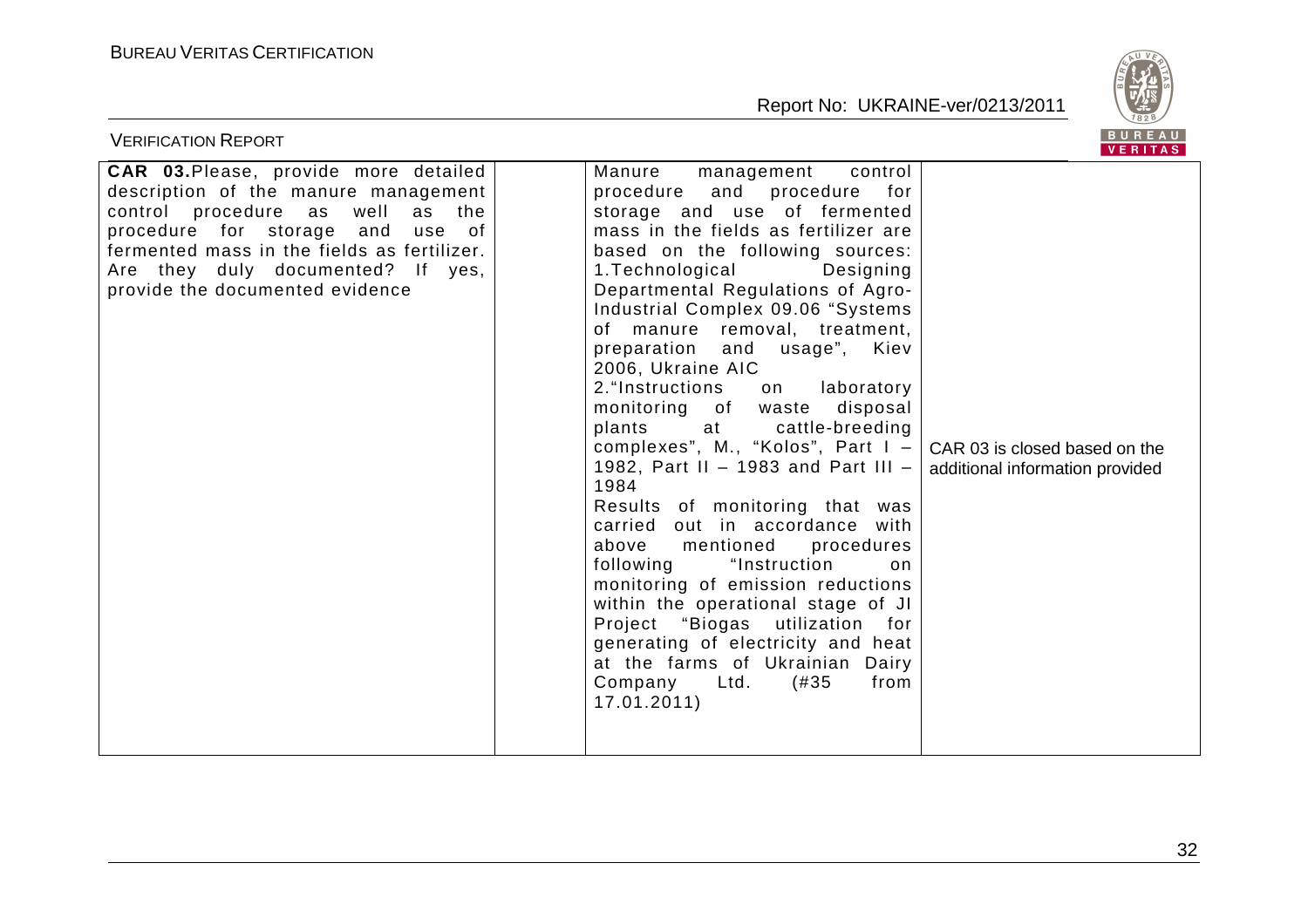

| <b>VERIFICATION REPORT</b>                                                            |                                                                                  | BUREAU<br>VERITAS                                             |
|---------------------------------------------------------------------------------------|----------------------------------------------------------------------------------|---------------------------------------------------------------|
| CL 05. Please, provide results of lab $101(c)$<br>analyses for the monitoring period. | Please see attachment 2 gas<br>content and manure/fermented<br>mass lab analyses | CL 05 is closed based on the<br>supporting documents provided |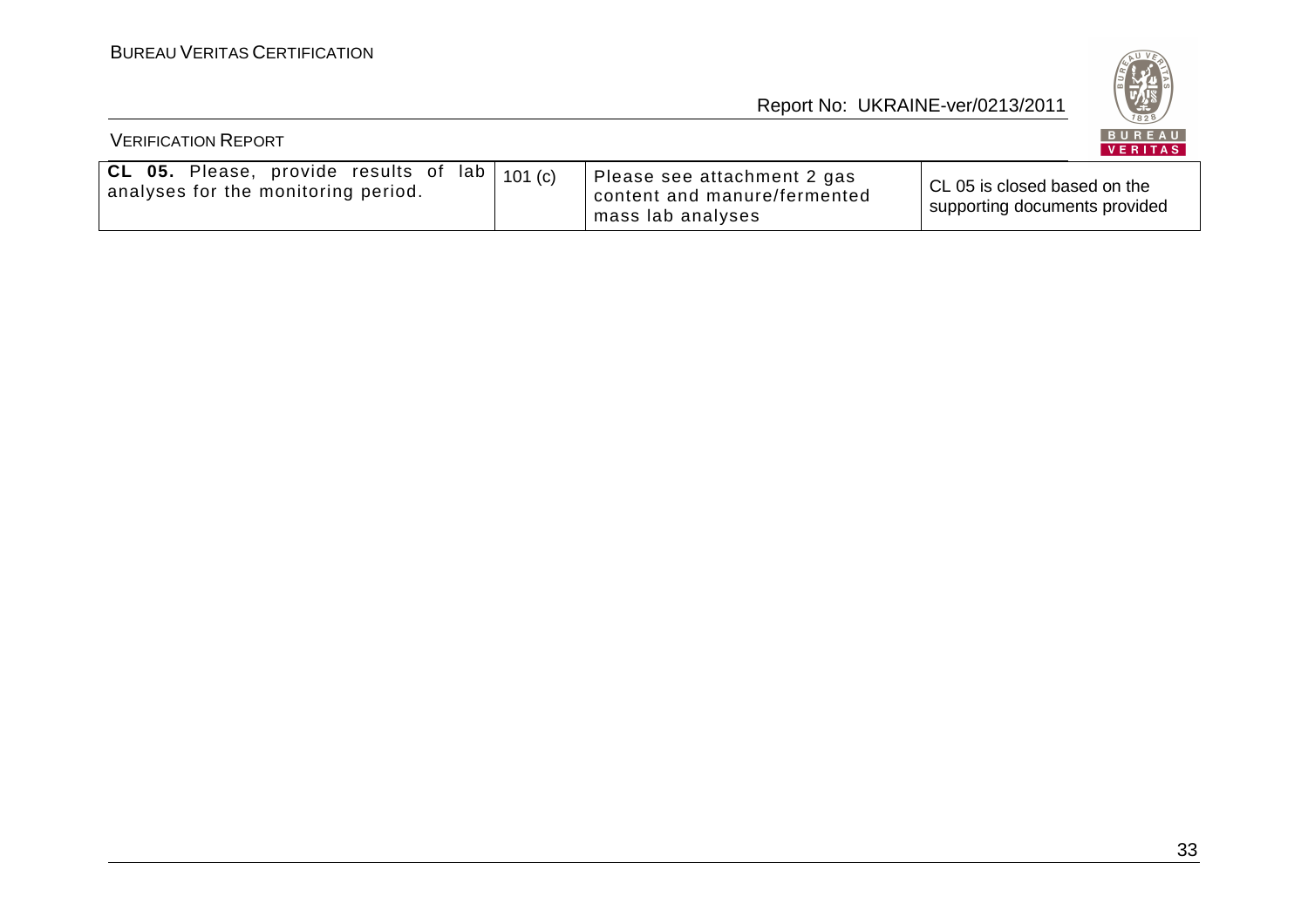

| <b>VERIFICATION REPORT</b>                                                                                                                                                                                    |         |                                                                                                                                                                                                                                                                                                                                                                                                                                                                                                                                                                                                                                                                                                                                                                                                                                                                           | B U R E A U<br>VERITAS                                |
|---------------------------------------------------------------------------------------------------------------------------------------------------------------------------------------------------------------|---------|---------------------------------------------------------------------------------------------------------------------------------------------------------------------------------------------------------------------------------------------------------------------------------------------------------------------------------------------------------------------------------------------------------------------------------------------------------------------------------------------------------------------------------------------------------------------------------------------------------------------------------------------------------------------------------------------------------------------------------------------------------------------------------------------------------------------------------------------------------------------------|-------------------------------------------------------|
| CL 06. Please, provide Accreditation<br>Certificates, as well as the list of<br>accredited areas for the laboratories<br>conducting<br>laboratory<br>analyses<br>and<br>calibration of the project equipment. | 101 (c) | Certification of measuring<br>laboratories regulated by Articles<br>10, 22, 24, 37, 38 of the Law of<br>Ukraine "On metrology and<br>metrological activity". Organization<br>and procedure for certification in<br>the state metrological system<br>installed "Rules and empowerment<br>in the state metrological<br>certification system approved by<br>the Order Gospotrebstandarta<br>Ukraine of 29 March 2005, the<br>number 71 and registered with the<br>Ministry of Justice of Ukraine on<br>13 April 2005 under № 392/10672<br>Laboratories, were the tests<br>done in the framework of the<br>monitoring plan of the project are<br>not measuring, due to<br>the fact that the parameters<br>under control are very specific for<br>Ukraine (the project is the first of<br>its kind for our country), and tests<br>can be<br>done only in research laboratories | CAR 02 is closed based on the<br>information provided |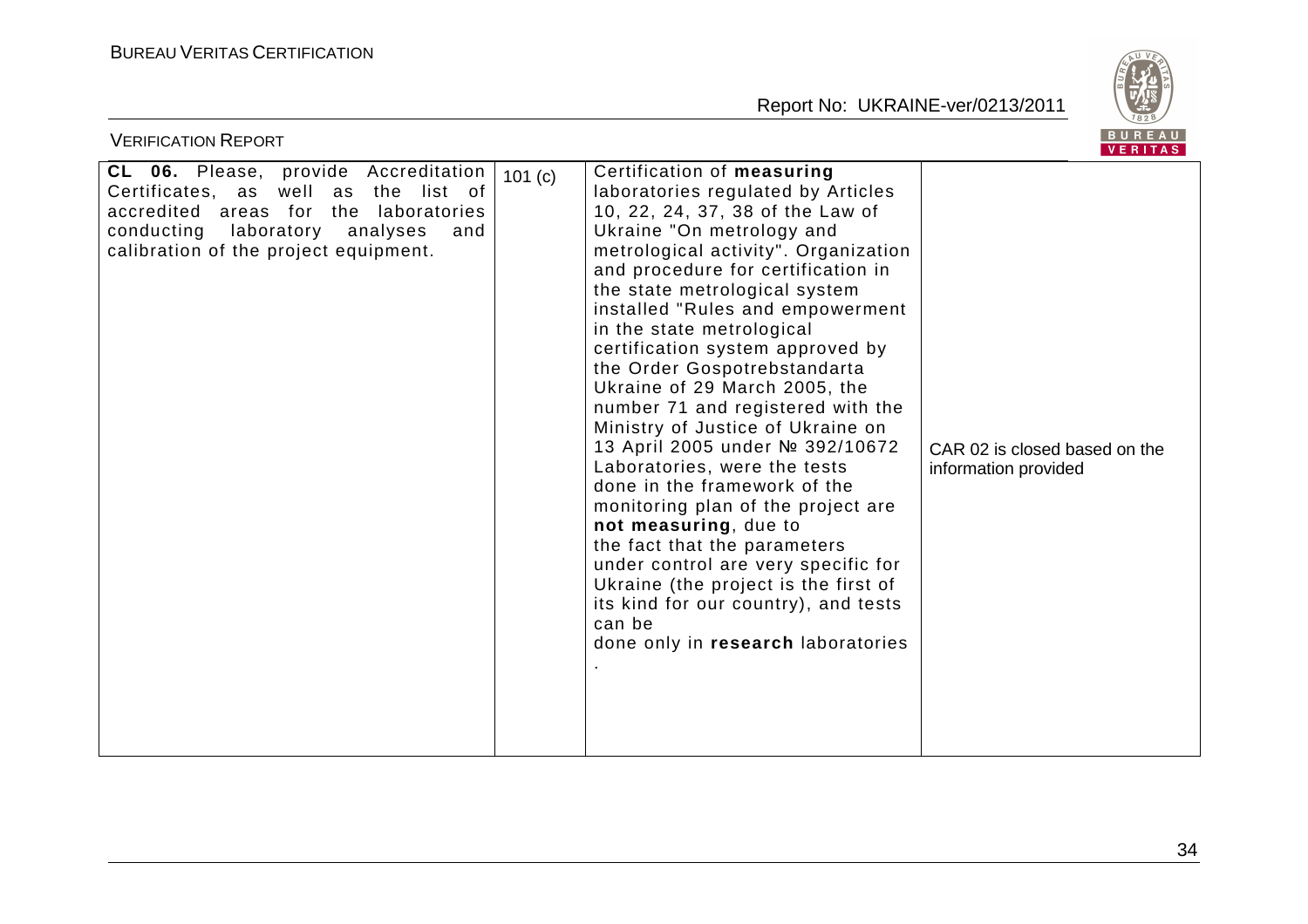

| <b>BUREAU</b><br><b>VERIFICATION REPORT</b><br><b>VERITAS</b>                                                                                                                                                                                                                                                                     |        |                                                                                                                                                                                                                                                                                                                                                                                                                                                                                                                                                                                                                                                                                                                                                                                                           |                                                      |  |  |  |
|-----------------------------------------------------------------------------------------------------------------------------------------------------------------------------------------------------------------------------------------------------------------------------------------------------------------------------------|--------|-----------------------------------------------------------------------------------------------------------------------------------------------------------------------------------------------------------------------------------------------------------------------------------------------------------------------------------------------------------------------------------------------------------------------------------------------------------------------------------------------------------------------------------------------------------------------------------------------------------------------------------------------------------------------------------------------------------------------------------------------------------------------------------------------------------|------------------------------------------------------|--|--|--|
|                                                                                                                                                                                                                                                                                                                                   |        | All three laboratories are<br>operating at research institutes in<br>system of<br>the<br>the<br><b>National</b><br>Academy of Sciences of Ukraine.<br>http://www.ittf.kiev.ua/otp/index.<br>html<br>(Please see attachment 3)                                                                                                                                                                                                                                                                                                                                                                                                                                                                                                                                                                             |                                                      |  |  |  |
| CL 07. It has been evidenced by BV<br>verification team during the site visit that<br>information<br>concerning<br>the<br>cattle<br>population at the farm for the monitoring<br>period differs from that presented in the<br>MR. Please, provide explanation for this<br>issue or make due corrections to the ER<br>calculation. | 101(a) | Annual "Statement of animals flow<br>at all divisions of UDC farm" for<br>2009 and 2010 was submitted to<br>BV verification team during the<br>visit as an evidence<br>of<br>site<br>livestock amount. The total of two<br>lines of the Statement makes a<br>figure that is under monitoring in<br>frames of the Project. Lines "Milk<br>herd" and "Heifers"(young cows<br>calved for the first time) in the<br>column of "Availability on" and it<br>amounts for $2009 - 4049$ heads<br>and for $2010 - 4143$ heads.<br>In the same time the statistical<br>form #24 "State of animal<br>breeding" is monthly form and<br>reflects only Milk herd quantity.<br>The manure of these two<br>categories of animals is fermented<br>in biogas plant. Please, see<br>revised calculations and<br>attachment 4 | Issue is closed based on the<br>explanation provided |  |  |  |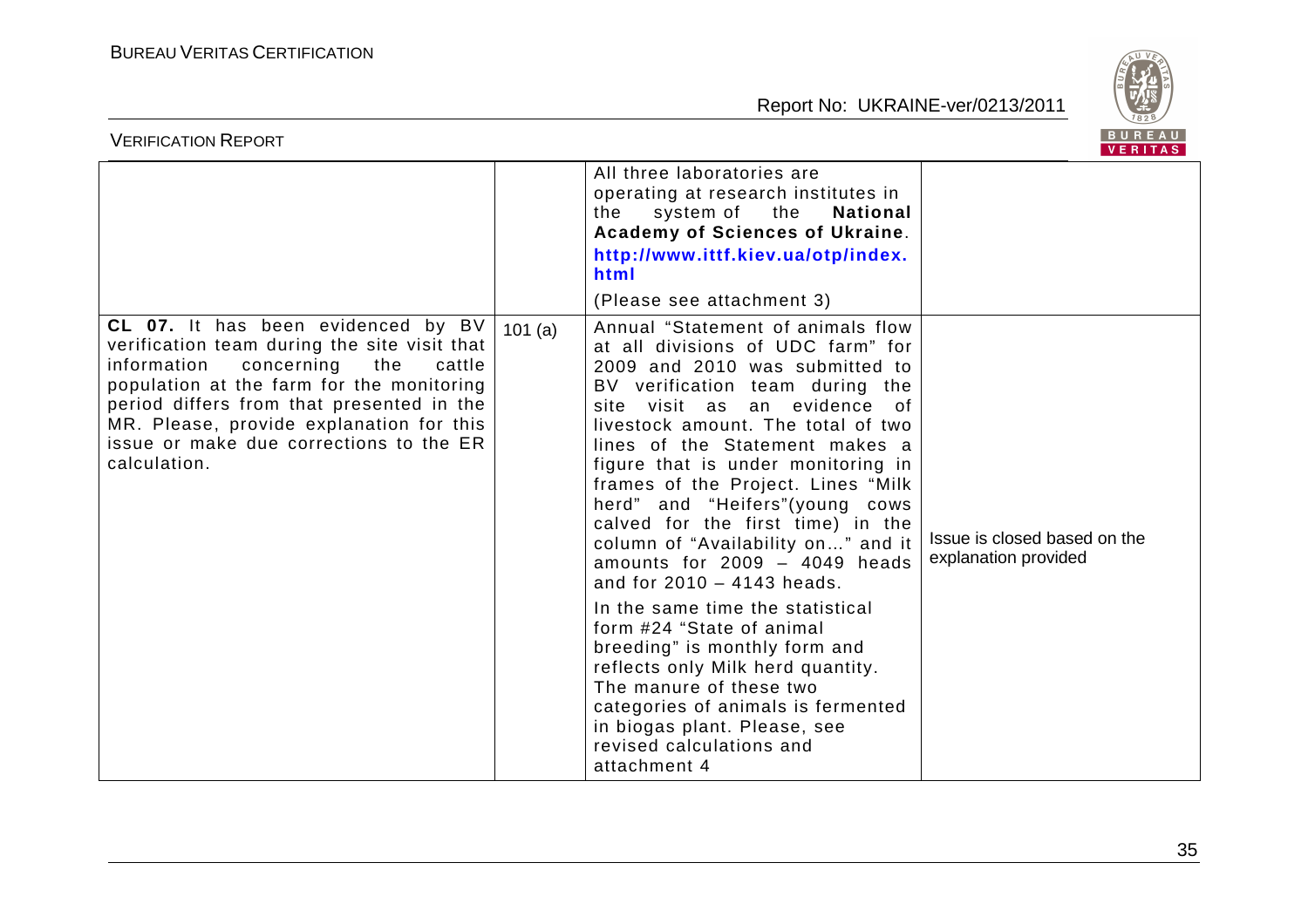

| BUREAU<br><b>VERIFICATION REPORT</b><br>VERITAS                                                                                                                                          |  |                                                           |                                                                         |  |  |
|------------------------------------------------------------------------------------------------------------------------------------------------------------------------------------------|--|-----------------------------------------------------------|-------------------------------------------------------------------------|--|--|
| CAR 04. Please, make corrections for the $ 95 (c) $<br>P14 and P15 variables presented in<br>Table 9 of the MR                                                                           |  | Corrected (please see revised<br>version of MR)           | CAR 04 is closed based on the<br>relevant corrections made to the<br>MR |  |  |
| $\overline{\textsf{CL}}$ 08. Please, provide documents that $ $ 101 (c)<br>state the quantity of the diesel fuel<br>combusted in cogenerator and tractor<br>during the monitoring period |  | Monitoring journal 2009,2010<br>(Please see attachment 5) | CL 08 is closed on the documents<br>provided for verification           |  |  |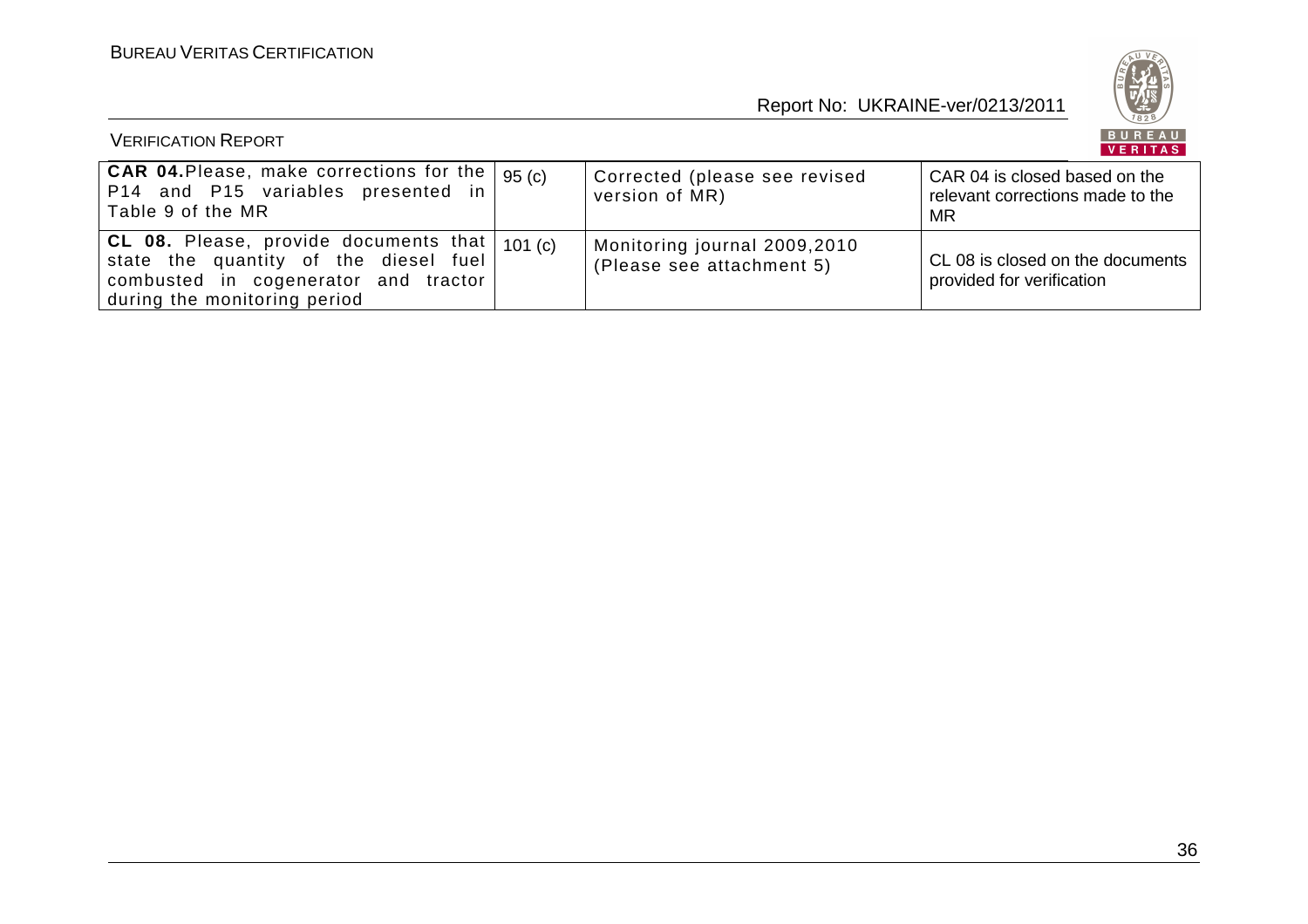

| BUREAU<br><b>VERIFICATION REPORT</b><br><b>VERITAS</b>                                                                                                                                                            |       |                                                                                                                                                                                                                                                                                                                                                                                                                                                                                                                                                                                                                                                                                                                                                                                                                                                                                                                                            |                                                          |  |  |  |
|-------------------------------------------------------------------------------------------------------------------------------------------------------------------------------------------------------------------|-------|--------------------------------------------------------------------------------------------------------------------------------------------------------------------------------------------------------------------------------------------------------------------------------------------------------------------------------------------------------------------------------------------------------------------------------------------------------------------------------------------------------------------------------------------------------------------------------------------------------------------------------------------------------------------------------------------------------------------------------------------------------------------------------------------------------------------------------------------------------------------------------------------------------------------------------------------|----------------------------------------------------------|--|--|--|
| <b>CAR</b><br>05.<br>Emission<br>factor<br>for<br>displacement/consumption of energy from<br>the grid presented in MR differs from the<br>one used in PDD. Please check this and<br>make appropriate corrections. | 95(c) | Research data of Global Carbon<br>B.V. on Standardized factors of<br>CO2 emission by the Ukrainian<br>electricity grid were used as<br>emission factors in PDD (Study<br>"Standardized emission factors for<br>Ukrainian electricity grid"<br>the<br>(Version 5, 02 February 2007). In<br>accordance with monitoring plan<br>data (PDD version 7<br>from<br>27.01.2010) emission factor for<br>displacement/consumption<br>of<br>energy from the grid<br>within<br>monitoring period is determined<br>based on the data from most<br>recent approved baseline study<br>(table D1.1.3, B9).<br>As the proposed<br>project<br>is<br>implemented<br>using<br>track<br>1<br>procedure,<br>factor<br>emission<br>by the<br>National<br>approved<br>Environmental Investments Agency<br>of Ukraine have to be used. The<br>latest study - "Methodology for<br>calculation of specific CO2<br>emissions during electrical energy<br>production at | CAR 05 is closed based on the<br>justifications provided |  |  |  |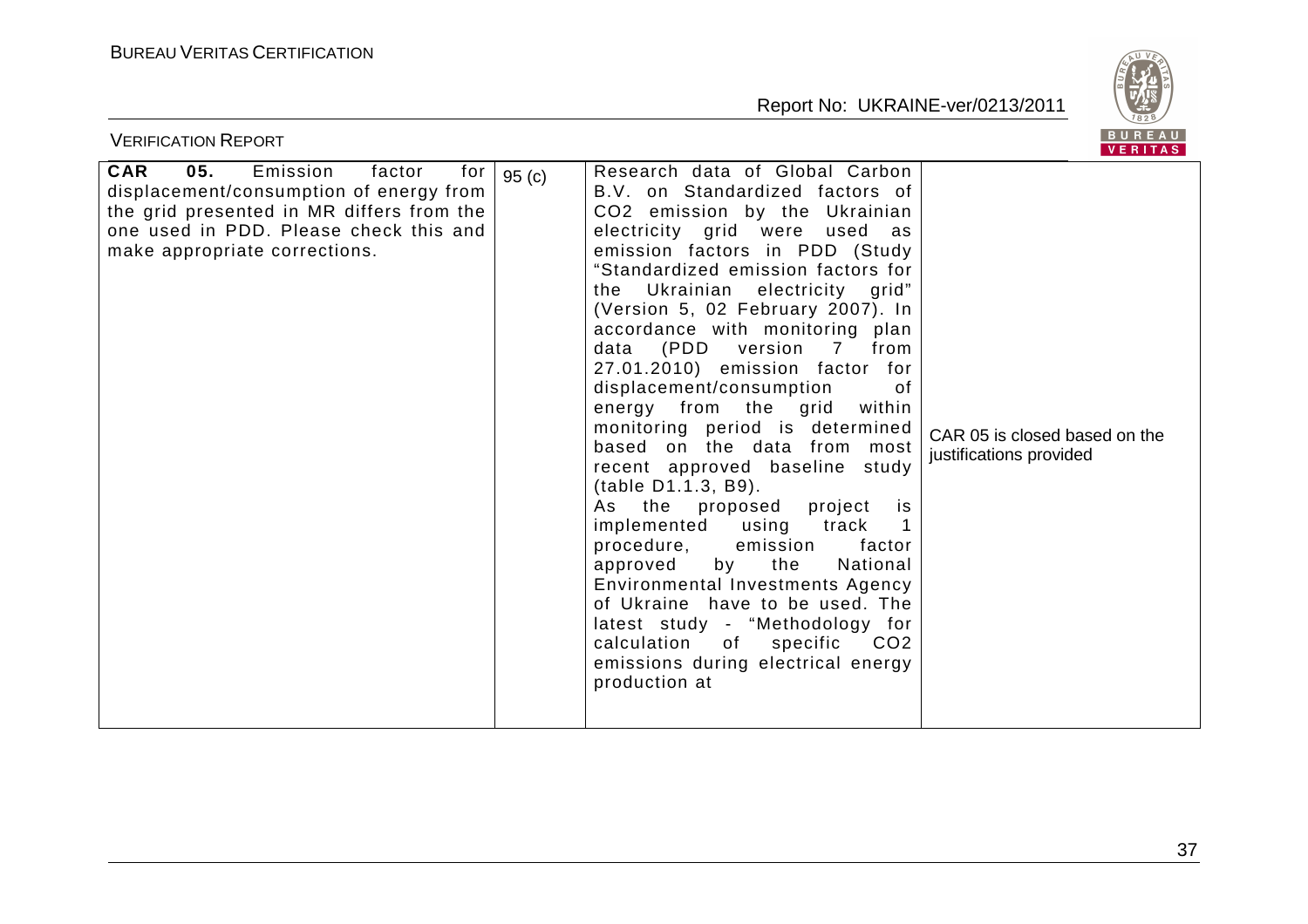

| BUREAU<br><b>VERIFICATION REPORT</b><br><b>VERITAS</b>                                                                                                                               |         |                                                                                                                                                                                                                                                                                                                                                                                                                                                                                                                                                                                                                                                                      |                                                             |  |
|--------------------------------------------------------------------------------------------------------------------------------------------------------------------------------------|---------|----------------------------------------------------------------------------------------------------------------------------------------------------------------------------------------------------------------------------------------------------------------------------------------------------------------------------------------------------------------------------------------------------------------------------------------------------------------------------------------------------------------------------------------------------------------------------------------------------------------------------------------------------------------------|-------------------------------------------------------------|--|
|                                                                                                                                                                                      |         | power plants and its consumption"<br>(approved by the order #39 from<br>21.03.2011) is based<br>on the<br>amount of electricity that is<br>released by the power plant,<br>amount of fuel consumed for<br>electricity releasing, fuel<br>net<br>calorific<br>value, heat<br>losses<br>connected<br>with<br>chemical<br>and<br>mechanical<br>combustion<br>incompleteness and technological<br>expenditure of energy in electricity<br>grid. Approved CO2 emission<br>factor (order #43 from 28.03.2011)<br>that is based on above mentioned<br>methodology was used in ER<br>calculations<br>within<br>monitoring<br>period. Please see revised Exel<br>file and MR. |                                                             |  |
| CL 09. Please provide documents of the<br>for specific<br>fossil<br>fuel<br>as<br>farm<br>consumption (P18 variable in Table 9 of<br>the MR)                                         | 101 (c) | Monitoring journal 2009, 2010<br>(Please see attachment 5)                                                                                                                                                                                                                                                                                                                                                                                                                                                                                                                                                                                                           | CL 09 is closed based on the<br>information provided        |  |
| CAR 06. Tables of variables used for<br>monitoring must comprise information on<br>the frequency of monitoring. Please<br>complement<br>tables<br>with<br>the<br>this<br>information | 95(c)   | Corrected (please see revised<br>version of MR)                                                                                                                                                                                                                                                                                                                                                                                                                                                                                                                                                                                                                      | CAR 06 is closed based on the<br>corrections made to the MR |  |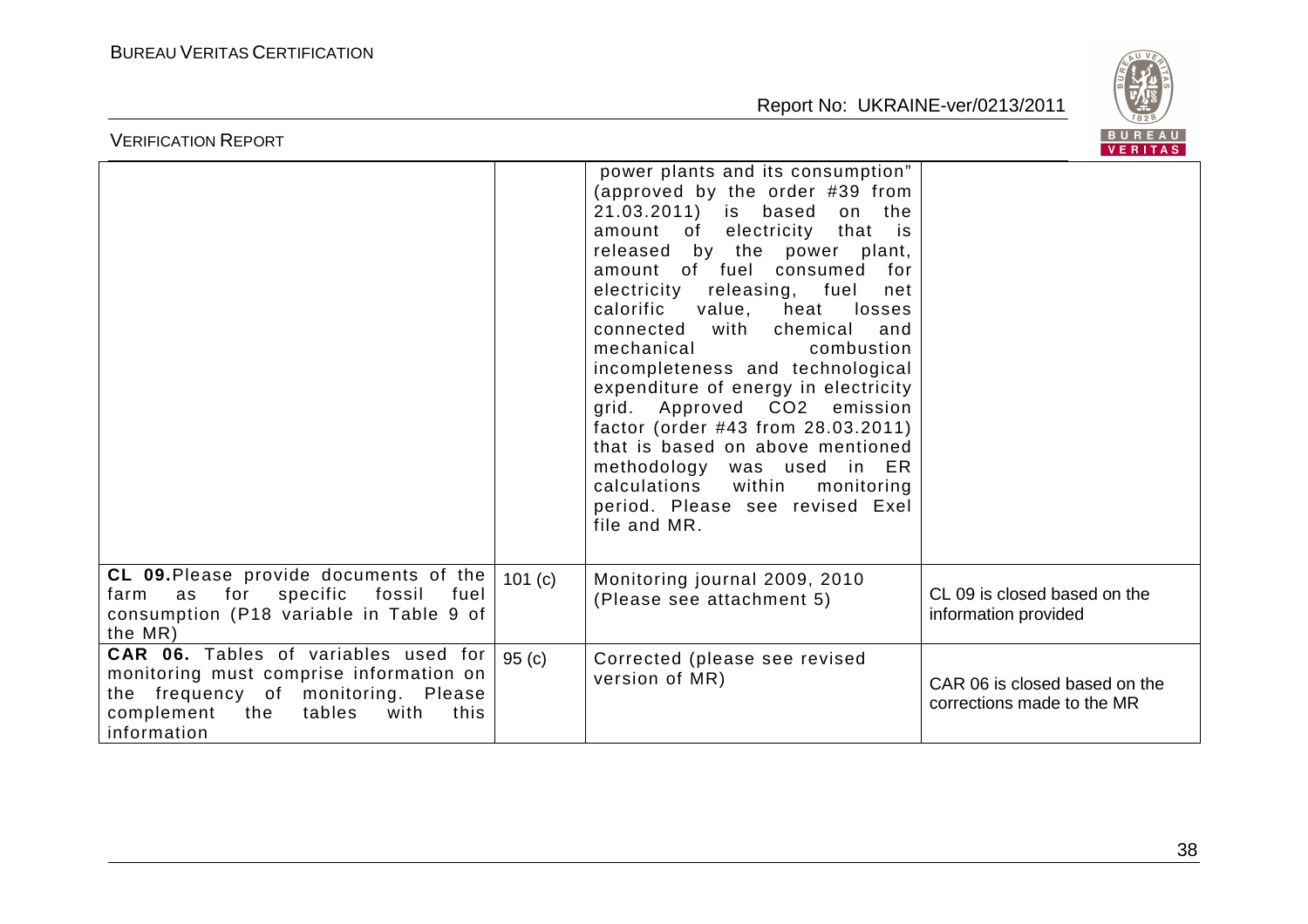

| <b>VERIFICATION REPORT</b>                                                                                                                                                                                                                                                                                                         |         |                                                                                                                                                                                                                                                                                                                | BUREAU<br><b>VERITAS</b>                                                                |
|------------------------------------------------------------------------------------------------------------------------------------------------------------------------------------------------------------------------------------------------------------------------------------------------------------------------------------|---------|----------------------------------------------------------------------------------------------------------------------------------------------------------------------------------------------------------------------------------------------------------------------------------------------------------------|-----------------------------------------------------------------------------------------|
| <b>CAR 07.</b> Section B.2.6. of the MR does not  <br>contain sufficient information for the<br>verifiers to be able to<br>estimate the<br>impact<br>on the<br>project<br>environment.<br>Please provide statistic and reporting<br>documentation as far as the project<br>environmental impacts is concerned, to<br>the verifiers | 101 (c) | Please see attachment 6,7<br>Ecological expertise extract and<br>Permits                                                                                                                                                                                                                                       | CAR 07 is closed based on the<br>additional information provided                        |
| CAR 08. It is not clear<br>from the<br>organizational chart presented in Figure<br>1 of the MR nor from the Monitoring<br>Journal who is in charge of the<br>monitoring of the environmental issues at<br>the farm.<br>Please, make due amendments to the<br>MR, as well as to the Monitoring Journal                              | 101 (c) | The<br>Chief<br>the<br>Engineer is responsible at<br>UDC farm for the environment.<br>Please see attachment 8(an<br>order), MR is corrected.                                                                                                                                                                   | CAR 08 is closed based on the<br>information provided and<br>corrections made to the MR |
| CL 10. Please, explain what data<br>protection measures for databases are<br>envisaged. Who is in charge of this<br>procedure? Have the specific orders on<br>been issued and<br>information saving<br>communicated<br>the<br>to<br>personnel<br>responsible for monitoring?                                                       | 101 (c) | There is a special program that<br>provides protection for viewing,<br>opening, changing, deleting files<br>and folders to a specific user<br>(Access Administrator). It is used<br>for Excel files, containing<br>Monitoring Journal information.<br>Please see attachment 8 (order on<br>information saving) | CL 10 is closed based on the<br>information provided                                    |
| CL 11. Please, provide documented<br>evidence for the trainings conducted to<br>the personnel involved in the project<br>activities.                                                                                                                                                                                               | 101 (c) | Please see attachment<br>9,10(Training protocols)                                                                                                                                                                                                                                                              | CL 11 is closed based on the<br>documented evidence provided                            |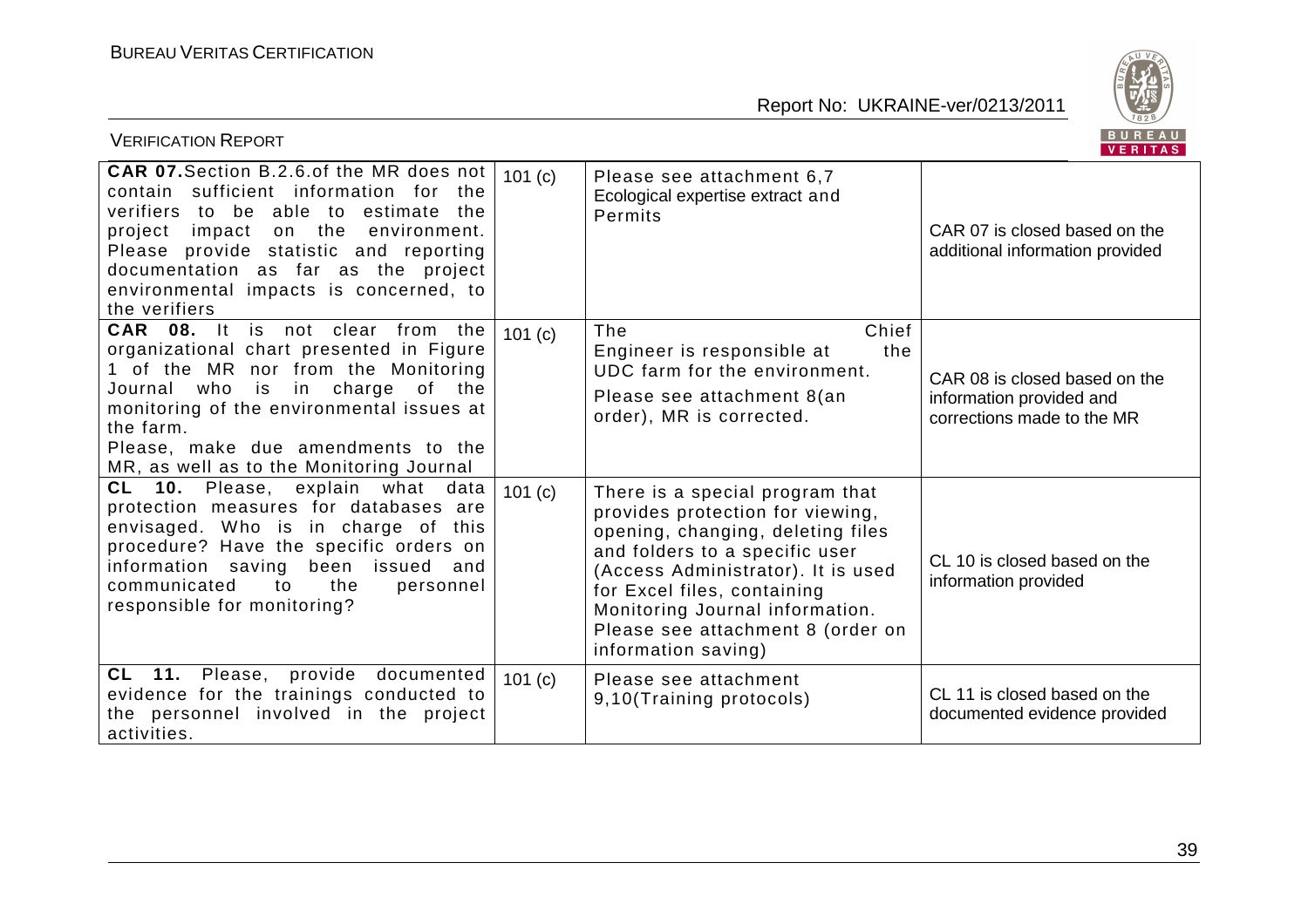

| <b>VERIFICATION REPORT</b>                                                                                                                                                                                                                                                                                         |        |                                                                                                                                                                                                                                                                                                                                                                                                                                                                                                                                                                                                                                                                                                                                                                                                                                                              | BUREAU<br><b>VERITAS</b>                                   |
|--------------------------------------------------------------------------------------------------------------------------------------------------------------------------------------------------------------------------------------------------------------------------------------------------------------------|--------|--------------------------------------------------------------------------------------------------------------------------------------------------------------------------------------------------------------------------------------------------------------------------------------------------------------------------------------------------------------------------------------------------------------------------------------------------------------------------------------------------------------------------------------------------------------------------------------------------------------------------------------------------------------------------------------------------------------------------------------------------------------------------------------------------------------------------------------------------------------|------------------------------------------------------------|
| <b>CAR 09.</b> Please amend the list of the<br>Third Parties involved in the project<br>activities including electricity and diesel<br>fuel suppliers, Centre for Standardization<br>and Metrology and other organizations,<br>as appropriate.(E.g. "Sinaps" for carrying<br>out planned maintenance of equipment) | 101(c) | Company Zorg-Ukraine Ltd. is<br>involved for the regular calibration<br>of the rotor gas-meters RGK-Ex;<br>meter station of a generated heat<br>Supercom-01-SKS-3,<br><b>HBN</b><br>"Techprilad"; pressure sensors IS-<br>20-S, S1, ECO-1<br>WIKA;<br><b>TR10-C</b><br>temperature sensors<br>WIKA; electricity meter Siemens<br>XPS as well as system of gas<br>control SGK-1<br>5BC.550.004<br>produced by JISK SPF SENSOR,<br>Kharkiv.<br>Besides, in implementing the<br>monitoring plan the following<br>entities are engaged by the project<br>owner:<br>Laboratory of ecological<br>and<br>sanitary-epidemiological<br>monitoring of AIC enterprises,<br>chair of cattle hygiene and cattle<br>A.K.<br>after<br>ecology<br>named<br><b>National</b><br>Skorohodko<br>the<br>of<br>Life<br>University<br>of<br>and<br><b>Environmental Sciences of</b> | CAR 09 is closed based on the<br>amendments made to the MR |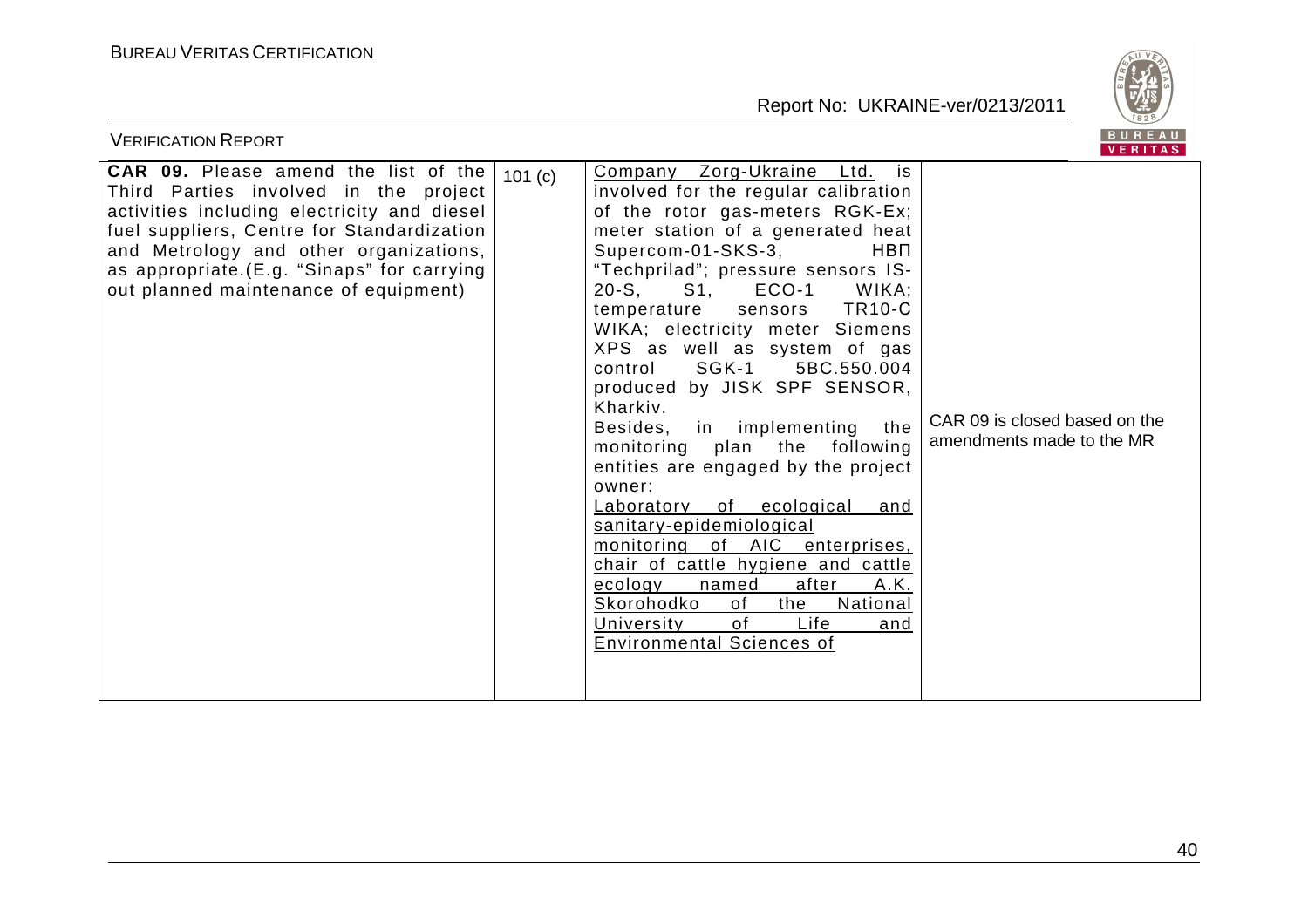

| Ukraine<br>and Laboratory of the<br>of<br>technical<br>Institute<br>NAS of<br>of<br>the<br>thermophysics<br>Ukraine<br>Performing of physical-chemical<br>manure and final sludge analyses.<br><b>Laboratory of the Gas Institute of</b><br>the NAS of Ukraine<br>Identification of qualitative and<br>quantitative biogas composition<br>every two weeks with the help of a<br>Samples<br>analyzer.<br>gas<br>are<br>withdrawn by laboratory assistants<br>at farm in special gas sampling<br>tube with two taps and<br>are<br>submitted to the laboratory.<br>Central geophysical observatory<br>and Ukrainian Hydrometeorological<br>Center<br>Approval of an average annual<br>temperatures values at project site<br>that are necessary for monitoring<br>methane<br>factor<br>of l<br>conversion<br>value for |  |
|---------------------------------------------------------------------------------------------------------------------------------------------------------------------------------------------------------------------------------------------------------------------------------------------------------------------------------------------------------------------------------------------------------------------------------------------------------------------------------------------------------------------------------------------------------------------------------------------------------------------------------------------------------------------------------------------------------------------------------------------------------------------------------------------------------------------|--|
|---------------------------------------------------------------------------------------------------------------------------------------------------------------------------------------------------------------------------------------------------------------------------------------------------------------------------------------------------------------------------------------------------------------------------------------------------------------------------------------------------------------------------------------------------------------------------------------------------------------------------------------------------------------------------------------------------------------------------------------------------------------------------------------------------------------------|--|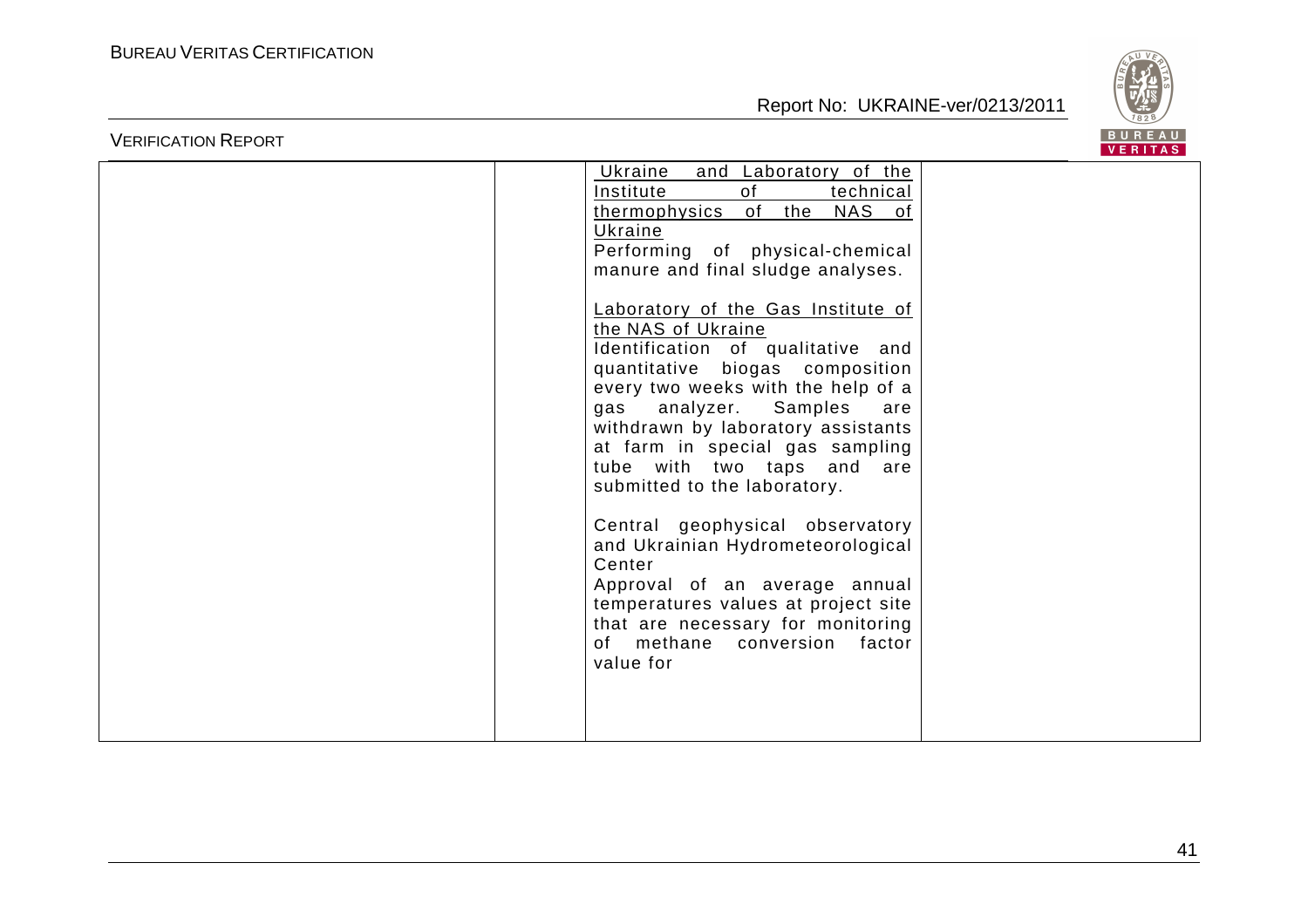

| anaerobic lagoons $(MCF)$ .                                                                                                                       |  |
|---------------------------------------------------------------------------------------------------------------------------------------------------|--|
| affiliate<br><b>GE</b><br>Authorized<br>of<br>Jenbacher in Ukraine -<br><b>Company</b><br>Sinaps<br>Performing of co generators major<br>repairs. |  |
| CJSC<br>Kyivoblenergo<br><b>JSC</b><br>and<br>Chernigivoblenergo<br>Electricity supply<br>during<br>the<br>project startup period.                |  |
| Ukrainian<br>Centre<br>for<br>Standardization and Metrology<br>Responsible for calibration and<br>certification.                                  |  |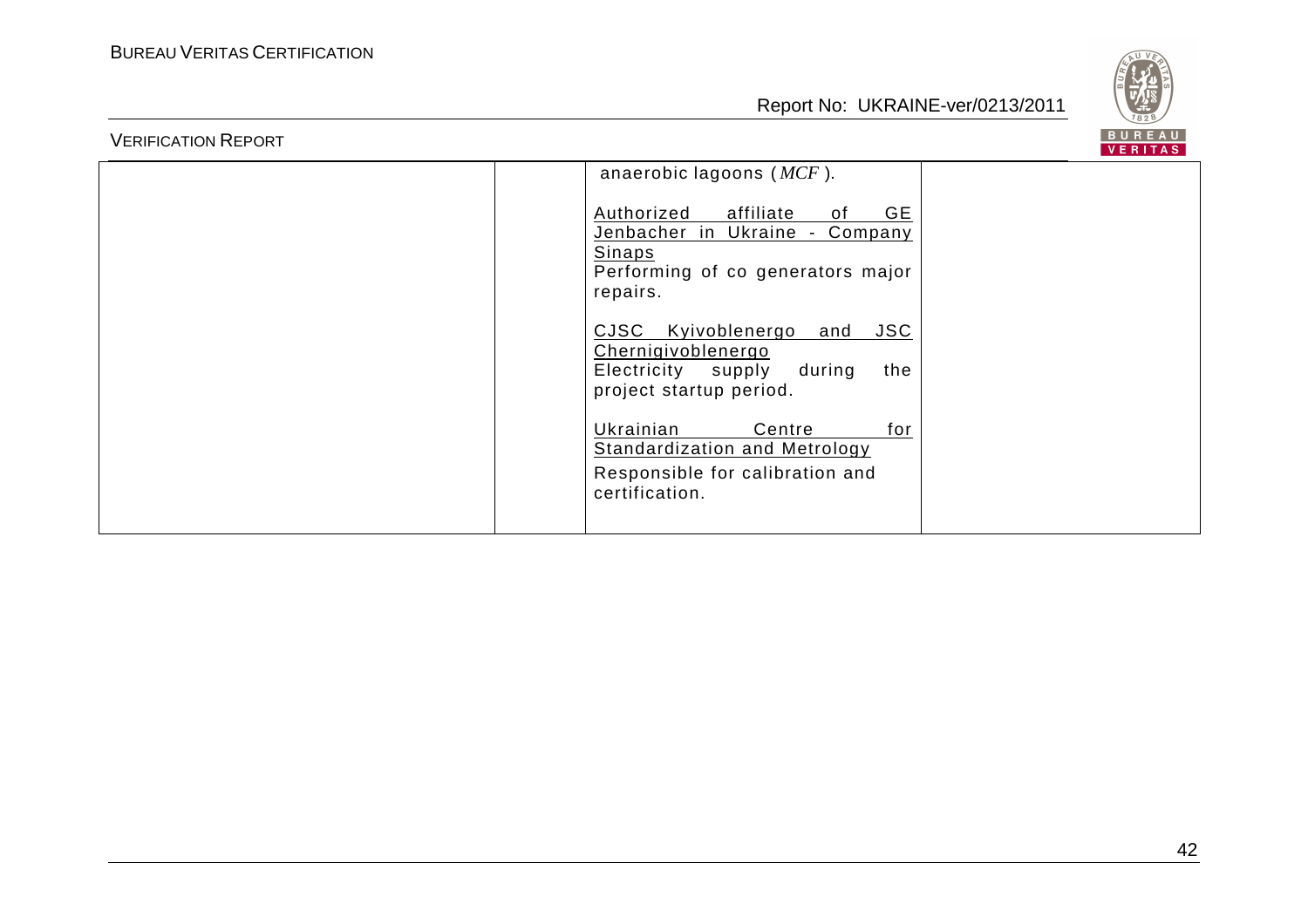

| <b>VERIFICATION REPORT</b>                                                                                                                                                                                                                                        |                                                                                                                                                                                                                                                                                                                                                                                                                                                                                                                                 | BUREAU<br><b>VERITAS</b>                                     |
|-------------------------------------------------------------------------------------------------------------------------------------------------------------------------------------------------------------------------------------------------------------------|---------------------------------------------------------------------------------------------------------------------------------------------------------------------------------------------------------------------------------------------------------------------------------------------------------------------------------------------------------------------------------------------------------------------------------------------------------------------------------------------------------------------------------|--------------------------------------------------------------|
| CL 12. It is stated in the MR that<br>$101$ (d)<br>Identification of biogas composition is<br>carried out by Laboratory of the Gas<br>Institute every two weeks. Please,<br>provide documented evidence for the<br>analyses results for the monitoring<br>period. | Indications of gas analyzer, which<br>operates continuously, reflected in<br>the MJ for the years 2009 and<br>2010 (PDD p. 38, System of gas<br>5BC.550.004-<br>SGK-1<br>control<br>everyday data, installed in October<br>1st, 2009). In addition as a<br>procedure for QA / QC, biogas<br>samples were taken and the<br>composition of the gas analyzed in<br>the research laboratory of the<br>Institute of Gas:<br>2009: 29 October, 6 November, 3<br>December;<br>2010: 17 February, 27 April.<br>Please see attachment 2. | CL 12 is closed based on the<br>documented evidence provided |
| CL 13.<br>Please, provide documented<br>$101$ (d)<br>on the approved<br>evidence<br>internal<br>auditing procedure as a part of the<br>monitoring plan                                                                                                            | Please see attachment 11,12<br>(Monitoring Instruction and Cross -<br>checking protocol)                                                                                                                                                                                                                                                                                                                                                                                                                                        | CL 13 is closed based on the<br>documented evidence provided |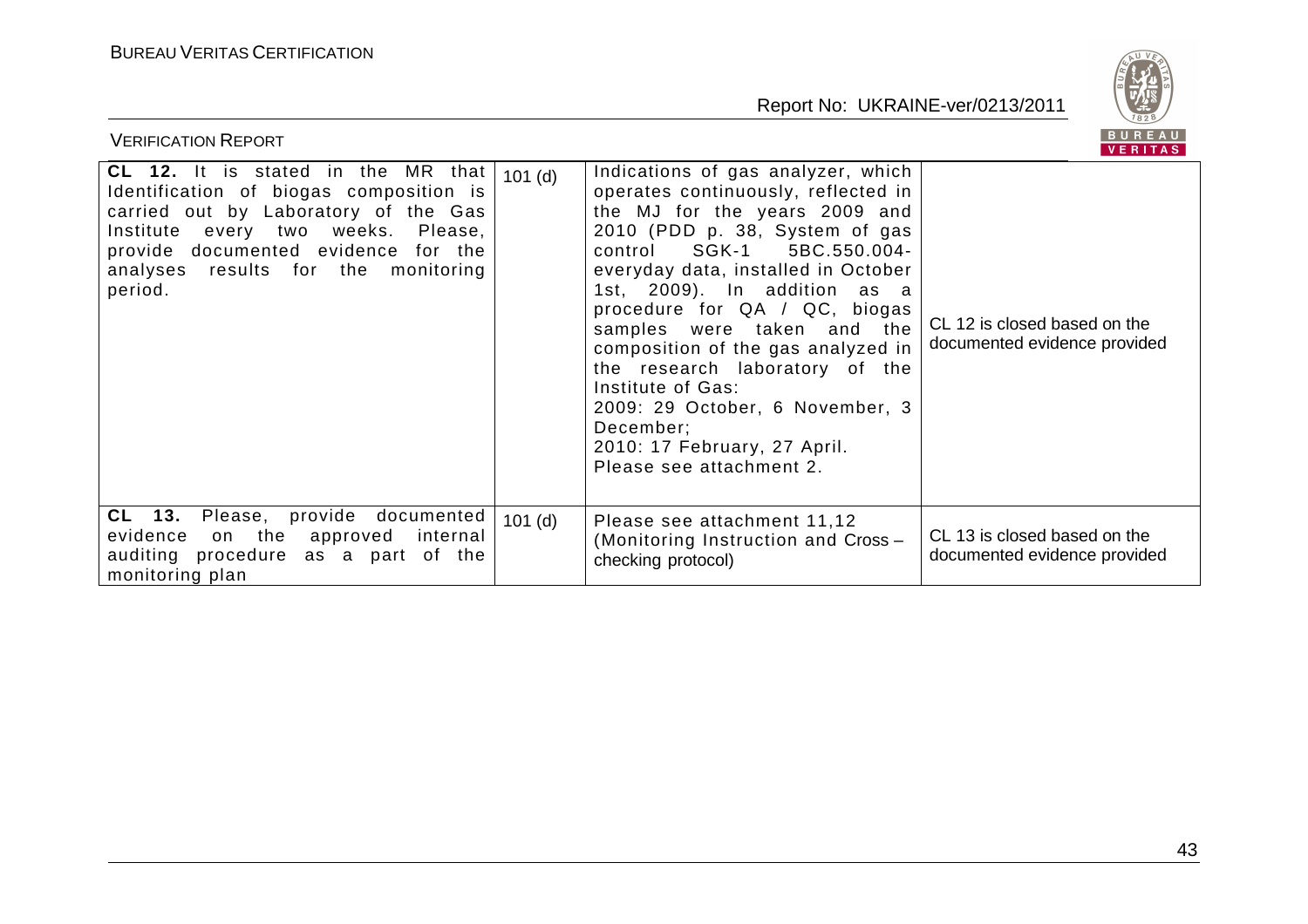

| <b>VERIFICATION REPORT</b>                                                                       |        |                                                                                                                                                                                                                                                                                                                                                                                                                                                                                                                                                                                                                                                                                                                                                | <b>BUREAU</b><br>VERITAS                                      |
|--------------------------------------------------------------------------------------------------|--------|------------------------------------------------------------------------------------------------------------------------------------------------------------------------------------------------------------------------------------------------------------------------------------------------------------------------------------------------------------------------------------------------------------------------------------------------------------------------------------------------------------------------------------------------------------------------------------------------------------------------------------------------------------------------------------------------------------------------------------------------|---------------------------------------------------------------|
| CL 14. Please, describe in more details<br>the cross-checking method used for ERs<br>calculation | 101(d) | Within the framework of quality<br>control procedures, the calculated<br>values of the dry matter amount in<br>cows' manure $(6, 2 \text{ and } 7, 0)$<br>kg/head/day for 2009 and 2010<br>correspondingly) and ash fractions<br>in a dry matter $(0,151$ and $0,132$<br>correspondingly) were compared<br>with similar<br>regulatory data for cattle (DM - 6,3<br>kg/day and ASH - 0,16). Results of<br>the comparison indicate<br>conformity of the aforesaid data<br>(difference for DM data $-1\%$ and<br>10%, for ASH data - 6% and 17%<br>respectively).<br>Besides, pursuant to the<br>requirements set in AMS-III.D<br>methodology, VS values (5,3<br>kg/head/day for 2009 and 6,0<br>kg/head/day for 2010), were<br>compared with the | CL 12 is closed based on the<br>required description provided |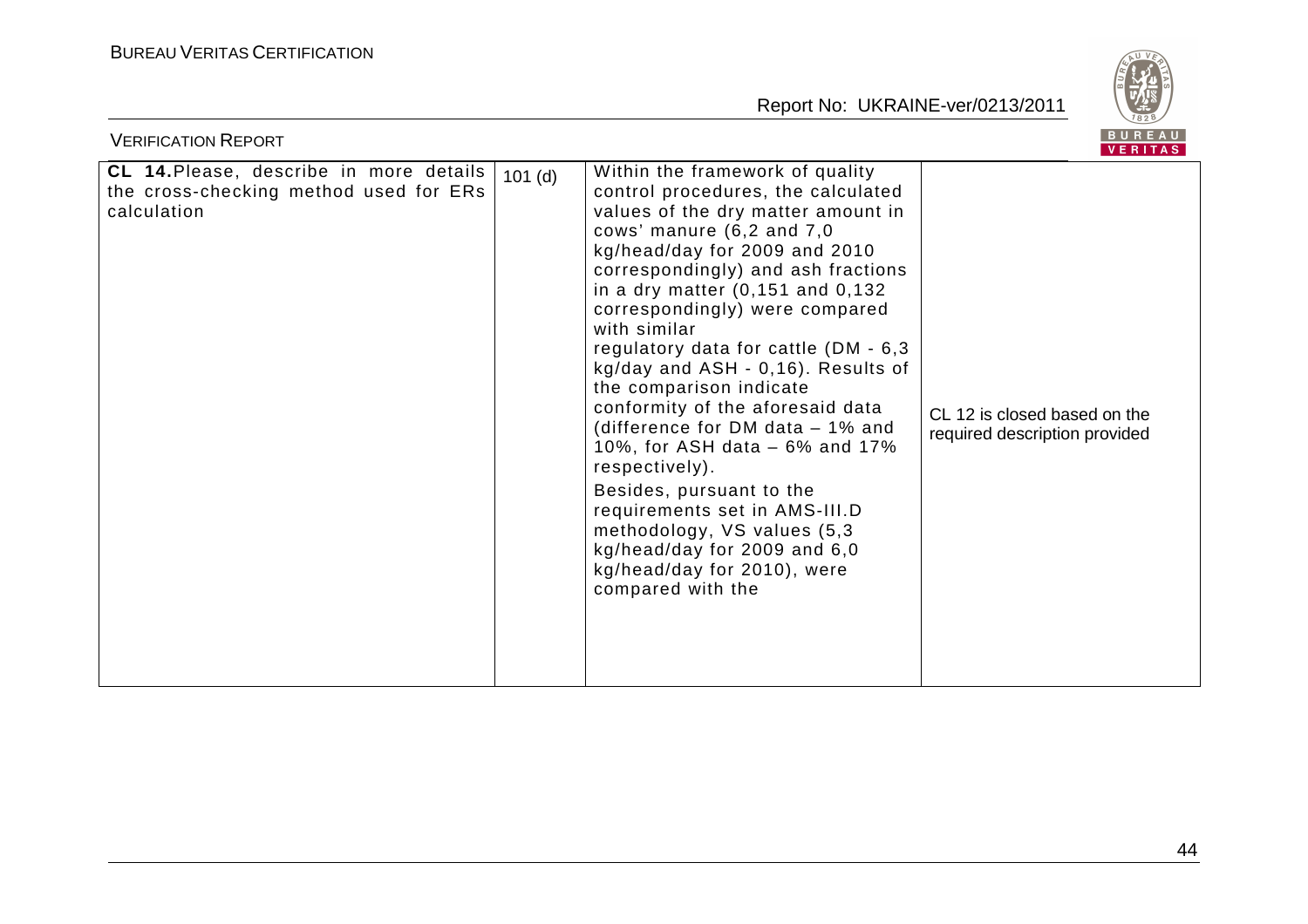

| BUREAU<br><b>VERIFICATION REPORT</b><br><b>VERITAS</b>                                                                                                                                                                                                                                                                            |        |                                                                                                                                                                                                                                                                                                                                                                                                                                                                                                                                                                      |                                                      |  |
|-----------------------------------------------------------------------------------------------------------------------------------------------------------------------------------------------------------------------------------------------------------------------------------------------------------------------------------|--------|----------------------------------------------------------------------------------------------------------------------------------------------------------------------------------------------------------------------------------------------------------------------------------------------------------------------------------------------------------------------------------------------------------------------------------------------------------------------------------------------------------------------------------------------------------------------|------------------------------------------------------|--|
|                                                                                                                                                                                                                                                                                                                                   |        | correspondent default value set in<br>the 2006 IPCC Guidelines (4,5<br>kg/head/day).<br><b>Discrepancies</b><br>between the aforesaid values (18%<br>and 34% respectively) can be<br>explained by the fact that the<br>default value of amount of volatile<br>solids<br>excreted<br>has<br>been<br>elaborated by the IPCC primarily<br>for the countries of Eastern<br>Europe, but the national data<br>indicate the specificity of cattle<br>breeds, stockkeeping and fodder<br>rations for milk herd cows that are<br>owned by the Ukrainian Dairy<br>Company Ltd. |                                                      |  |
| CL 15. Please, explain which level of<br>uncertainty was taken into account while<br>taking the readings of the meters, the<br>one presented in Tables 5 and 6 of the<br>MR or the one prescribed by the Article<br>10 of "Law of Ukraine on Metrology and<br>Metrological Activity" as it is stated in<br>Section D.2. of the MR | 101(d) | The level of uncertainty presented<br>in tables 5 and 6 of the MR was<br>considered while<br>taking<br>the<br>readings of the meters.<br>Article 10 of "Law of Ukraine on<br>Metrology and<br>Metrological<br>Activity" just states that metering<br>results should be used only in<br>case if corresponding level<br>of<br>uncertainty of measurements<br><b>is</b><br>known                                                                                                                                                                                        | CL 15 is closed based on the<br>explanation provided |  |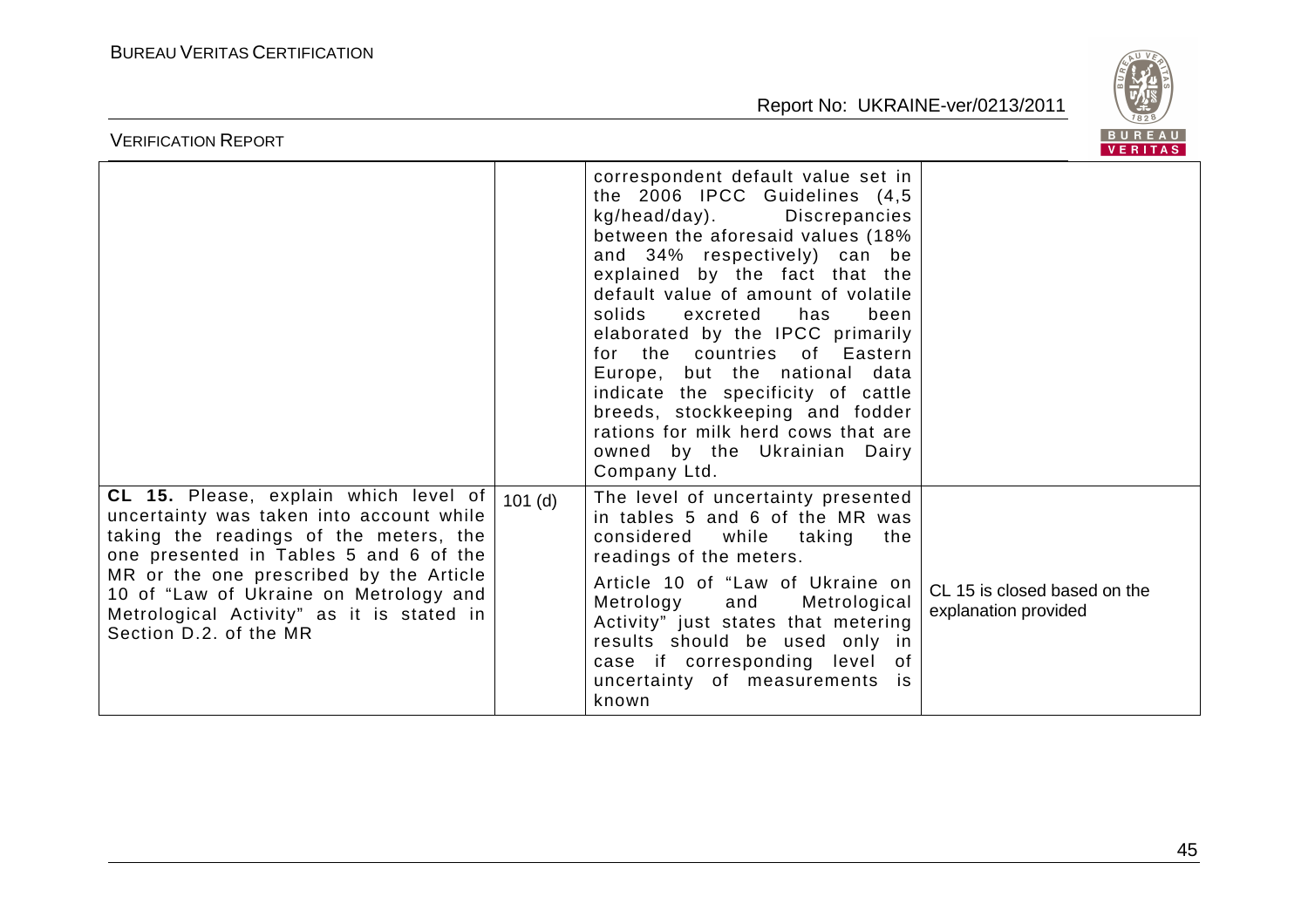

| <b>VERIFICATION REPORT</b>                                                                                                                                                                                                                                                                                                                                                                                                                                                                                             |       |                                                                                                                                                                                                                                                                                                                               | BUREAU<br>VERITAS                                           |
|------------------------------------------------------------------------------------------------------------------------------------------------------------------------------------------------------------------------------------------------------------------------------------------------------------------------------------------------------------------------------------------------------------------------------------------------------------------------------------------------------------------------|-------|-------------------------------------------------------------------------------------------------------------------------------------------------------------------------------------------------------------------------------------------------------------------------------------------------------------------------------|-------------------------------------------------------------|
| <b>CAR 10.</b> In the excel spreadsheet it is  <br>stated that the project activity ERs were<br>calculated for the period of 121 days in<br>2009. At the same time the crediting<br>period start is defined as 01/11/2009<br>which makes 61 days in 2009. Please<br>bring in line those figures and make<br>respective corrections in the<br><b>ERs</b><br>calculation.                                                                                                                                                | 95(d) | Corrected (please see revised ER<br>calculation sheet)                                                                                                                                                                                                                                                                        | CAR 10 is closed based on the<br>corrections made to the MR |
| <b>CAR 11. Recalculation of the baseline</b><br>emissions made by the verifiers shows<br>that the total baseline emissions equal<br>4032 and 13860 tons of CO2 eq. for 2009<br>and 2010 years respectively. Please,<br>check this out and correct appropriately.                                                                                                                                                                                                                                                       | 95(d) | Corrected (please see revised ER<br>calculation sheet)                                                                                                                                                                                                                                                                        | CAR 11 is closed based on the<br>corrections made to the MR |
| CL 16. It was stated in the determined<br>PDD that cogeneration installation is to<br>work 24 hours 365 days in year. At the<br>same time it was stated that annual<br>amount of electricity which would be<br>displaced by the electrical and thermal<br>energy produced in cogenerator was<br>calculated based on its operation for<br>8000 hours per year. Please, explain<br>what operational time was taken for ERs<br>calculation for the monitoring period, as<br>24hoursx365 days make 8760, not 8000<br>hours | 94    | Value of operational time<br>for f<br>cogenerators used in PDD<br>is:<br>based on the data from Working<br>project<br>Emissions reductions within the<br>monitoring period were calculated<br>on actual<br>data<br>about<br>based<br>amount of electrical and thermal<br>energy produced in cogenerators<br>(8760 hours/year) | Required explanationwas<br>provided. CI 16 is closed        |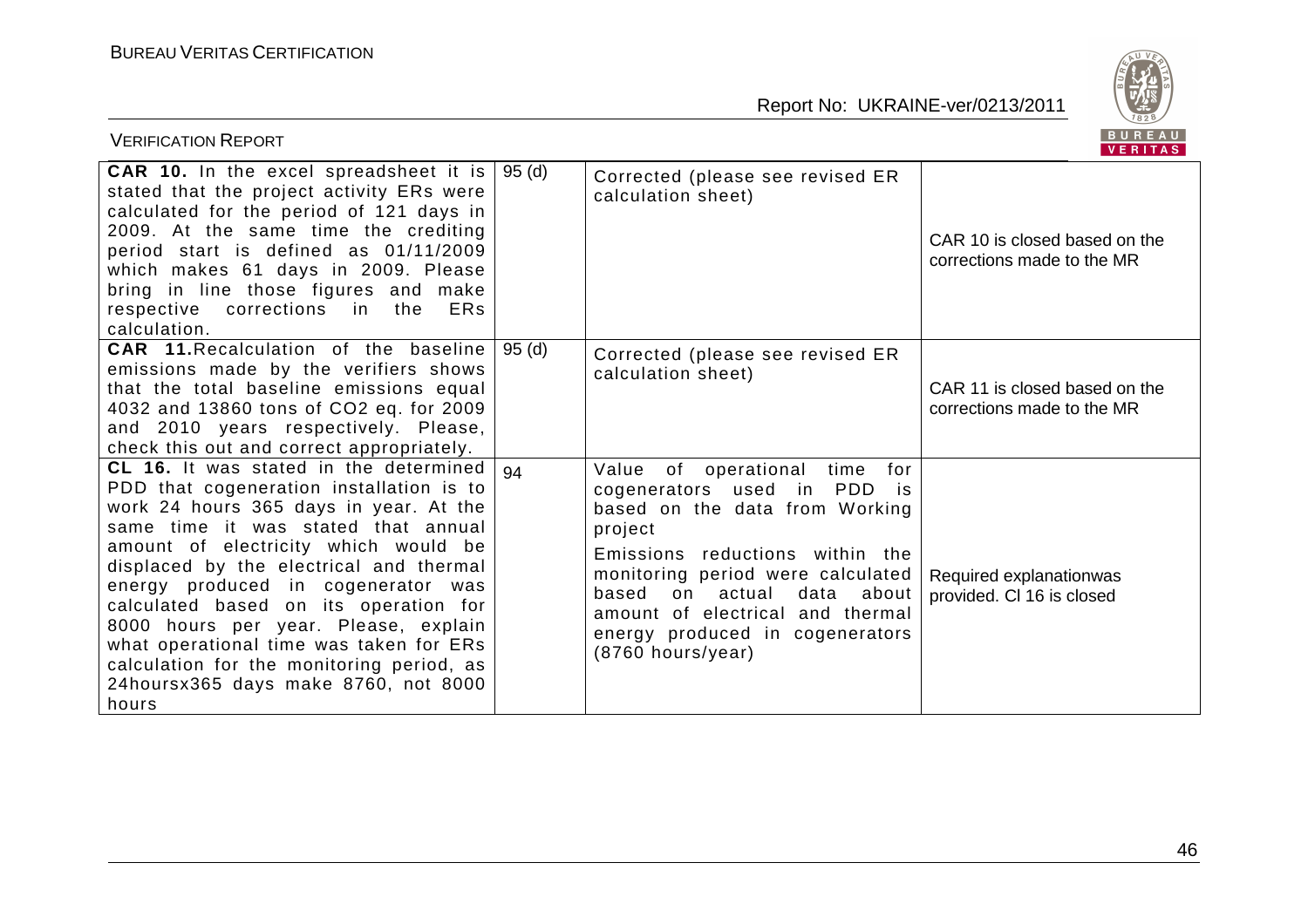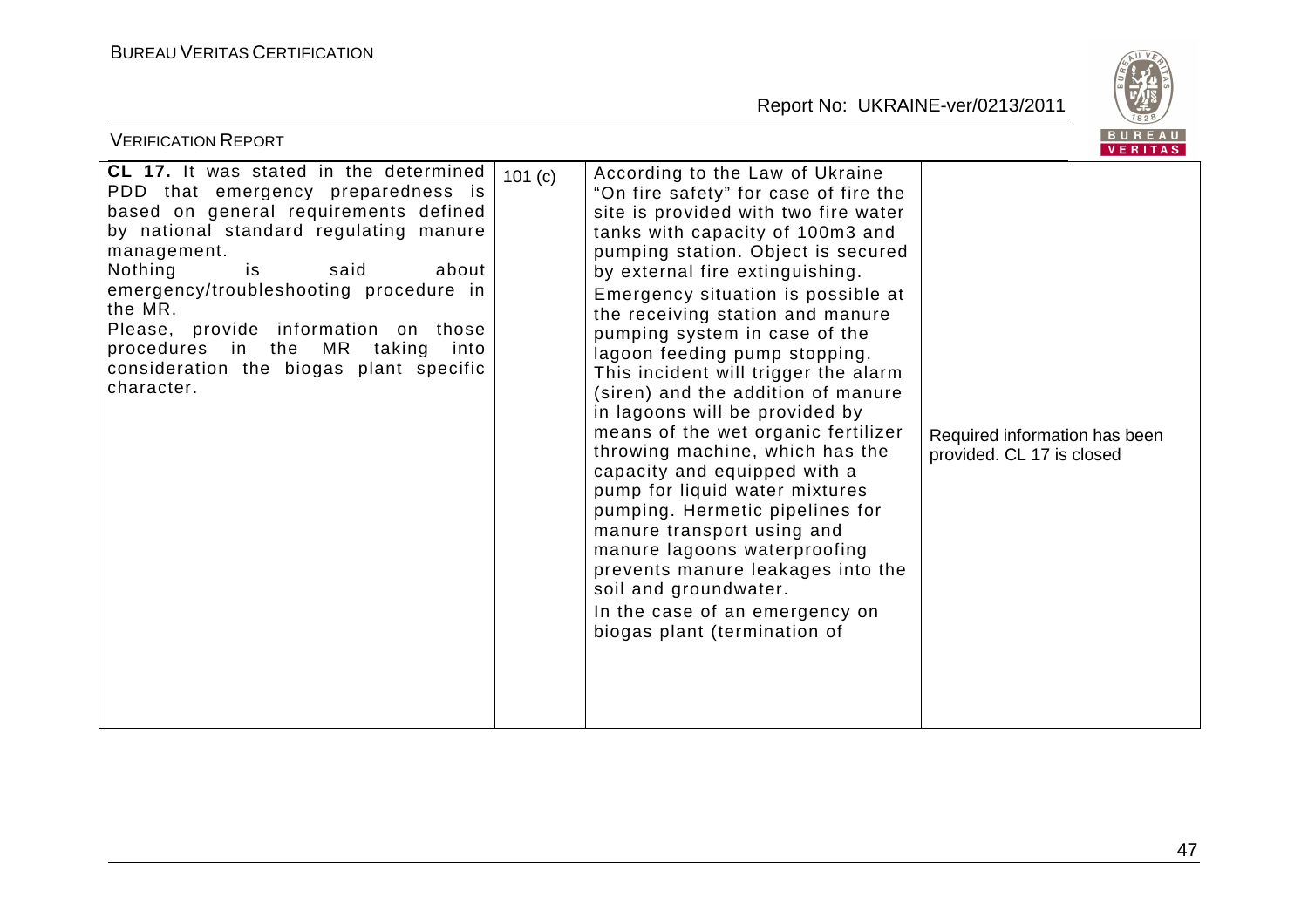

| BUREAU<br><b>VERIFICATION REPORT</b><br><b>VERITAS</b>                                                                                                                                                                                                                                                                                             |        |                                                                                                                                                                                                                                                                                                                                                                                                                                                                                                                                                                        |                 |  |
|----------------------------------------------------------------------------------------------------------------------------------------------------------------------------------------------------------------------------------------------------------------------------------------------------------------------------------------------------|--------|------------------------------------------------------------------------------------------------------------------------------------------------------------------------------------------------------------------------------------------------------------------------------------------------------------------------------------------------------------------------------------------------------------------------------------------------------------------------------------------------------------------------------------------------------------------------|-----------------|--|
|                                                                                                                                                                                                                                                                                                                                                    |        | biogas supply) generator operates<br>on diesel fuel and the surplus<br>biogas is flared at a gas open<br>flare. Uninterrupted power supply<br>for milking facility units in case of<br>power failure is provided by means<br>of generator, which works on<br>diesel fuel.<br>In terms of design decisions,<br>passport requirements on<br>the<br>installation<br>and<br>operation<br>0f<br>implementation<br>equipment<br>and<br>adherence<br>the<br>safety<br>to<br>emergencies should not occur at<br>biogas plant.<br>Please see changes in MR and<br>attachment 15 |                 |  |
| CL 18. It was seen on site that gas flow<br>meter # 0002118 measuring the volume<br>of gas going to flare was uninstalled for<br>the winter period. Please, explain what<br>measures are envisaged in the MP for<br>the case of emergency at the biogas<br>plant. How would the volume of gas<br>flared be measured in the emergency<br>situation? | 101(c) | The gas pipeline is designed in<br>such a way that, if necessary<br>when the flare gas meter is not<br>operating, the gas flow could be<br>directed through the second meter<br># 0002043. At the moment the<br>rotary gas flow meter # 0002118 is<br>reinstalled.                                                                                                                                                                                                                                                                                                     | Issue is closed |  |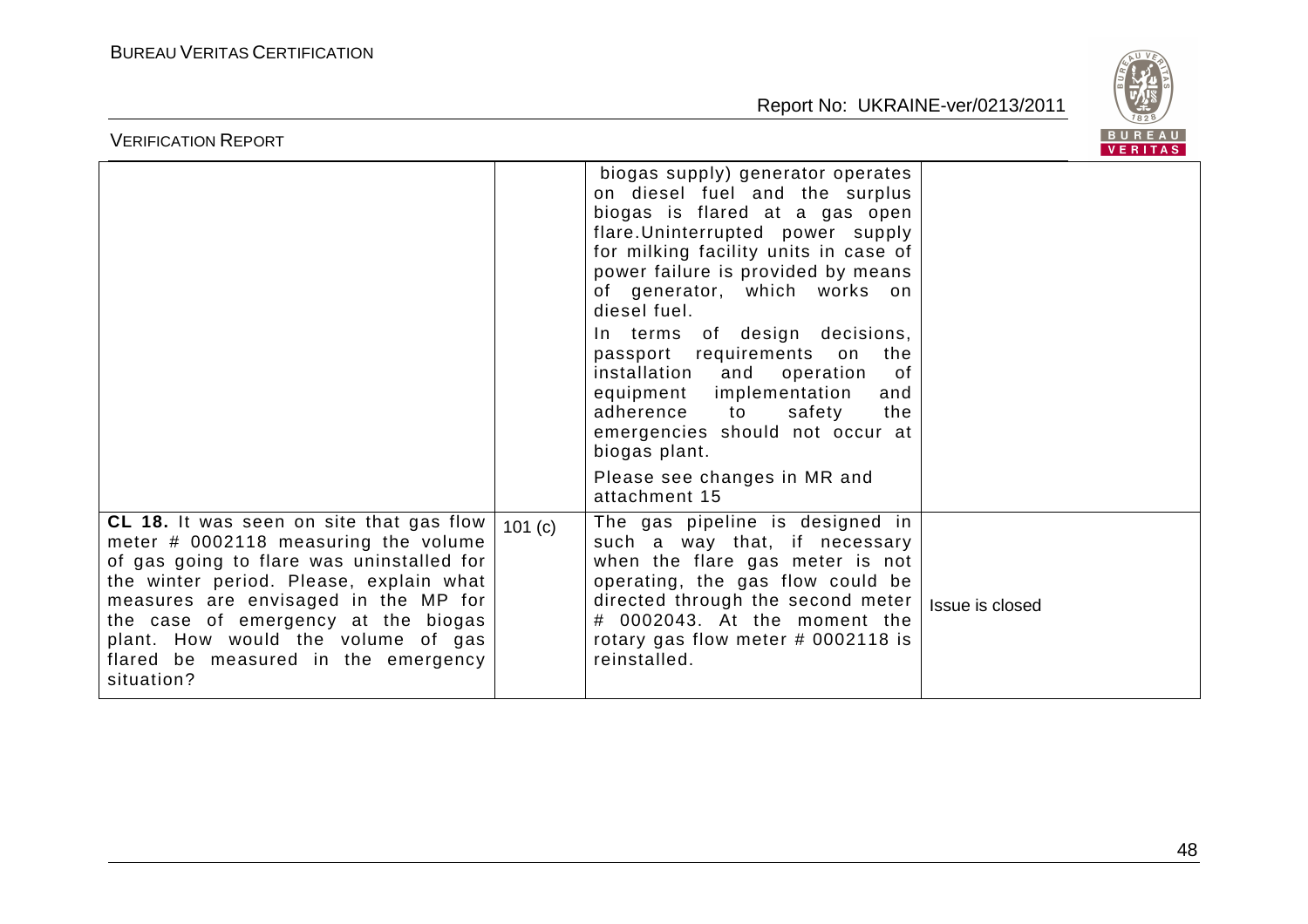

| <b>VERIFICATION REPORT</b>                                                                                                                                                                                                                                                                                                                    |           |                                                                                                                                                                                                                                                                                            | BUREAU<br>VERITAS                                                                   |
|-----------------------------------------------------------------------------------------------------------------------------------------------------------------------------------------------------------------------------------------------------------------------------------------------------------------------------------------------|-----------|--------------------------------------------------------------------------------------------------------------------------------------------------------------------------------------------------------------------------------------------------------------------------------------------|-------------------------------------------------------------------------------------|
| CL 19. Please, explain whether the actual<br>value of biogas flared was calculated<br>based on the candle capacity?                                                                                                                                                                                                                           | 95(d)     | The actual value of biogas flared<br>was calculated based on<br>the<br>and<br>candle gas meter data<br>amount of candle working hours<br>fixed in the Monitoring Journal                                                                                                                   | Appropriate explanation has been<br>provided. CAR 10 is closed                      |
| <b>CAR 12. Monitoring Instruction issued by</b><br>#232/2<br>20/09/2009<br>dated<br>Order<br>prescribes saving and<br>archiving<br>of<br>project data for the period 2009-2012,<br>that doesn't meet the JISC requirement                                                                                                                     | 101(a)    | <b>UDC</b><br>order<br>about<br>saving<br>of<br>information within 3 years after the<br>last transaction<br>Please see attachment 8                                                                                                                                                        | CAR 12 is closed based on the<br>corrections made to the MR                         |
| CL 20. Please provide the documents of<br>the farm on daily manure quantity<br>delivered to the manure management<br>system to confirm P2 and B3 variables<br>from the Monitoring plan                                                                                                                                                        | $101$ (d) | Monitoring Journal 2009,2010<br>Please see attachment 5                                                                                                                                                                                                                                    | The required information has been<br>submitted to the verifiers.<br>Issue is closed |
| CL 21. Please provide information on the<br>average temperature for the year 2010                                                                                                                                                                                                                                                             | $101$ (d) | Please see attachment 13 letter<br>from<br>Ukrainian<br>Hydrometeorological Center                                                                                                                                                                                                         | The required information has been<br>submitted to the verifiers.<br>Issue is closed |
| CL 22. Please, provide monthly reports<br>on the electricity and thermal energy<br>produced in 2009                                                                                                                                                                                                                                           | $101$ (d) | Monitoring<br>Journal<br>2009<br>is<br>provided in attachment 5                                                                                                                                                                                                                            | The documents have been<br>provided. CL 22 is closed                                |
| CL 23. According to the document on<br>electrical and thermal energy produced<br>from the project start till the end of the<br>year 2010 presented to the verifiers<br>during the on-site visit, there was no<br>electrical and thermal energy generation<br>in November 2009. Please, explain why<br>the crediting period starts in November | 92        | 1st of November 2009 - is the<br>date of<br>official<br>putting<br>into<br>operation of cogenerator at Farm<br>1. But in fact, during the first<br>month of exploitation generator<br>was getting through the setup and<br>testing procedures and biogas was<br>combusted at flare candle. | The required explanation has<br>been provided to the verifiers.<br>Issue is closed  |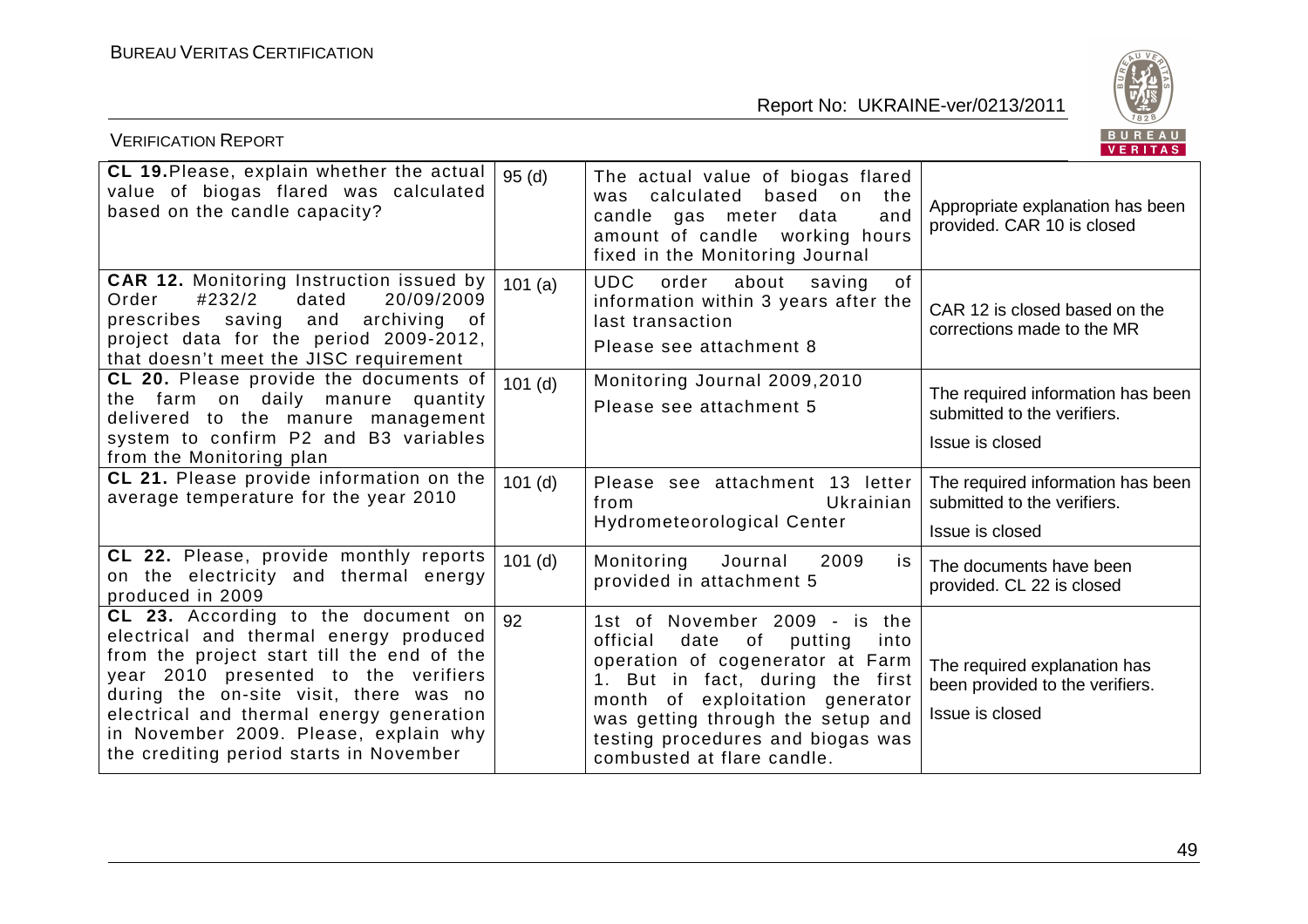

| BUREAU<br><b>VERIFICATION REPORT</b><br>VERITAS                                                                                                                                                                                                 |           |                                                                                                                                                                                                                                                                                                                                                                                                                                                                                                                                                                                                                                                                                                                                   |                                                                                    |
|-------------------------------------------------------------------------------------------------------------------------------------------------------------------------------------------------------------------------------------------------|-----------|-----------------------------------------------------------------------------------------------------------------------------------------------------------------------------------------------------------------------------------------------------------------------------------------------------------------------------------------------------------------------------------------------------------------------------------------------------------------------------------------------------------------------------------------------------------------------------------------------------------------------------------------------------------------------------------------------------------------------------------|------------------------------------------------------------------------------------|
| CL 24. It is stated in paragraph 5.4 of the<br>Monitoring Instruction that the results of<br>QA/QC activities are to be documented.<br>Please provide the documented evidence<br>of the QA/QC activities undertaken in the<br>monitoring period | 101(d)    | Cross-checking protocol<br>Please see attachment 12                                                                                                                                                                                                                                                                                                                                                                                                                                                                                                                                                                                                                                                                               | CL 24 is closed based on the<br>supporting documents provided to<br>the verifiers. |
| CL 25. Please provide justification for the<br>data uncertainly level presented in the<br>Monitoring Instruction, Table 8 of Section<br>6.                                                                                                      | 101 (c)   | Uncertainly<br><b>B3</b><br>levels<br>for<br>$(0,5\%)$ , B4-B5 $(0,7\%)$<br>variables<br>derived<br>the<br>were<br>based<br>on<br>sampling data range according to<br>initial results of physical-chemical<br>performed<br>analysis<br>by<br>the<br>Laboratory<br>National<br>of<br>the<br>of<br>Life<br>University<br>and<br><b>Environmental Sciences of Ukraine</b><br>and Laboratory of the Institute of<br>technical thermophysics of the<br><b>NAS</b><br>of<br>Ukraine<br>following<br>methodology presented in chapter<br>of GPG 2000 "Quantifying<br>6<br>in<br>Uncertainties<br>Practice".<br>Uncertainty value for electricity<br>meter Siemens XPS (B6 - 1%) was<br>from<br>equipment<br>taken<br>the<br>certificate. | Data uncertainty has been<br>justified.<br>CL 25 is closed                         |
| CL 26. Please, provide passport for<br>thermal energy meter Supercom 01-SK-<br>S-3 ("Techprylad")                                                                                                                                               | $101$ (d) | Supercom 01-SK-S-3 Passport is<br>provided in attachment 14                                                                                                                                                                                                                                                                                                                                                                                                                                                                                                                                                                                                                                                                       | The required document has been<br>submitted. Issue is closed                       |
| CAR 13. Documents on the project's<br>environmental impacts for the monitoring<br>period have not been presented                                                                                                                                | $101$ (d) | Please see attachment 6,7<br>(Limits and Permits)                                                                                                                                                                                                                                                                                                                                                                                                                                                                                                                                                                                                                                                                                 | The required documents have<br>been submitted. Issue is closed                     |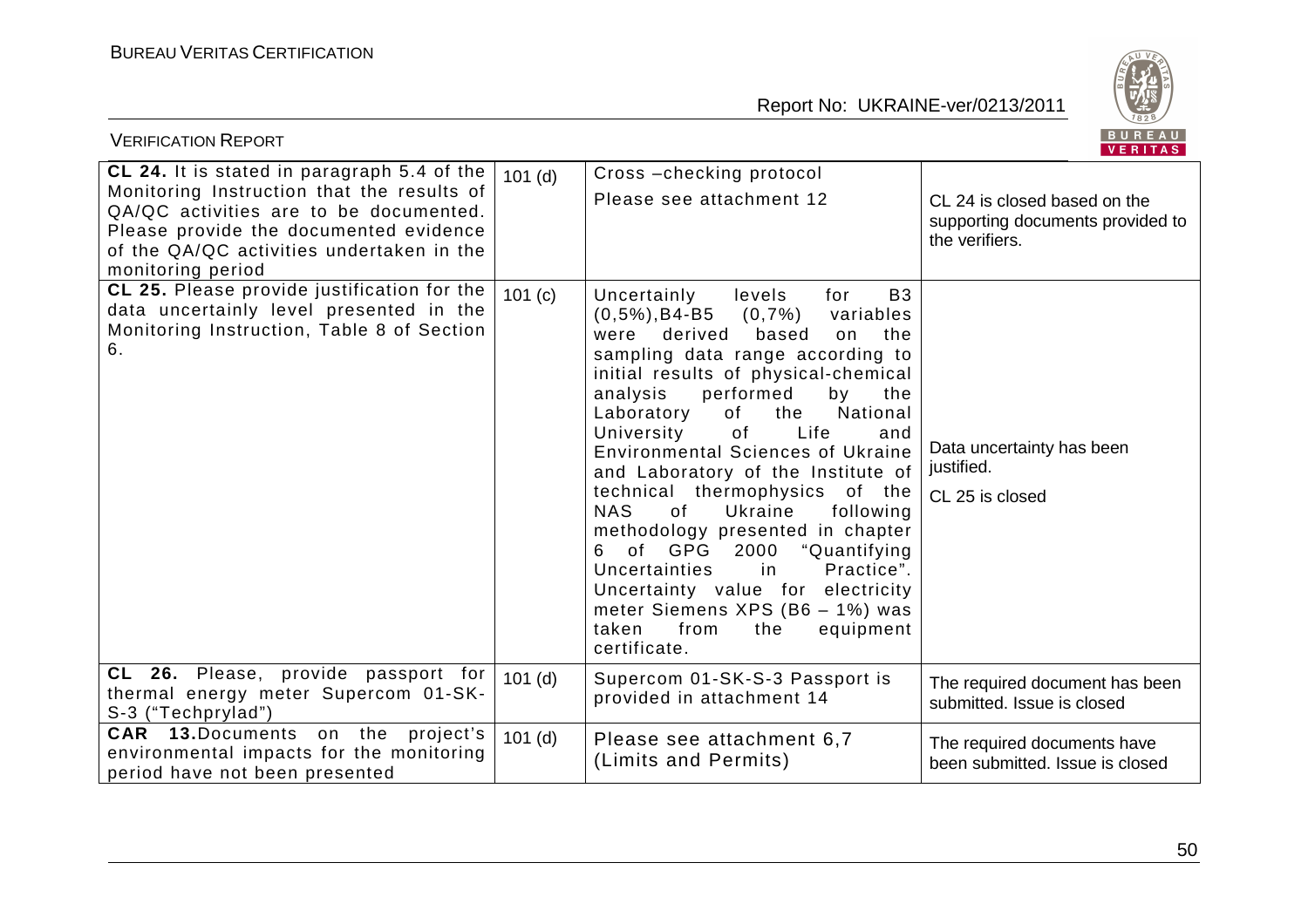

| <b>VERIFICATION REPORT</b>                                                                                                                                                                                              |       |                                                                                                                                                                              | BUREAU<br><b>VERITAS</b>                                                                          |
|-------------------------------------------------------------------------------------------------------------------------------------------------------------------------------------------------------------------------|-------|------------------------------------------------------------------------------------------------------------------------------------------------------------------------------|---------------------------------------------------------------------------------------------------|
| <b>CAR 14.</b> The date and of version of the<br>MR refer to its first submission. Please,<br>correct these considering the actual date<br>of the second submission                                                     | 92    | Corrected (please see revised<br>version of MR)                                                                                                                              | The required documents have<br>been submitted. Issue is closed                                    |
| CL 27. Please, give reference for the<br>following statement from the MR p.6 "the<br>optimum terms of agricultural technology"                                                                                          | 95(b) | "Instructions on laboratory<br>monitoring of waste disposal<br>plants at cattle-breeding<br>complexes", M., "Kolos", Part I -<br>1982, Part II - 1983 and Part III -<br>1984 | CL 27 is closed, as the required<br>information has been reflected in<br>the MR.                  |
|                                                                                                                                                                                                                         |       | Corrected (please see revised<br>$MR)$ .                                                                                                                                     |                                                                                                   |
| <b>CAR 15.</b> "The annual input of organic<br>fertilizers norm calculation should be<br>based" (p.6 of the MR). Are must be or<br>is to be meant here? The same concerns<br>the footnote on p.10. Please, correct this | 95(b) | Corrected (please see revised<br>version of MR)                                                                                                                              | CAR 15 is closed based on the<br>corrections made to the MR                                       |
| CL 28. Please, indicate in the calculation<br>spreadsheet the GWP for CH <sub>4</sub> .                                                                                                                                 | 95(c) | Corrected (please see revised<br>calculation spreadsheet)                                                                                                                    | The required data has been<br>added. CL 28 is closed                                              |
| <b>CAR 16. There is inconsistency between</b><br>the average annual temperatures for the<br>years 2009 and 2010 indicated in the<br>calculation spreadsheet and the ones<br>submitted by the Observatory and UHC.       | 95(c) | Corrected (please see revised<br>calculation spreadsheet)                                                                                                                    | CAR 16 is closed based on the<br>corrections made to the MR                                       |
| CL29. Please, provide the LoAs from the<br>Parties involved in the project.                                                                                                                                             | 90    | LOA sent 07.04.2011                                                                                                                                                          | CL 29 is closed as the LoAs from<br>both Parties involved have been<br>presented to the verifiers |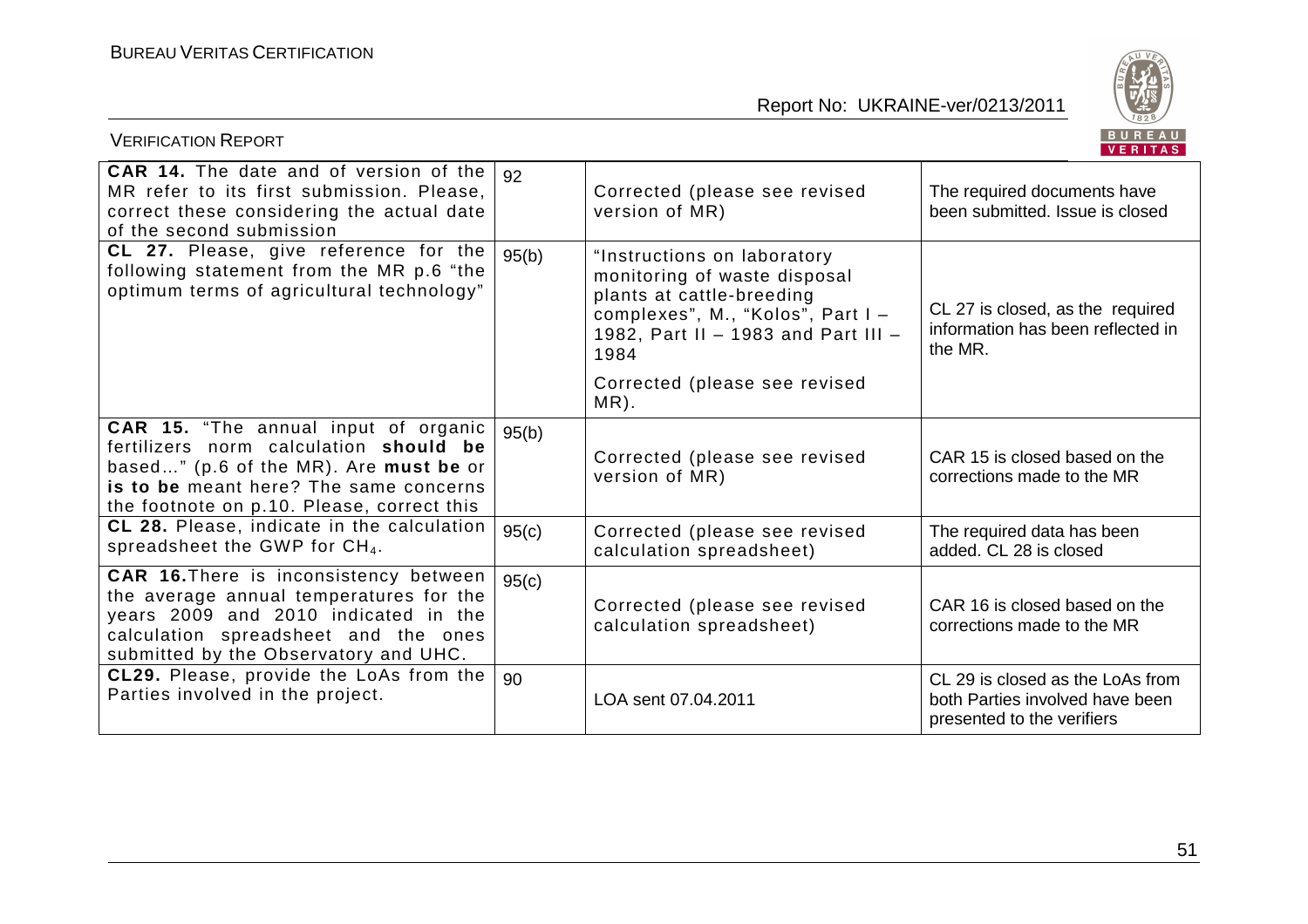VERIFICATION REPORT



| <b>CAR 17.</b> There is a mistake in the<br>baseline emissions reduction for the year<br>2010 (MR p.25). Please check this and<br>make further corrections respectively.                                                                                                                                                                                                                                                             | 95(d)  | Corrected (please see version 4.0<br>of MR)                                                                                                                                                                                                                                                                                                                                                                                                                                                                                                                                                                                                                                                                                                                    | The mistake has been corrected.<br>CAR 17 is closed     |
|--------------------------------------------------------------------------------------------------------------------------------------------------------------------------------------------------------------------------------------------------------------------------------------------------------------------------------------------------------------------------------------------------------------------------------------|--------|----------------------------------------------------------------------------------------------------------------------------------------------------------------------------------------------------------------------------------------------------------------------------------------------------------------------------------------------------------------------------------------------------------------------------------------------------------------------------------------------------------------------------------------------------------------------------------------------------------------------------------------------------------------------------------------------------------------------------------------------------------------|---------------------------------------------------------|
| CAR 18. According to the PDD, the<br>methane fraction in biogas $w_3$ is to be<br>analyzed once every two weeks. There<br>are 5 reports of the biogas chemical<br>analyses for the monitoring period<br>provided by the PPs to the verification<br>team. Please, present the rest of the<br>reports. In either case, please, explain<br>the origin of the data concerning the<br>methane content in biogas used for<br>calculations. | 101(d) | At the moment of PDD preparation<br>gas analyser wasn't installed and<br>it was envisaged that biogas<br>analyses will be performed every<br>two weeks in the laboratory of the<br>Gas Institute of Ukrainian NAS.<br>Also in monitoring plan it was<br>mentioned that System of gas<br>control SGK-1 5BC.550.004,<br>produced by JISK SPF SENSOR,<br>Kharkiv, Ukraine will define<br>methane fraction in biogas at<br>inlets of co generators.<br>Within the monitoring period<br>readings of above mentioned<br>system (are presented in<br>Monitoring Journal) were used to<br>calculate ER.<br>Biogas analyses are also<br>performed in the laboratory of the<br>Gas Institute of Ukrainian NAS not<br>less than twice a year only for<br>quality control. | CAR 18 is closed based on the<br>explanations provided. |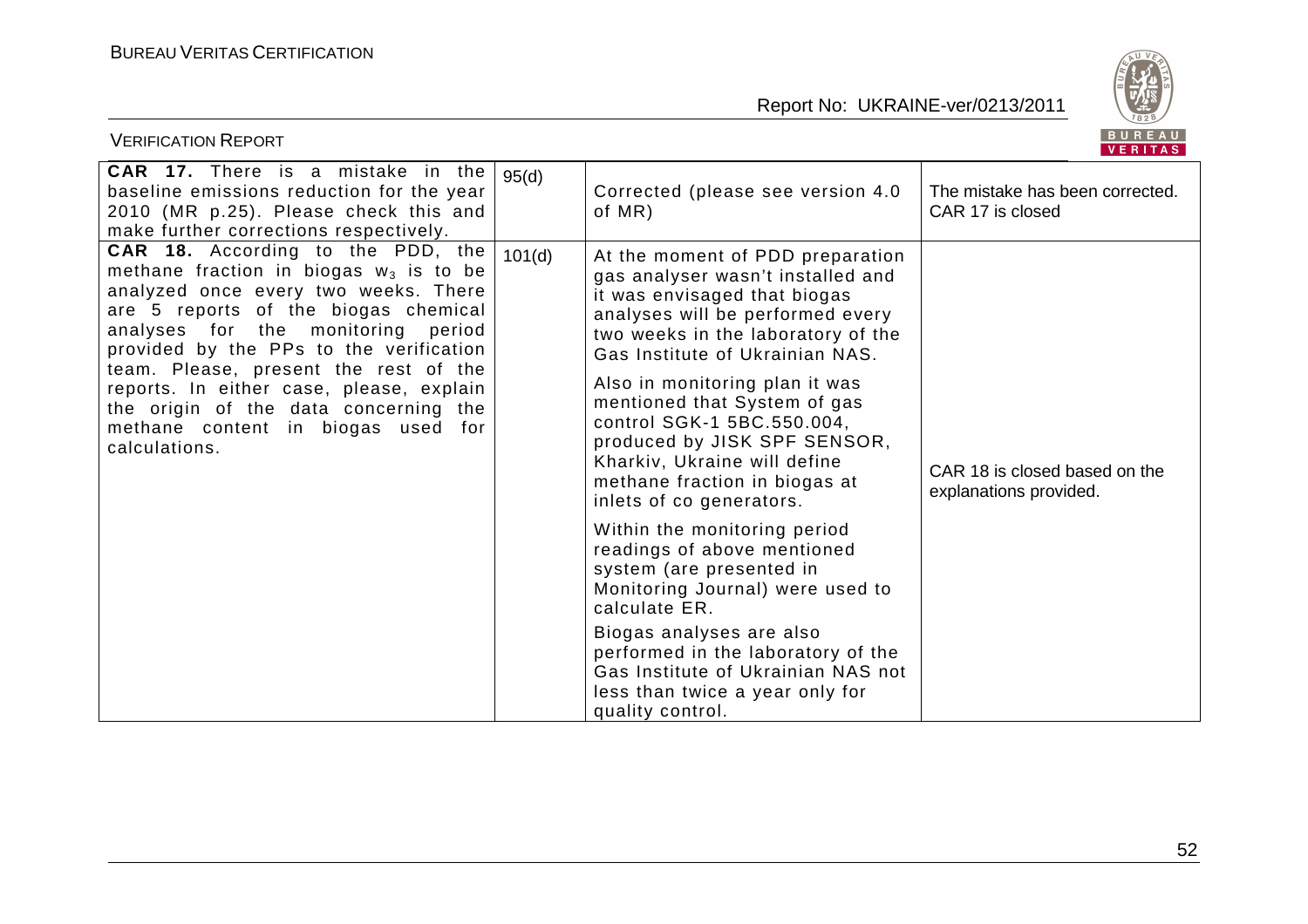

| <b>VERIFICATION REPORT</b>                                                                                                                                                                                                                                                                                                                                                                                                                     |        |                                                                                                                                                                                                                                                                                                                                                                      | B U K E A U<br><b>VERITAS</b>                                                                  |
|------------------------------------------------------------------------------------------------------------------------------------------------------------------------------------------------------------------------------------------------------------------------------------------------------------------------------------------------------------------------------------------------------------------------------------------------|--------|----------------------------------------------------------------------------------------------------------------------------------------------------------------------------------------------------------------------------------------------------------------------------------------------------------------------------------------------------------------------|------------------------------------------------------------------------------------------------|
| CL 19. Please, provide explanation for<br>the fluctuation of electric and heat power<br>generated during the monitoring period<br>as is presented in supporting document<br>No 38 dated 26/01/2011.                                                                                                                                                                                                                                            | 101(c) | Fluctuation of electric and heat<br>power generated during the<br>monitoring period is directly<br>explained by the changes in<br>volume of biogas flow combusted<br>in cogenerator.                                                                                                                                                                                 | CL 19 is closed based on the<br>justification provided                                         |
| CL 20.<br>inconsistency  <br>There<br>is an<br>CH <sub>4</sub><br>for<br>taken<br>between<br>content<br>calculations and the one in the laboratory<br>reports. (Please, refer to the lab analysis<br>as for 03/12/2009 and for the data for the<br>respective date in the Monitoring journal:<br>25,99-33,6% and 53%<br>respectively).<br>Please, explain what it<br>could be<br>accounted for and make appropriate<br>corrections, if needed. | 101(c) | Data about CH4 content used in<br>calculations were previously based<br>on the laboratory reports of Gas<br>Institute of Ukrainian NAS.<br>ER calculations were updated and<br>now are based on more accurate<br>data from Monitoring Journal<br>based on readings of System of<br>gas control SGK-1 5BC.550.004<br>(please see revised calculation<br>spreadsheet). | CL 20 is closed based on the<br>more accurate data provided for<br>calculation                 |
| <b>CL21.</b><br>provided<br>Recently<br>supporting<br>documents filed in Att_9 and Att_12 are<br>empty.                                                                                                                                                                                                                                                                                                                                        | 101(c) | Resent 07.04.2011                                                                                                                                                                                                                                                                                                                                                    | CL 21 is closed as the required<br>supporting documents have been<br>provided for verification |
| CAR 19. According to the determined<br>PDD the biogas plant at Farm 2 was to<br>be set into operation till the end of 2009.<br>Please, make due corrections in table 2<br>of the MR.                                                                                                                                                                                                                                                           | 101(d) | Corrected (please see revised<br>version of MR)                                                                                                                                                                                                                                                                                                                      | Due correction has been made to<br>the MR. Issue is closed.                                    |